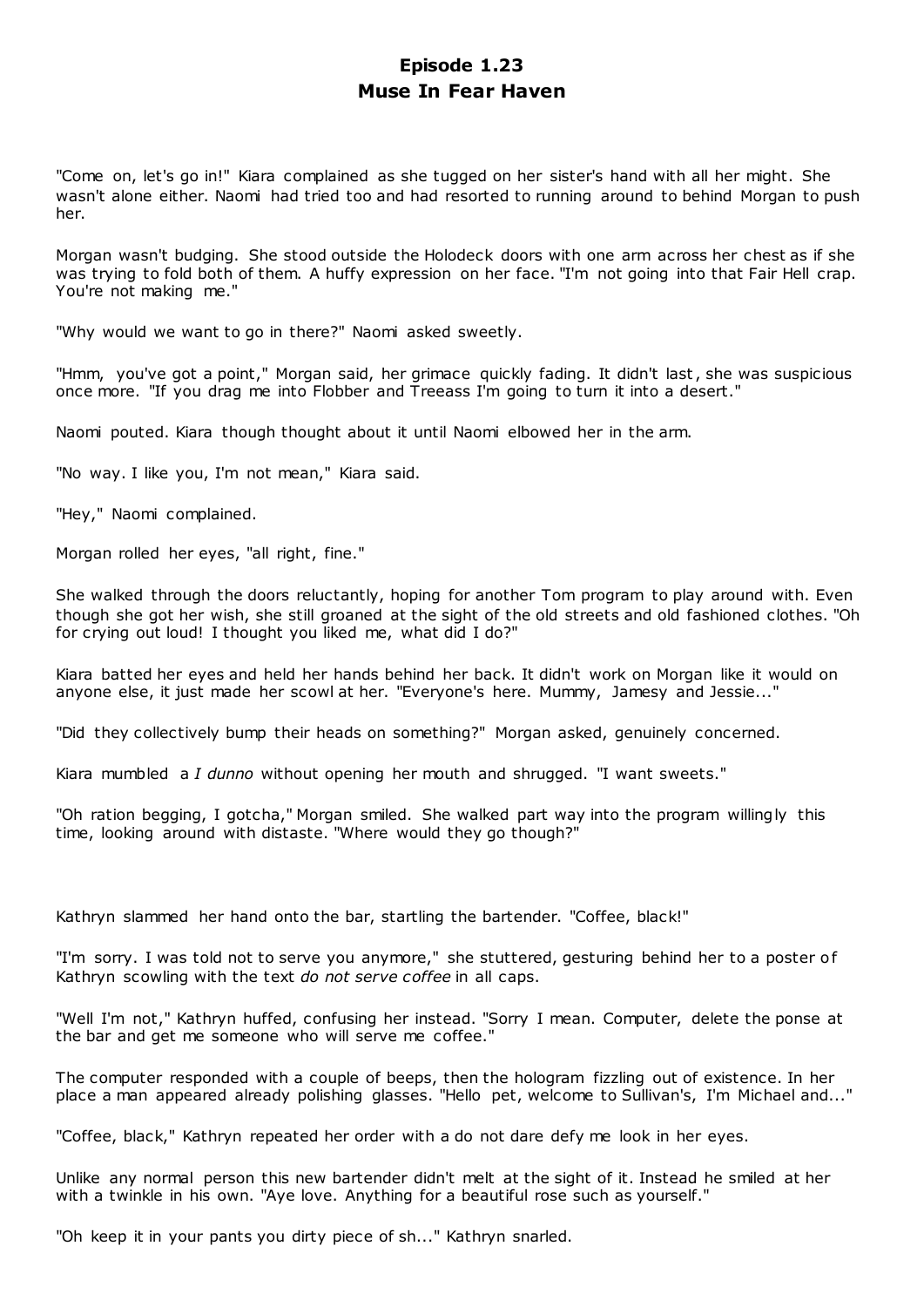"Mummy?" Kiara's sweet voice interrupted her.

Kathryn immediately softened up to look down beside her. "Oh sweetie. You're not allowed in here, this is a grownup building."

Kiara held her hands out all while smiling cutely and batting her eyes. "Chocolate rations? Please."

Kathryn put up her cute resistance shields, which were already at 20%. "Have you cleaned up your toys from this morning?" Kiara nodded. "Finished your lunch, your dad will tell me if you didn't." Kiara nodded once more. "You still gotta earn your keep. Did you remember to get a little thank you present for Seven?"

#### **Meanwhile:**

After another rough day of everyone making conspiracy joke comments about everything she did, Seven was feeling a little frazzled and was looking forward to her off hours more than she usually did. Not that anyone could tell from looking at her, she still looked her composed self.

Seven hurried into Holodeck 1 to activate her secret holonovel, ready to relax. What she got instead was anything but relaxing.

"But I know you're pissing me off right now," Kathryn sang completely keyless to some pop music, all while shaking her hips and shoulders. To make matters worse she was also wearing one of the Fair Haven style dresses with her hair tied up in a bun. "Being a perfect snowflake no doubt."

"So it's one!" she screamed the one part while pointing to the ceiling, "more coffee. Give me two," one finger changed into two as she pointed at her own mouth and stroked downward from her chin to her chest, "to me. Right now."

Seven screamed and ran out, hoping that would be the end of it. Little did she know that someone had stolen something which belonged to the Doctor, and so the hologram was able to follow her to continue the performance.

# **Holodeck 2:**

"Yes, I got Jamesy to do it," Kiara said cutely.

Kathryn smiled down at her and ruffled her hair. "Good girl." A few taps to her own PADD made something in the little bag Kiara hung over her shoulder bleep. "Same time tomorrow."

"Yay!" Kiara squealed and ran off, completely forgetting that she didn't come alone.

Morgan pouted, "hey?"

"Don't tell me you've already spent your smacking Seven around rations?" Kathryn asked her.

"Mum that was a month ago," Morgan whined.

Kathryn laughed nervously, "oops. I only told Neelix to give her enough food for a week. My bad."

"That's so mean," Naomi piped up.

Kathryn sighed, the girl brought the guilt to the surface. "I know. I'll tell him to bring a months worth buffet right now to make up for it." She hurried off, not without grabbing her mug of coffee beforehand.

"What a fine lass," Sullivan said dreamily in an over the top Northern Irish accent.

Morgan looked at him in disgust. "Eeew, that's my mum you sicko."

"Clearly..." Sullivan said without batting an eye. "Beauty runs in the family."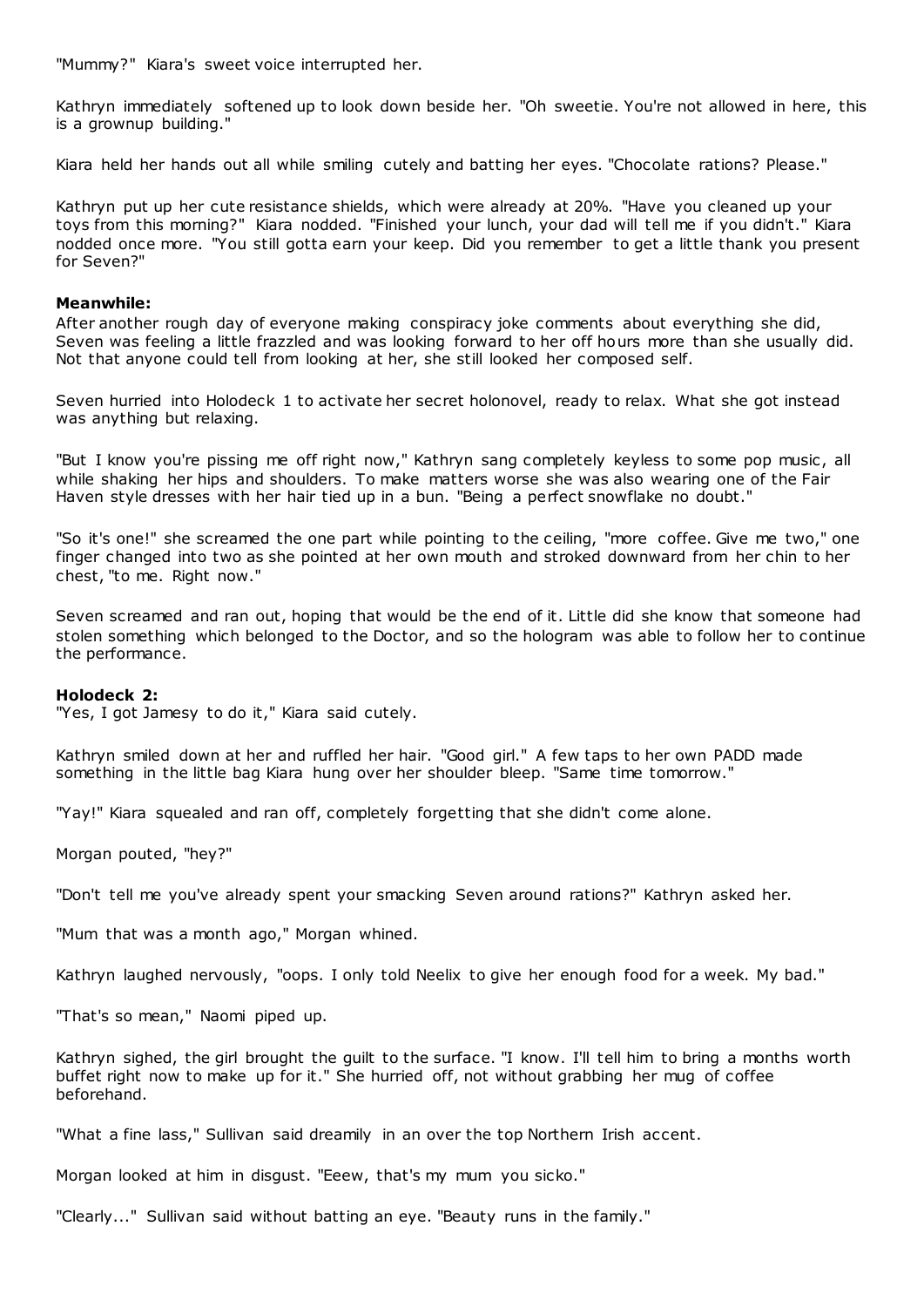"Whaa?" Morgan barely had time to splutter, or clench her fists, when a nearby microphone was tapped, making it squeal around the room.

Everyone turned to the source, which appeared to be a tiny stage with a karaoke box coupled with a microphone stand plugged into it. It looked really out of place in a primitive bar, especially a one that didn't have plug outlets. Somebody stood on it, waiting for the courage that brought him there to refill.

"Hey ok um... I want to dedicate this to some special people, um of mine," Craig said with near fluorescent red cheeks, and also a drink of something fizzy in one hand. He took a sip out of it which did the trick, he looked a little more confident. "Okay, hit it."

Despite the command he was the one that had to set the music to play. "A one woman's man is what I want to be. Stay by her side, so faithfully," he spoke instead of sang, which the entire tavern were relieved by. "I would if I could but it's just no good." Only then he started to sing, prompting groans, "cos there's two perfect girls for me-hee."

The music picked up and so he did some arm gestures. "Jessie, oh Jessie." Jessie meanwhile was about to take a shot at the pool table, a one she completely missed as the name singing made her and the cue jump leaving a white ball hurtling into a nearby pint glass.

Its owner didn't look too impressed as it had spilled most of the contents all over his hand.

"Morgan, oh Morgan," Craig continued to destroy everyone's eardrums. Morgan looked ready to explode, not helped by Sullivan passing her a wink.

"A one woman's man is what I want to be..." Craig still warbled on until something white and spherical flew into the microphone stand. It bounced backwards, knocking its user into a heap on the floor.

What looked like a pool ball rolled away from the incident, catching mostly everyone's eyes. They immediately knew to look towards the pool table for the culprit. Since Jessie was still slumped over the table cursing about her missed shot, that left only James absentmindedly sloshing w hat remained of his drink on his way to the bar.

Jessie noticed this and not very discreetly batted one of the striped balls into a pocket.

"So, now that the dweeb's out for the night. How about you and I get acquainted. Lemme pour you a scotch," Sullivan said in a snakey tone once they were alone again.

Morgan felt a cold shiver run through her torso, making her shudder. "I'd rather drown myself in Neelix's stew."

"Okay, how about a glass of Chardonnay to cool you down, pet," Sullivan smiled, bringing out a bottle of wine and a corkscrew from under the bar.

"Okay, how about a sharp thingy to hurt you, pervert," Morgan grumbled, grabbing the corkscrew straight off him.

"Hmm, sounds kink..." Sullivan sleazily said before he found a corkscrew punched into his hand. His squeals silenced the whole room, everyone got a good laugh at him running backwards and forwards behind his bar like a headless chicken, still with the weapon stuck in his hand.

Morgan smirked for a moment until she was rudely interrupted by Craig staggering over to collapse on one of the bar stools, with a microphone imprint in his cheek.

"Is this trouble causing you a jerk," he slurred.

"What?" Morgan obviously asked.

Sullivan leaned on the bar as if nothing happened, still corkscrewed in the hand and bleeding. "Don't tell me this ninny's your boyfriend."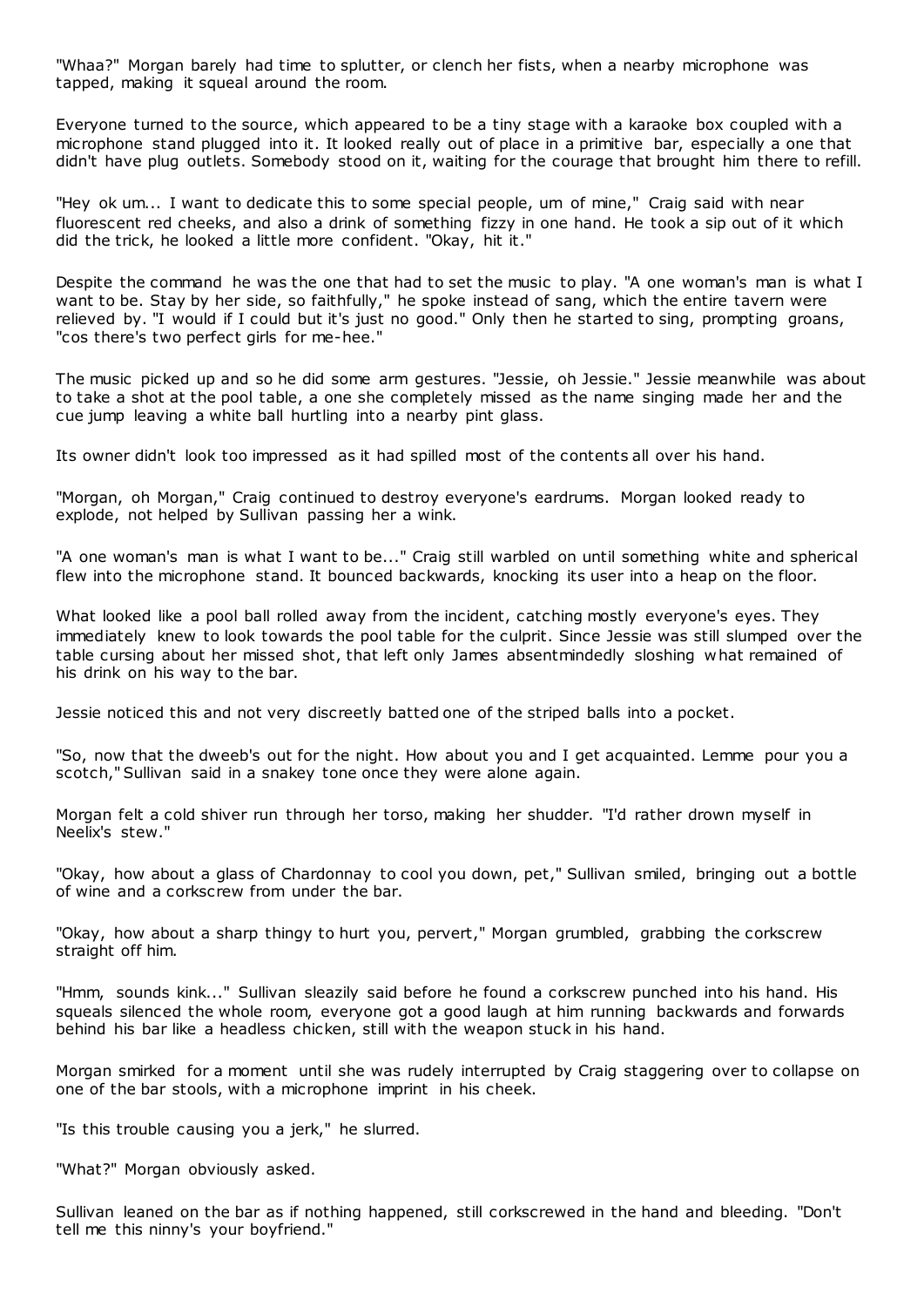"If I say yes, will you piss off?" Morgan asked while trying not to grind her teeth into paste.

Craig's eyes widened, a smile spread across his face. Suddenly he didn't feel quite so dazed anymore.

"Hmph fine. Maybe I'll introduce myself to the babe at the pool table instead," Sullivan said, still casually as if he wasn't bleeding all over the bar.

Morgan glanced over toward the pool table. She was just in time to see Jessie wait till James was sipping on his refilled drink to take a second shot by poking one of the striped balls directly. James grabbed the cue without even looking, causing her to huff and elbow him mid drink, making him splutter.

"Yeah go for it," Morgan said a little too enthusiastically, with the image of Sullivan cradling his nose and crying playing in her head.

Sullivan waltsed off like he had won something leaving Morgan a little flummoxed. It was James' turn when the bartender arrived in full suave mode, still bleeding from his hand with a corkscrew stuck in it.

"Ya all right love?" he purred toward Jessie.

If looks could kill Sullivan would've been on fire. Jessie's grip on her cue left her knuckles white and it ready to crack. "Are you making fun of me?"

Sullivan was taken aback for once, "excuse me pet?"

"Oh there it is again. You think my accent is stupid, do you?" Jessie snapped.

"I think that's what Tom calls an Irish accent, Jess," James mumbled as he slouched over the table to take the shot.

"No no. I just wanted to say hello and rescue you from this blond prat here," Sullivan said.

James was about to shoot the cue when he stopped and straightened up, eyebrow twitching slightly. "I'm sorry, I didn't hear that over the sound of stupid."

"I'm just saying, I know how to treat a lady unlike some," Sullivan said.

"Are you calling me old?" Jessie snapped, smoke rising from her. Most of the pub evacuated on seeing this.

Sullivan was more than confused, "what?"

James couldn't resist sniggering, "rookie mistake. You never call her a lady." Jessie snatched the cue he left on the table. "Um, why?"

"Obviously, one for each eye," Jessie answered, gesturing both cues forward one at a time.

Sullivan chuckled, "you English girls are so feisty. I like it."

Jessie blinked furiously, staring blankly at the weirdo for a little too long in shock. "What?" she asked when he began to stroke the closest of the cues with his unpunctured hand, moving slowly toward her even though James was standing in between them. Jessie then raised her eyebrow and whacked the bartender on the head with the other cue.

James couldn't help but laugh at the few seconds Sullivan moaned and rubbed his head, but then he continued like nothing happened and it wasn't quite so funny.

"How about you delete my wife, that'd be so romantic ," Sullivan said, halfway up the cue. It left Jessie a little speechless and because of that, frozen. "Then we can get it..."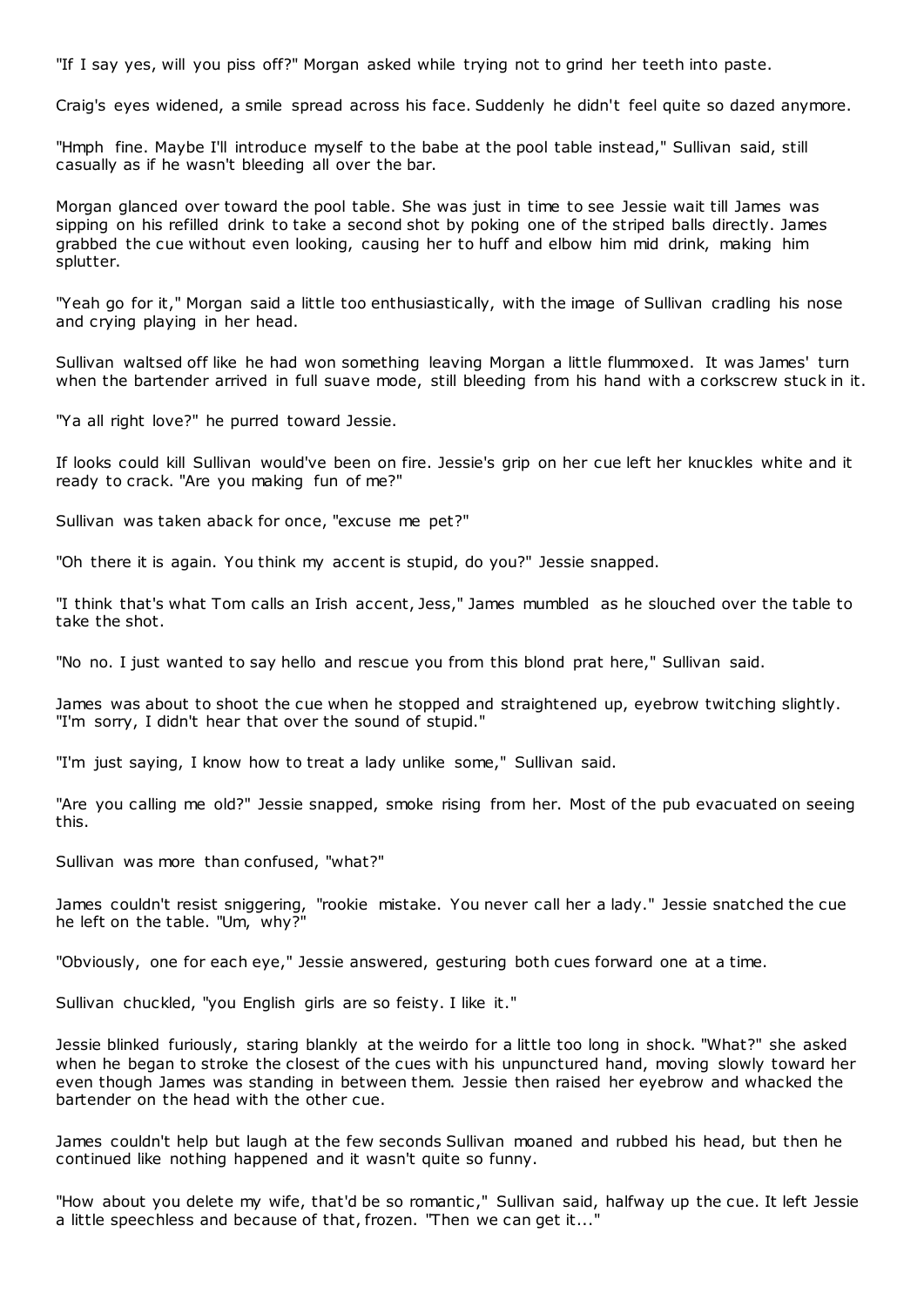James sighed as he grabbed him by the ear, slammed him face first onto the pool table, and held him there with his hand pressed hard into his cheek. "Do you mind, I'm trying to take a shot here."

"But you..." Sullivan's muffled voice said before he was once more walloped in the face by Jessie with a cue, busting his nose enough to make it bleed. James let go and he slid off to the ground, landing in a heap.

"I much prefer team games anyway," Jessie smiled, dropping one cue and holding her hand up in the air.

James laughed and did the same, she then high fived him. "Definitely." They then made a haste exit before Sullivan could recover.

Someone looking on from afar chuckled over his pint glass. "Don't I know it." He looked beside him for a comment, then remembered his best friend was busy elsewhere and so he was talking to himself. For some reason that made Tom smirk. "Oh yeah, Harry's date. Can't miss that." He dashed outside, just in time to miss the holograms in the bar flicker as their faces were changed.

Kathryn chose that moment to walk back in for a coffee refill, only to be greeted by a sea of Seven's faces looking at her. Fighting the need to throw up she managed to growl, "Tom Paris!" before she stomped straight back outside, which she regretted immediately. The bizarre colours of the sky, the sight of a cow wearing a dress standing in front of Harry with his eyes closed and his lips pursued, until it moo'd in his face.

Tom clutched his sides, laughing so much tears were streaming down his face. That didn't last when he spotted Kathryn stomping towards him, he looked around aimlessly and started to sweat.

"You, what's the matter with you?" Kathryn shouted at him whilst pointing at nothing in particular, assuming that something was wrong in every inch of the program.

"Um. It's broken?" Tom whimpered.

Kathryn was inches from slapping him when she heard her own voice singing behind her. Tom was torn between crapping himself and laughing. The choice was taken from him when Kathryn finished what she was doing and he was left lying in the mud with a red handprint in his cheek.

# **Two Months Later - Present Day**

It had been a relatively peaceful day on the Bridge, which everyone had thought was a little weird, until at the end of his shift Tom stood up on his chair and clapped his hands.

"Tom, get down! You might fall," Chakotay barked at him.

Tom looked a little too touched, "oh, I didn't know you cared so much."

Chakotay eyed him in disgust, "yeah, that carpet is a bitch to clean. I don't want anymore blood stains on it." Tom's face fell instantly.

Morgan looked around at the floor curiously from her stolen spot on her mother's chair. "I don't see any blood stains."

"Why would you? Harry saw to that," Chakotay smiled at her while pointing back over his shoulder.

Morgan followed his gesture to find Harry on his hands and knees behind her, battling valiantly with what looked like an oversized shoe polish brush and some bubbly water in one of Neelix's pans.

"Oh hey, can you do my bedroom next? There's this patch that's definitely not..." Morgan asked sweetly.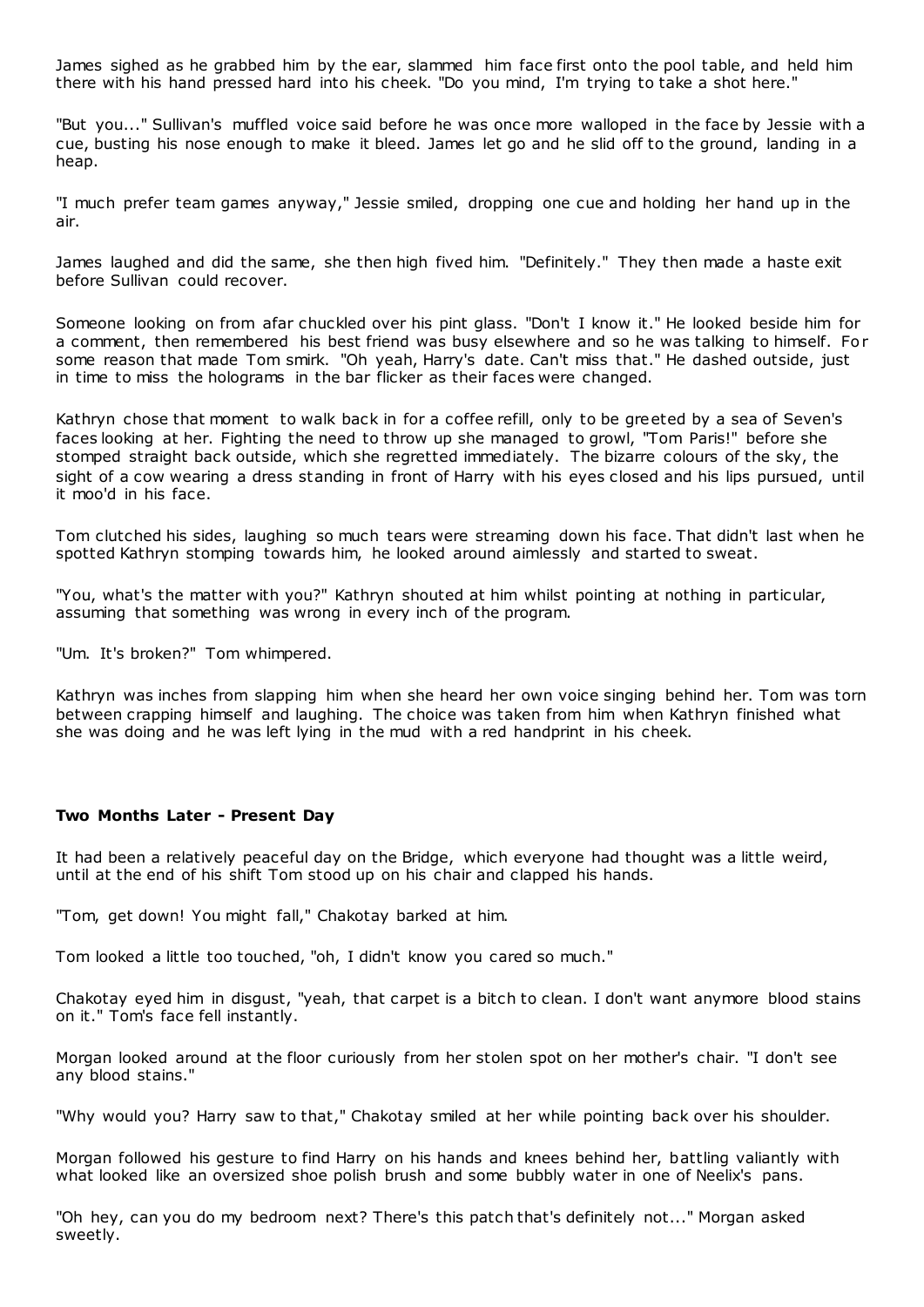Harry relaxed his clenched jaw for a moment to grunt back, "not now!"

Morgan widened her eyes mockingly, rolling them back when she turned back to sit straight. "Touchy."

Tom cleared his throat impatiently. "I have an announcement, you know. I didn't do this for the good of my health."

"No one cares. It's our health we're all worried about," Chakotay groaned.

"Good one," Tom laughed genuinely despite the Commander's straight face. "I have something you're all going to love."

"A gag?" Morgan said.

Tom spluttered for a few seconds. "No, I..."

"Is it a sequel to Worse Cats Scenario? That cliffhanger's been killing me," Harry asked.

Everyone but Chakotay looked at him with a confused expression on their faces, the Commander merely looked over his shoulder with a sigh. "I told you, wear the damn mask."

"No, it smells funny," Harry whined.

"And the carpet bleach mixed into Neelix's broth pan, which he never cleans, doesn't?" Chakotay said in bemusement.

"No, no. For the last time, that wasn't my program," Tom grumbled impatiently, then brightened his face up. "Now, I am though wanting to announce my latest project since Upendi was a bit of a one hit wonder. Drumroll please."

The Bridge fell silent, except for Harry's frantic scrubbing of what he figured was another coff ee stain.

Tom kept his showman smile on anyhow. "As of this Monday, Fair Haven will be open for business."

Nobody looked impressed whatsoever. The only real show of emotion was disgust. All except Harry who leapt to his feet, taking the soapy pan with him. The Doctor chose exactly the wrong time to step off the turbolift as it managed to land upside down over his head, spilling water everywhere.

"Oh I love Fair Haven. I'll finish this and go pick out some new costumes," Harry said in a giddy voice. His excitement faded away when he went to pick up his water and found it gone. "Hey, where's my bucket?"

"I believe it is on my head," the Doctor said in deadpan, his voice echoed. The Bridge all burst into hysterics at the sight of him. "It's not funny."

"How did it get there?" Harry asked.

Kathryn strode out of her Ready Room with serious purpose. Chakotay wondered what was wrong, at least until her straight face cracked into a big smile. "It's my birthday tomorrow. What are you getting me?"

Chakotay stared blankly at her. "It's only January."

For some reason Kathryn looked at her wrist as if there was a watch there. "But it said this one was based in May."

"Um. *This one* isn't. It's January," Chakotay muttered painfully.

Morgan shrunk in her chair with an awkward look on her blushing red face. "One day they'll tell me that Kiara and I are adopted."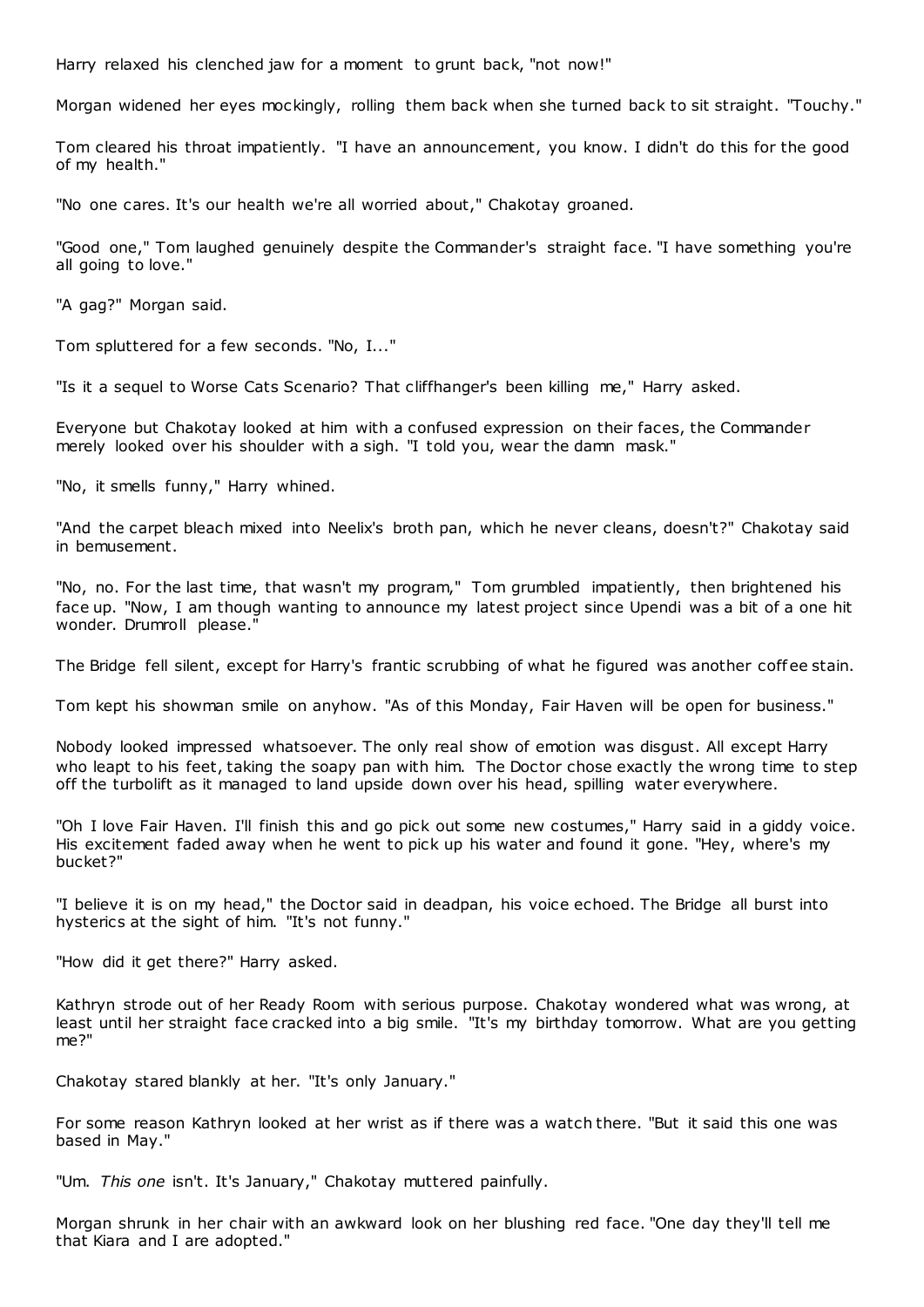"Oh you're no fun. Nominate two schmucks for birthday shopping duty, that's an order," Kathryn tried to say seriously, but her lips kept curling.

"I can't. Apart from Tom making another holodeck abomination, no one's done anything wrong. Unless you want Seven to go," Chakotay said, smiling mischievously.

"Eeew, no," Kathryn cringed and then huffed. Feet squelching against a soggy carpet caught her attention and she swung around to catch Harry sheepishly trying to escape with his empty bucket. The Doctor still stood in the same spot, unimpressed. "Harrykins. Don't think I've forgotten your little trip last year. It's you and B'Elanna's turn."

"But..." Harry stuttered. "I had to deal with puzzles and dead guys in tutus. I've been punished enough." Morgan almost gagged at the memory, instead she turned very pale.

Kathryn sniffed the air, suddenly her good mood was missed by everyone. "What the hell did you do to my carpet!" she screeched.

"On second thoughts, I need some fresh air," Harry said quickly. He then escaped.

Chakotay laughed nervously, it took him a while to store up some bravery to speak. "I told him to clean up, but he had a little accident."

"For god's sake, I know I joke on but he's in his twenties," Kathryn snapped.

"No, no. The bucket, he spilled it. Accident," Chakotay stuttered.

Kathryn's eyes still narrowed suspiciously. "Wait, what exactly was he cleaning?"

"The er..." Chakotay's nerves got the better of him, his voice turned into a squeak. "The blood splatter behind the command chairs. I assume Jessie and..."

Steam shot out of the Captain's ears. Chakotay backed off. "That wasn't blood!"

"Okay, well whatever it was, no harm done," Chakotay pretty much whispered.

Kathryn gasped before slapping him, "I was saving that for later, you prat!" She stomped off to the spot Harry was previously cleaning, stared at it for a few seconds while Morgan used the backrest of her chair to hide and pulled some worried faces. Once Kathryn had finished staring she burst into tears.

"Seriously. Adopted, right?" Morgan asked.

Chakotay sighed. "Perhaps save that question for another day. Mother's Day maybe."

"Really? Cos I can see the family resemblance," Tom blurted out, earning him glares. "Everywhere," he whispered fearfully.

*"I'm going to clock your face in a minute. Evasive maneuvers!"* Kathryn screamed at everyone. Only it wasn't the true Kathryn Janeway. An alien woman stood on top of a rocky podium with her hands on her hips and impossibly neat bobbed hair, holding a fierce deathglare mask to cover her face. If it wasn't for the white hooded robe nobody would really tell the difference.

Scattered before her were numerous similarly dressed aliens arming themselves with spears on the slightly elevated stone ledge with one arm, while the other held up the masks placed on long sticks. They were all being keenly watched by an audience sitting mere feet away.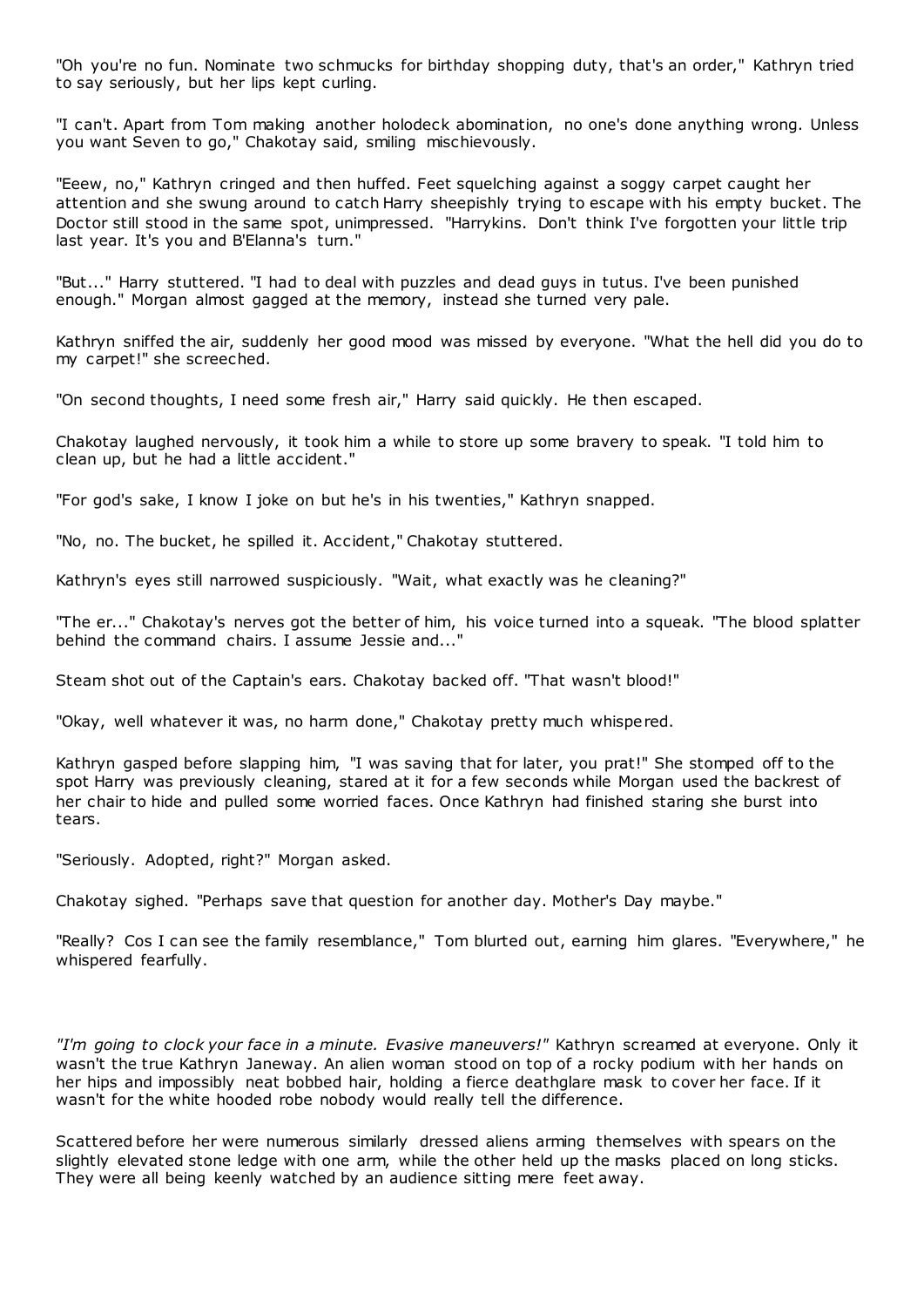Two more robed aliens ran in from the side, each holding a cardboard cut out of monsters. They themselves wore masks with the same design. The original group gasped in order, so did some of the audience.

"Four Byoships," one man stammered.

Everyone poised their weapons ready for battle. All except one who instead sang a battle theme obnoxiously. The audience laughed.

"How many times did you hit him Jessie?" the one who spoke asked a woman.

"Only once per act," she replied innocently, prompting further audience sniggers.

The woman on the podium wasn't amused. "Tom, go throw yourself into a rock. Jessie, take the lead."

The fake monsters looked sick at the thought while the singing actor gulped the air. Fake Janeway gestured for the fellow white robes to attack, so they charged with her only vocal instructions being, "go around, upside down, inside out!"

"What about the weapons we spent the whole play building?" one man asked her, dumping his spear for a rock. A few chuckles echoed around.

"No!" Fake Janeway shouted. "Wait what, you used my special stones!"

The entire troupe as well as the monsters sighed as if thinking the same thing; *not again.* Soon all of the spears were swapped for fake looking stones that looked more like sponges from their pockets, which they promptly started throwing at the monsters.

Another person entered the stage in the background carrying a pot while this was going on. One stray sponge knocked him and it flying to the floor. "My snot soup!" he screeched, which didn't amuse the audience until he started using his finger to lick it up. "Ooh chewy."

The monsters meanwhile were driven off stage by the sponges, prompting cheers from the white robes. Fake Jessie switched her mask for a serious faced one with a mark on her eyebrow and changed her voice to droll, "the Byoships have been driven away. The Borg have won."

"That's odd, I thought we were called the Voyagers," Fake Tom said.

"With a little help from us you have. What of our reward?" Fake Janeway hissed.

The fake previously playing Jessie, now Seven scoffed, "our alliance is over. You w ill be enslaved. Resistance is few." She began to march forward.

Fake-Tom's eyes widened, "that's my cue to start dinner." He ran off stage, trampling on the dropped pot contents.

The rest of the stage urgently tried to stop Fake Seven from walking to the opposite side of the stage she started from. Fake Janeway turned behind her to address something or one out of the audience's sight. "Go. Mother has spoken."

One by one the robed actors were overdramatically pushed over with flare, leaving only the two women left standing. Fake Seven eyed the carnage left behind with pride, unaware that one last actor stepped out from behind Fake Janeway's podium and stood behind the fake Borg. He flipped his mask over, only unlike Seven and Jessie's actress his was the same face but with a different expression.

Fake Seven didn't see him, but the audience's murmurs startled her into looking around everywhere but behind her.

Finally he pushed the fake forward, she ended up face down on the floor. She immediately pushed herself up though and brandished a new mask from her robe, "I'm cured!"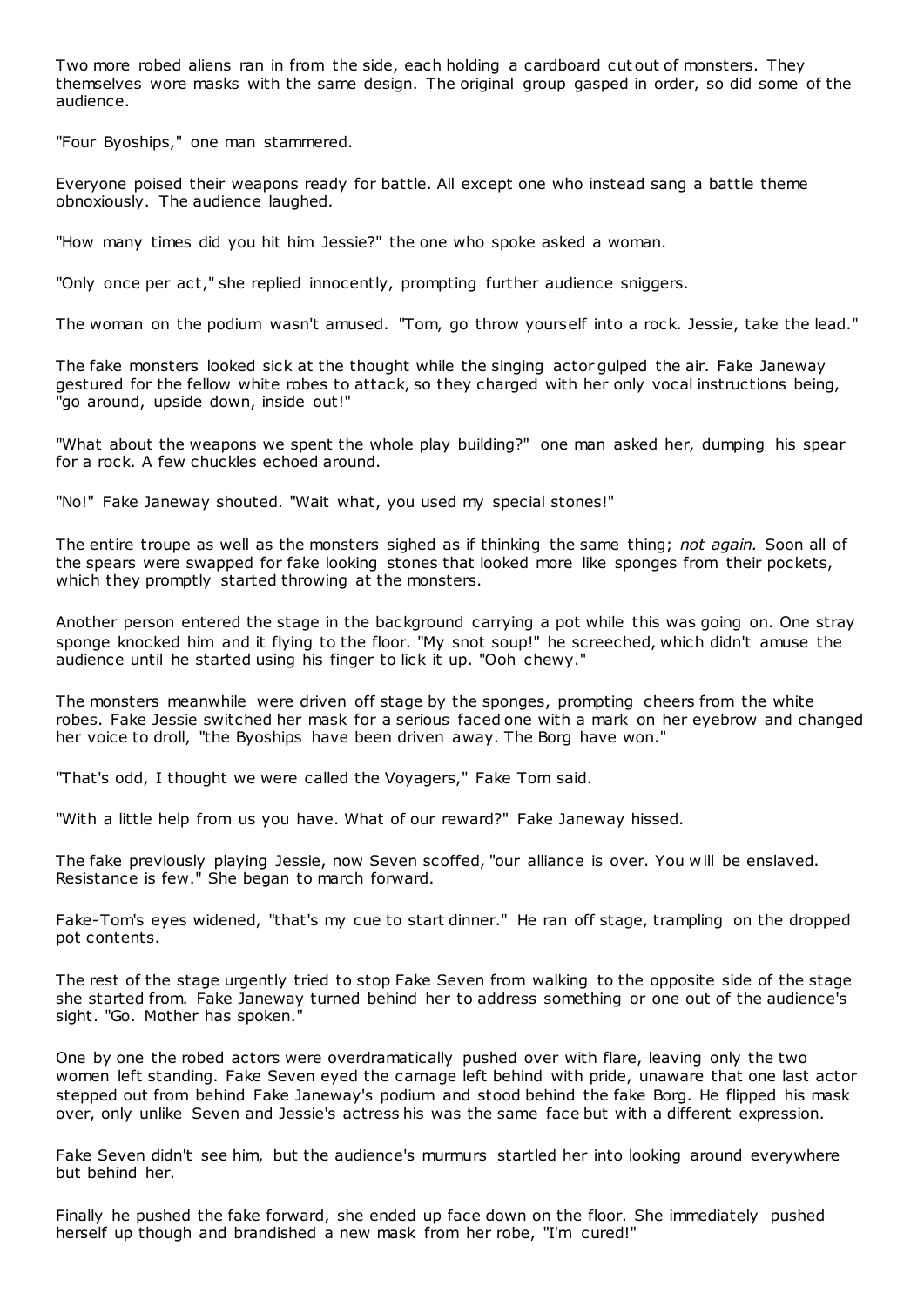"Oh shoot, does that mean we have to keep her?" Fake Janeway asked. Half of the audience snorted into laughter.

The rest of the robes got up, mumbling in confusion. "I don't get it, what happened?" Fake Tom whimpered. The rest of the actors all did a half hearted shrug as a man dressed in old fashioned clothing entered the stage from the right side.

"And so the Borg kept their distance from the Voyagers, but as a mark of respect for their alliance or a deep seated fear? Only time will tell as The Aggressive Scorpion is one but many stories of the Voyagers of which I have been told, as they lay re-cooperating on our shores. What adventures lead them here to our humble island? That I hope to tell you too someday."

The audience broke into applause, they even got a standing ovation from a few. One of the few a large built man sitting at the front, his clothes gave him an air of authority. "Well done Kelis, I enjoyed that far more than your original attempt."

The rest of the audience filed out, the actors waited until all but the man and his female companion had all gone before leaving as well.

"Thank you sir, although it wasn't that bad if you didn't take it seriously," the narrator said.

"I didn't and I still want that five minutes of my life back," the audience member said sternly.

Kelis quickly composed himself, mumbling an apology. "I was young and stupid sir, forgive me."

"It was last week, but no matter," the man said. "I want another Voyager play, Kelis. You have my full attention."

"Really, wonderful. I will..." Kelis said gratefully.

"Only I have a few criticisms you must take to heart if you want to keep it. The jumps to the past were really off putting. Maybe next time have it in the right order," the man said.

Kelis inwardly sighed, "I'm so glad I didn't pick *Not Hunters Day Again* for the premiere."

"Secondly fix that James character. I don't understand what his deal is," the man said.

"Um, you're not supposed to..." Kelis stuttered stubbornly. Eyes were narrowed toward him. "Yet. Um I promise."

"Excellent. I shall take my leave. Make sure the next one is ready same time next week," the man said cheerfully.

He was about to leave with the rest of the audience. Kelis hurried forward nervously, "next week? It will take roughly a month to get one ready. The work you called poor was because they had only a week, sometimes they were written over a weekend."

"I want to know if the Borg will return to harass the Voyagers and get their Seven of Nine back. I cannot wait a month, that's ludicrous. One week," the man snapped.

"But..." Kelis objected until the man tossed him a coin. Kelis' eyes nearly bugged out of their sockets. "One week, yes sir."

Once he was alone he hurried excitedly backstage to join the actors. "Good news. He wants another Voyager play." He showed off the coin, "and we're fine dining tonight."

His actors chatted between themselves happily. The actress who had portrayed Jessie as well as Seven slinked over to Kelis to wrap her arms around him, "should we celebrate between us?" she purred.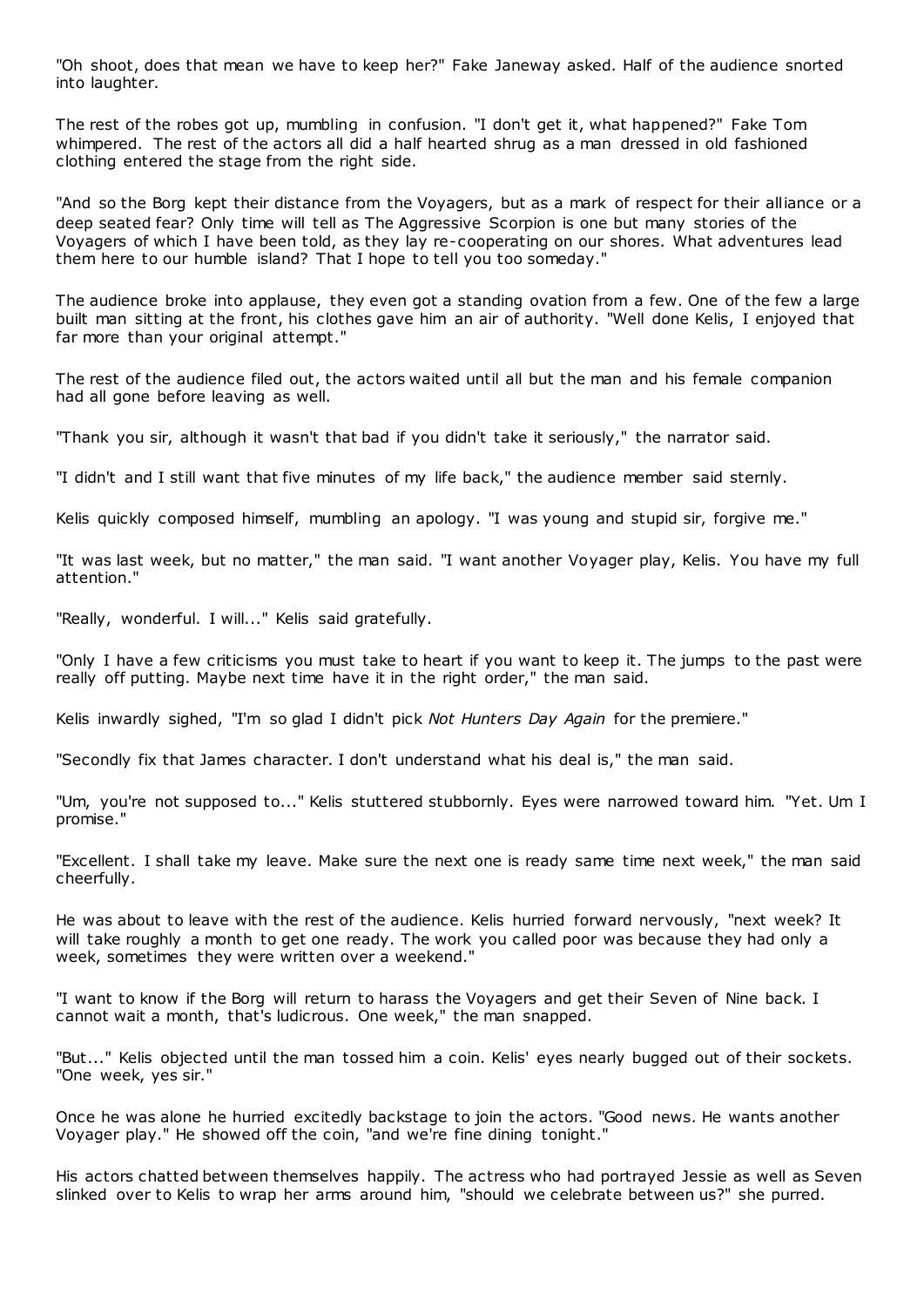He looked a little uncomfortable, "I can't rest, not just yet. If we are going to make this into a long running series the second play must be great, it's crucial."

The woman's shoulders slumped in disappointment. "Your muse again, Kelis? I'm curious as to what it is."

Kelis faked a re-assuring smile, "nothing more than a stroll through the quiet of the woods. I won't be long."

He walked off, leaving her to sulk suspiciously.

The walk through the woods was true at least, until he began to walk uphill into the wooded hills. He passed through fallen trees, scorched earth, pieces of metal to get to a shuttlecraft lying half buried in the soil. Without his torch of fire he wouldn't have seen it even if he was in front of it.

Carefully he climbed through a tear in the door at the back. Inside the shuttlecraft candles had been left dotted around, giving the shuttle a hazy light. He quickly found that if he was looking for quiet, he'd have to go look elsewhere.

"Oh what the hell, again!?" B'Elanna's voice complained from one of the seats. "Janeway's going to make me Seven's babysitter if she finds out... wait, what?" The chair rocked, putting Kelis off on his approach. "Damn it Tom, I said no, how did you convince Harry to do this? Sick fu..."

Kelis accidentally stepped on a piece of metal whilst backing away. The chair rocked further, only this time it pushed it into a little spin. He could see the angry face of the woman he tied to the chair clearly, staring daggers into him.

"Who are you? Did you do this?" she asked furiously, her chin dipping as a gesture to her arm covered in bloody slashes.

"Um er... yes, but it's not what you think," Kelis stammered. "You had a fever, bleeding brings it out."

"And the restraints?" B'Elanna asked, still enraged.

"I couldn't risk you running off, I need you," Kelis replied. Wrong answer, her eyes narrowed dangerously. "For my work. I'm a writer. You've given me much material to work with."

B'Elanna's face seemed to soften to a more neutral expression, her eyes though still spoke deadly volumes. "Is that so? Perhaps I'd have some ideas for you if I wasn't your prisoner."

"You will run if I let you go," Kelis stuttered.

B'Elanna looked around the shuttle and back at Kelis. "No I won't."

"You swear?" Kelis said.

"Yes, set me free," B'Elanna answered sincerely.

Kelis believed her but still was cautious. He stepped slowly closer, pulling a little pocket knife from his raggy waistcoat. He hesitated at the last minute. "You will tell me about your ship and its travels?"

"Set me free," B'Elanna said plainly. Kelis nodded, he leaned over to cut the twine from her wrists, then her ankles. B'Elanna gave her wrists a little caress. "Does anyone else know about this place?"

"No, that would compromise my..." Kelis only had time to reply before he was introduced to the back of her hand.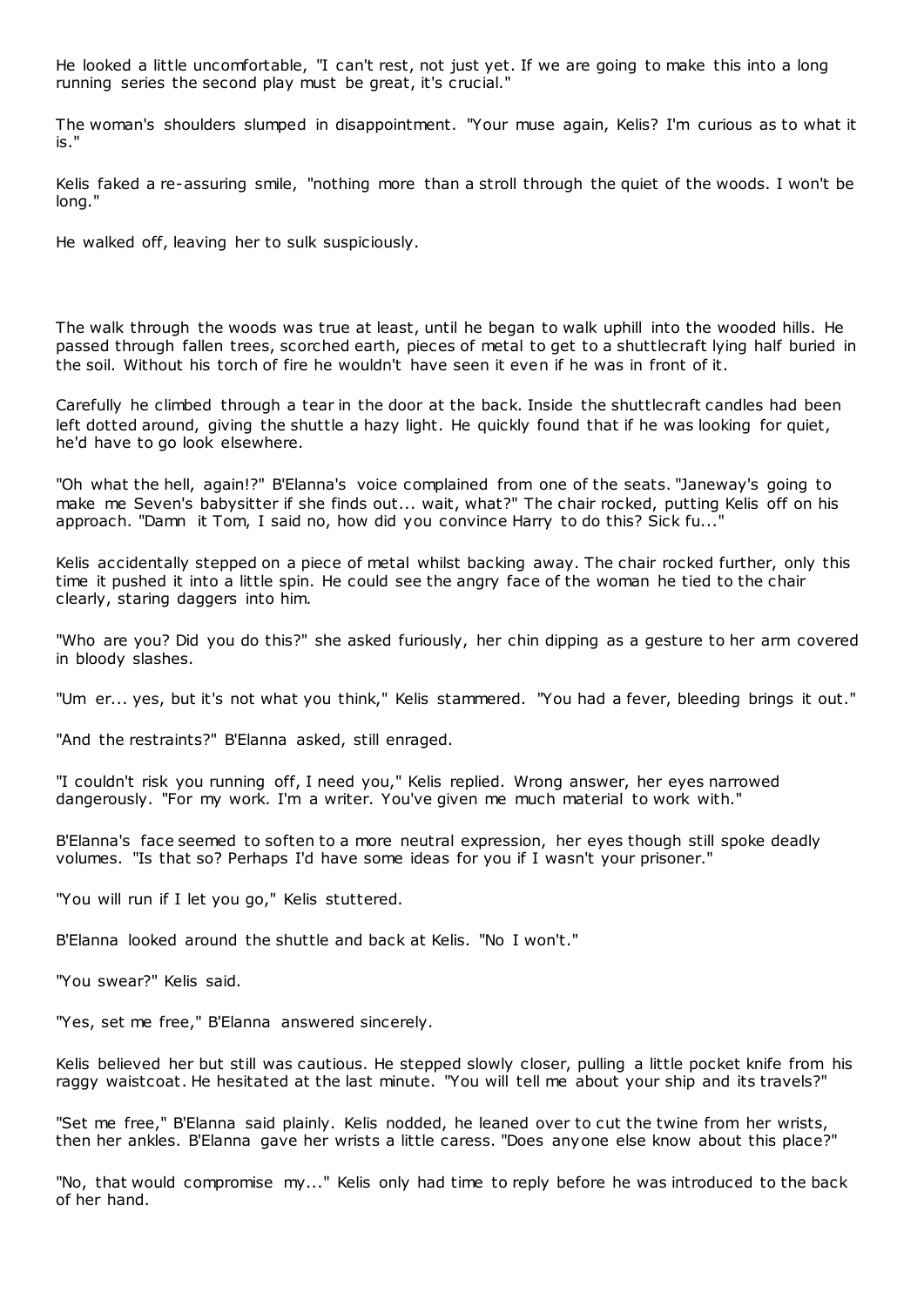B'Elanna sighed at the dazed man now lying at her feet. "Then you're the one who should run. Go, don't come back."

Kelis whimpered and crawled away, back out of the shuttle.

B'Elanna looked around the shuttle for where to start. Her arm seemed like the simplest fix.

"What video?" Morgan wondered after she sipped on her Cherry Coke. Then she put down two cards on top of the pile in front of her.

Tani peeped at them bewilderedly. "Nice try." One of the cards was pushed back, then Tani chucked down one of her own. Morgan grumbled to herself as she reshuffled the cards in her hands.

Tom brandished a larger than normal tricorder at her and her tablemates, his thumb hovering over a particular button. Tani and Craig didn't look that impressed, not that Tom could ever tell.

"Well do you remember the Upendi party a couple of months ago?" he asked.

"Yeah, what about it?" Morgan answered with disinterest.

"Oh not more flashbacks," Tani groaned.

*While everyone were drinking themselves into unconsciousness or dancing wildly around the Upendi resort, Morgan sat at a table with an angel ring around her head.*

*"Come on Morgan, let's make all the waiters' faces look like Tom," Tani said in a slurry voice.*

*"No thanks, that's horrible," Morgan said politely and sweetly.*

*"Okay then," Tani said and she* walked *away.*

"Er Morgan, that story was not accurate," Tani groaned.

"In what way was it not accurate?" Morgan asked.

"In all the ways," Tani snapped.

Tom snickered, "yes you're an angel... wait, that was you!?"

"She's my angel," Craig said in a dreamy voice.

Morgan shuddered for a good few seconds. "Bleurgh, he's still drunk."

"I don't see any difference," Tani said flatly.

Tom bit his tongue all while trying to keep a smile planted on his face. "Anyway, I had a camera setup to capture the party, and I..."

"That's bloody creepy," Morgan scowled.

"Yeah," Tani did as well.

Tom jumped instantly into defensive mode, "well I wouldn't have to if people didn't keep messing with my work!"

Morgan's scowl turned into a giggle, "is that what you call it?"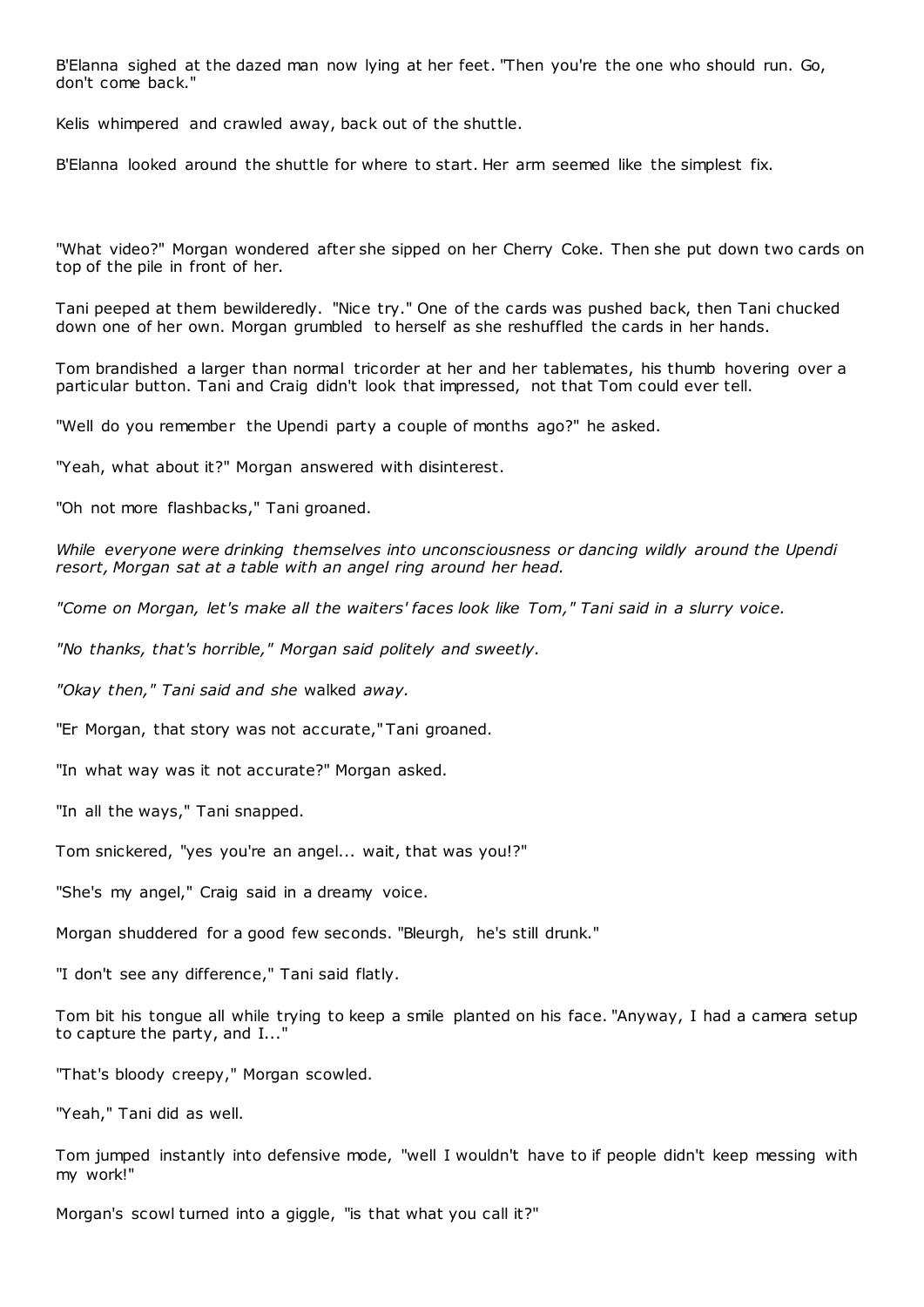"Why would you tell us this?" Craig asked before Tom could throw another tantrum.

It seemed to work, Tom's voice didn't seem quite as hysterical, "well, I thought it would be nice to tell you before our good friends James and Jessie get here."

"Tell them what?" James asked.

Tom was about to answer, then he spotted him and Jessie standing beside him. Tom jumped nearly a foot in the air with a yelp, giving the table and the new arrivals a good laugh. He side stepped away from them all while patting his chest to settle his heart down. "Stop doing that!"

"Why, it never gets old," Jessie sniggered.

Tom huffed, "whatever. Thanks to Morgan I've got a little time on my hands while Fair Haven version 2.5 debugs itself and changes are implemented, again!" Morgan smirked to herself. "So I thought I'd share something I found with you guys while I wait." He once more gestured to his oversized tricorder.

"I thought it was Upendi..." Tani said, confused.

Tom jumped on that before she could finish. "Yes well, there's no CCTV in Fair Haven, yet. Upendi though has plenty and because of that I got some interesting footage," he said, eyeing James and Jessie.

"I'm getting the creep vibe again," Morgan said.

Jessie pulled a disgusted face, "mmhmm."

James though looked annoyed at it, "you film what you call a love themed resort with a roller coaster that only allows couples on it?"

Tom looked a tad shifty after that. "Not those parts," he quickly shook it off and looked confident, "why the 'tude? You didn't get pissed in there did you, oh."

"I wouldn't be surprised. Five minutes in Upendi and I was throttling the waiter who was trying to forcefeed me a melon," Tani said.

"No I..." Tom looked a little pained.

James chuckled, "best leave the English slang to the professionals."

"Wait a minute. If Upendi has cameras all over the less icky areas, surely you would've seen Tani messing with it," Morgan said suspiciously. Tani frowned toward her. Everyone else pointed theirs at Tom.

"If I didn't have cameras in there, I wouldn't have a clip of these two drunks getting into t he spirit of the program, would I?" Tom snapped and waved the tricorder around.

"Um. What?" Jessie said icily, freezing the whole room.

#### **The Bridge, ten minutes later:**

"Where's Tom?" Kathryn asked.

"Do you care?" Chakotay smiled.

"Of course. I don't want to get my hopes raised and then have the moron walk in with that punchable face, do I?" Kathryn replied. "Never again," she whispered overdramatically.

The turbolift opened. Kathryn flinched, expecting the worst. No bad jokes or comments followed but her guard was still up. Jessie stomped past her to take the Engineering station, leaving behind a trail of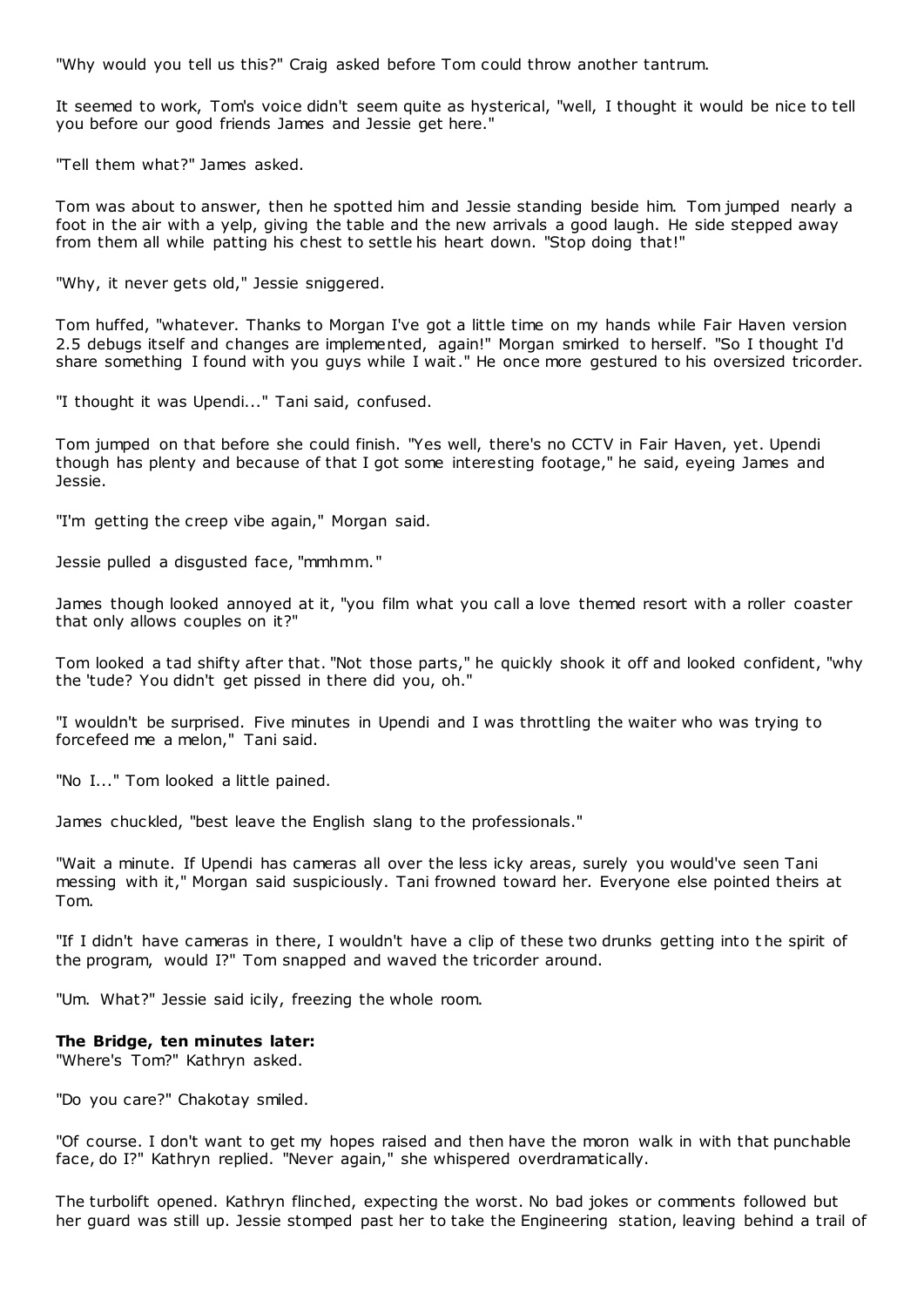smoke. Footsteps behind her told the Captain she didn't come alone, she glanced over her shoulder to see Morgan, James and Craig hanging around.

"Don't you boys have jobs to g..." Kathryn asked, then scoffed, "what am I thinking? Of course not."

Chakotay's smile threatened to turn into a laugh. "Did any of you pass Tom on the way here, by any chance?"

"We... bumped into him yes," James replied a *tad* bitterly.

Morgan and Craig sniggered between the two of them. James wasn't amused and stared at them blankly.

"Yes, a few, few times," Jessie said through gritted teeth. "Although he was stopping by Sickbay first."

Chakotay groaned and shook his head. "Don't tell me you've been smacking him around again, Jessie?"

"It's gone public ," Morgan sniggered.

"What does that mean?" Kathryn asked curiously, glancing up at her again.

Morgan smiled slyly, "it looked like fun. I'm a team player."

"What did I tell you..." Kathryn started to snap.

Craig brandished the supposed camera Tom had been swinging around, "don't worry, I recorded it."

Kathryn calmed down instantly and smiled in a motherly fashion, "good boy."

Tuvok was about to say something but he internally talked himself out of it before he lost his eyebrows again. He tried to concentrate on his work.

"What did he do this time?" Chakotay groaned.

"Apparently he likes to spy on the Upendi guests," Craig said as he started to tap on the camera. James snatched it off him so fast he was tapping thin air for a few seconds before he noticed. "Aaaw."

James looked at him in disgust, "*aaaw?* Did you want to watch this?"

"The thing that didn't happen, nope," Craig said, shaking his head timidly. "I didn't find anything. Not that I tried or that it happened. Nope!"

Kathryn shuddered uncontrollably, "enough of this crap. Give me that." James hesitated for a second before handing it over to her. "I'm assuming it's the most recent one?"

"Uh nope, search for Tomfest 76," Craig quickly said. Most of the Bridge stared at him, making him sweat and stammer. "Filmed the floor, heh."

Kathryn rolled her eyes as she typed in the search words. It wasn't long before she was smiling and snickering. "What a chump."

"Okay, now that you've delivered the Captain's entertainment for the day, maybe you two can go patrol somewhere that isn't the Mess Hall," Chakotay said.

"Commander," Tuvok thought to interrupt while Kathryn was still distracted. "The Delta Flyer has missed another check in window. My scans aren't picking it up anywhere on its flight path."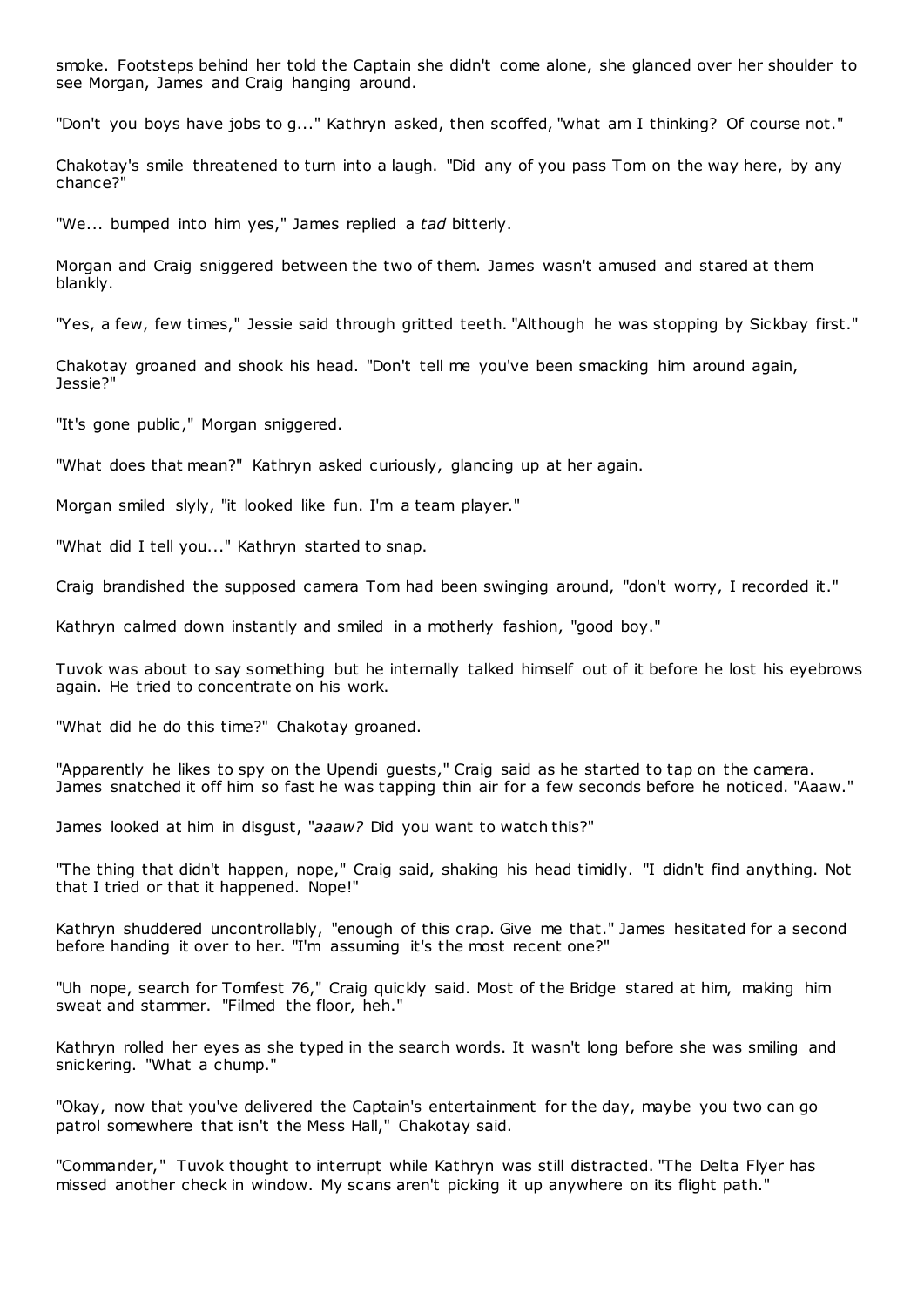"Great, maybe we should've done this out of earshot," Chakotay mumbled. Kathryn was still snickering at the video so he thought he was in the clear. "We'd better reroute our course and find them before she finds out."

Kathryn sighed contently as the video finished. Even still she slapped Chakotay on the arm, "I'm not deaf."

The Delta Flyer computer spat back what felt like the fiftieth *insufficient power* error message in an hour. Frustrated B'Elanna quickly ducked under the console she was working on, but it was nowhere near quick enough, she still saw the panels give up completely.

"Great, now there's no power," was her response as she collapsed onto the closest seat.

"Are you hungry?" Kelis asked from seemingly out of nowhere.

B'Elanna's attention darted to the broken window to find him not only peeping his head inside, he was climbing through the gap with a little satchel in his hands.

"I told you not to come back," B'Elanna hissed at him.

Kelis wasn't put off. He turned over the flap on the bag to open it, then dug his hand into it to retrieve a handful of what looked like a mixture of nuts and seeds. "You haven't eaten in a while." He offered it to her.

Even though it looked like rabbit food her stomach growled, so B'Elanna reached out to take what was offered and started to munch on it.

"What did you mean by I gave you material for your work?" she asked in between bites.

Kelis got his hopes up. "Tales about the Eternals are a popular distraction among my people, especially my patron. Fortunately for me, no other poet has sung about your clan. I am the first."

"My clan?" B'Elanna said.

"The lonely Voyager Eternals, far from home," Kelis answered with some flare.

B'Elanna flinched at the thought of Kathryn finding out about this. The very little food seemed to knot in her stomach. "How did you find out about that?"

Kelis was about to answer, but decided to show her instead. He wandered over to one of the computers. She noticed it had a smidgen of power and he was barely a second away from pressing a panel on it. There was little time to even make a sound let alone a stop command.

Her voice rang out of the computer instead, "*Delta Flyer's Log Supplemental: Harry and I have found dilithium deposits on our trip to pacify the Janeway monster. We'll pick her up a rock or something on the way back."*

"Um..." B'Elanna was rendered speechless for a few minutes. "You wrote a story about that?" she asked in disbelief once she recovered.

"A play, and oh no," Kelis scoffed. "It didn't have any mountain hanging moments in it. Too dull. So I asked the lady Eternal in the wall for a more interesting tale."

B'Elanna groaned at the mess she was in. "No wonder I don't have any power left."

Kelis seemed to ignore that. "Of course there were gaps, I pieced bits together," he said proudly. B'Elanna though didn't look impressed in the slightest. Once again he went for flare, "the Aggressive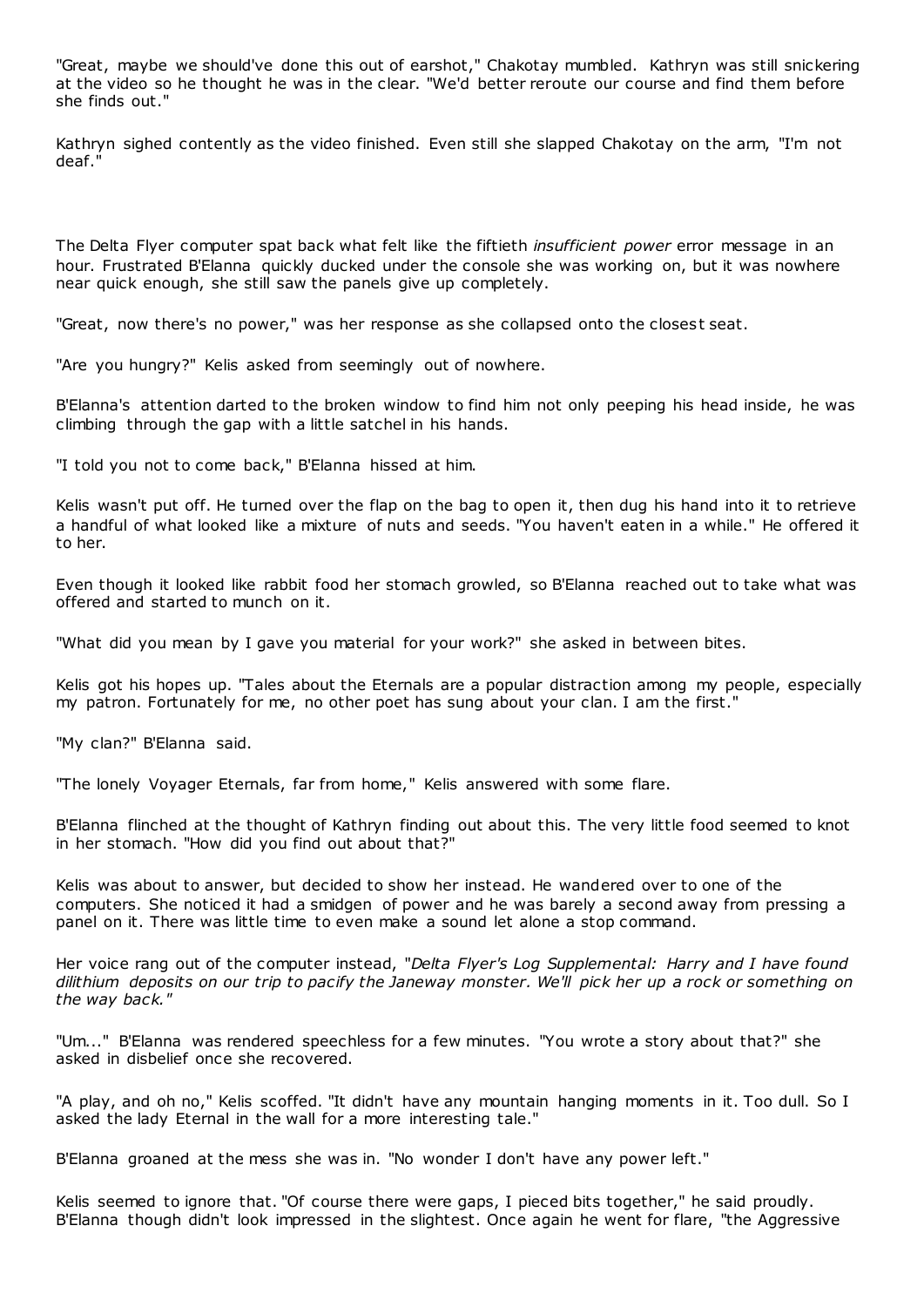Scorpion. The Voyagers, trapped in the dangerous waters of the Borg Eternals, must team up with them to defeat the invading Byoships, but treachery, secrets plague their every step..."

B'Elanna stared at him, her eyes tearfully wide. "The Flyer wasn't even built back then. "

Kelis wandered back over, clutching the bag of food in front of him. "My patron loved it. He wants more. I need more." He gingerly offered the bag to her.

"Oh I see. Sing for my supper, is that it?" B'Elanna muttered.

"Don't we all?" Kelis said sadly. He gestured the bag further, allowing her to reach into it. "Voyager?"

No was her instinctual answer, but her stomach felt like it was eating itself, the Flyer was completely in darkness. There wasn't really much of a choice, at least for the moment. "What exactly do you want to know?"

"The voices stop for a while and restart. What happens after a Borg clan member defects to your side?" Kelis asked.

B'Elanna thought about it for a moment, "which? We have three, in a way."

Kelis' face lit up. "Three? The first then."

"Seven of Nine?" B'Elanna said, prompting a nod from Kelis. She tried to think of a way to explain it in a vague way, "Voyager sailed through a deadly storm, casting us adrift for a while. It took us a while to repair it. Not play material."

"Hmm," Kelis still looked interested though. "And Seven? Did she truly join your clan, is she still one of you?"

"That's... a tough one," B'Elanna hesitated with a wry smile. "She tends to clash with some people, including one of the other *defectors.*"

"And your leader too," Kelis said. B'Elanna laughed about it, logs telling him that would be plentiful. "Tom Paris. Are you in love with him?"

Meanwhile unaware that his ears were burning, Tom typed away on his computer in his quarters. The smug smirk planted on his face managed to grow even further.

"Think you can embarrass me with your tamperings. I'll show you embarrassment, with a sprinkle of Tom's book of *love*, or should I say Upendi," he laughed, looking beside him. Once he remembered he was alone his mood changed to glum in a flash. "I really need a third friend."

B'Elanna stared at Kelis, pained slightly. "Great, now there's two of them."

"What?" Kelis looked confused.

"Forget it," B'Elanna sniped, tempted to throw the playwright out of the shuttle again. He looked at her curiously, naively unaware or not bothered by her reaction. Fortunately it didn't last, inspiration had struck her. "You want more stories about Voyager?"

"Of course," Kelis replied eagerly.

"Then you're going to have to go shopping for me," B'Elanna said.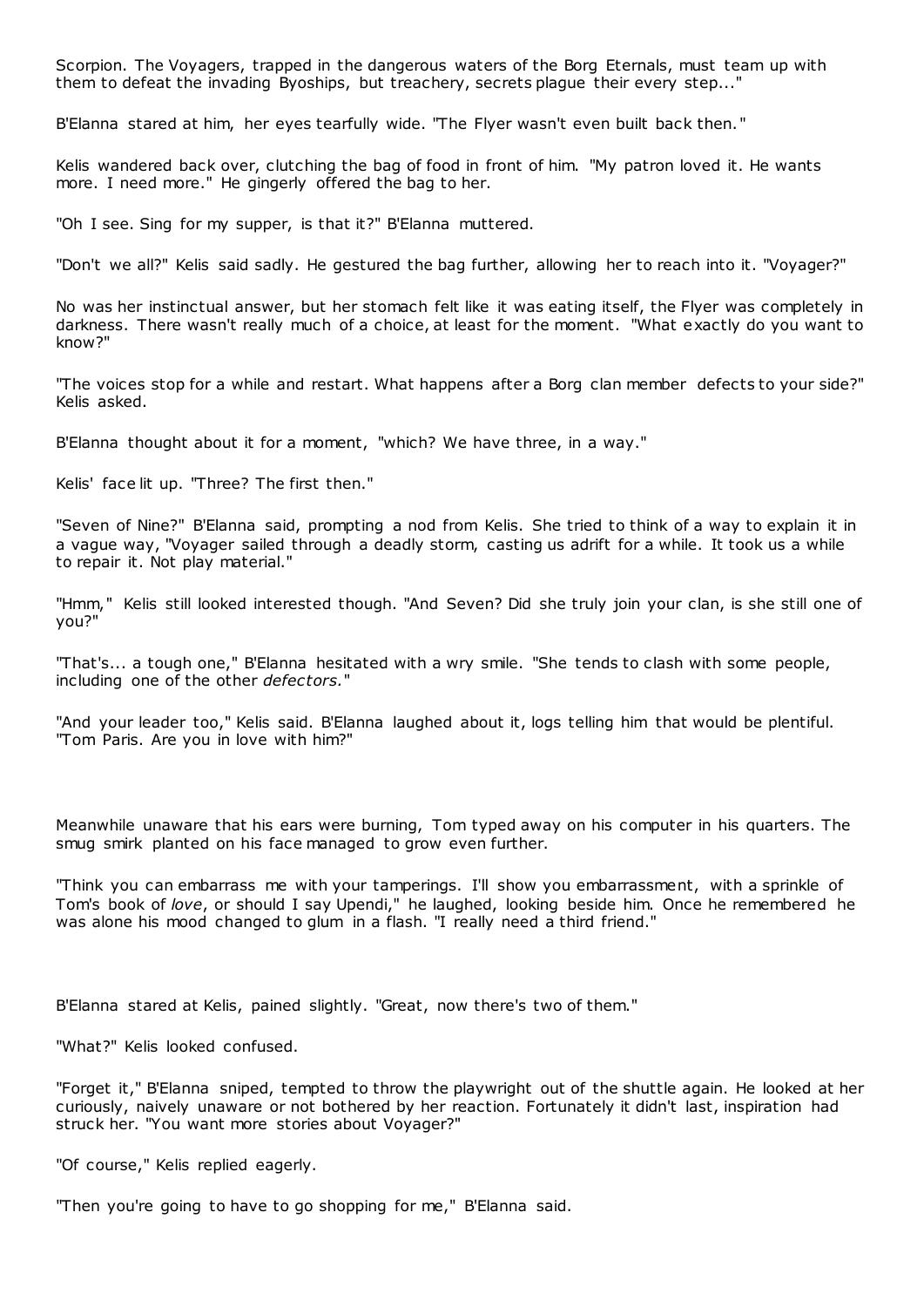Kelis' face fell, "Janeway's rock?"

"What?" B'Elanna said with a blank face, then she remembered the earlier log. "No. The other thing."

"Oh of course, the dilithium. But I don't have any money," Kelis whimpered.

"That shouldn't be a problem. We detect..." B'Elanna trailed off quickly, "we sensed the dilithium were in pockets of natural deposits. Maybe get a little pick axe or something."

Kelis nodded, understanding. B'Elanna felt some relief seeing that until he spoke up again, "what is dilithium anyway?"

Hopes quickly dashed, B'Elanna sank back into her chair.

"Good, it's still debugging," Morgan giggled. A few taps on the Holodeck panel opened the doors to an empty grid.

"Don't you think we're beating a dead horse here? Tom'll get bored of Fair Haven and move onto something else within a week, I'm sure," James asked.

Morgan frowned toward the floor, miming some of his words.

"Maybe we can just delete the pervert bartender. I bet Tom only put him there to give girls the creeps," Jessie suggested.

Craig seemed a little too enthusiastic despite the conversation. "Ooh, maybe we can swap the Upendi and Fair Haven holograms. Irish stereotypes in a water park..."

"Girls in bikinis getting drunk in the bar?" Jessie said with narrowing eyes.

"No, no that's not... wait there were girls in bikinis?" Craig stuttered.

Morgan looked up still frowning a little and sighed. "What's a horse and why is it bad that I beat it?"

Craig and Jessie glanced at her, she snickered briefly, "I thought she was going to ask what bikinis are."

"So we're giving it a miss today?" Craig smiled.

Jessie shook her head stubbornly, "hell no. Tom's using these programs to spy on people, or at the very least pretending he is..."

"What did you guys do in Upendi anyway?" Craig asked. Jessie answered that with an elbow to the stomach.

"Probably rid that stupid coaster or something after too many drinks, I do get a bit silly after a few," James said with certainty.

Jessie didn't look as convinced as him. "Doesn't matter, it's not the point. He's a creep and he's still not learned his lesson. We're not his playthings. He needs further humiliation until he stops screwing around with everyone."

Morgan smirked mischievously, "now we're talking. I've already got the best idea for the church." She hurried inside, Jessie followed her with a curious look on her face.

"We've unleashed a monster," James commented.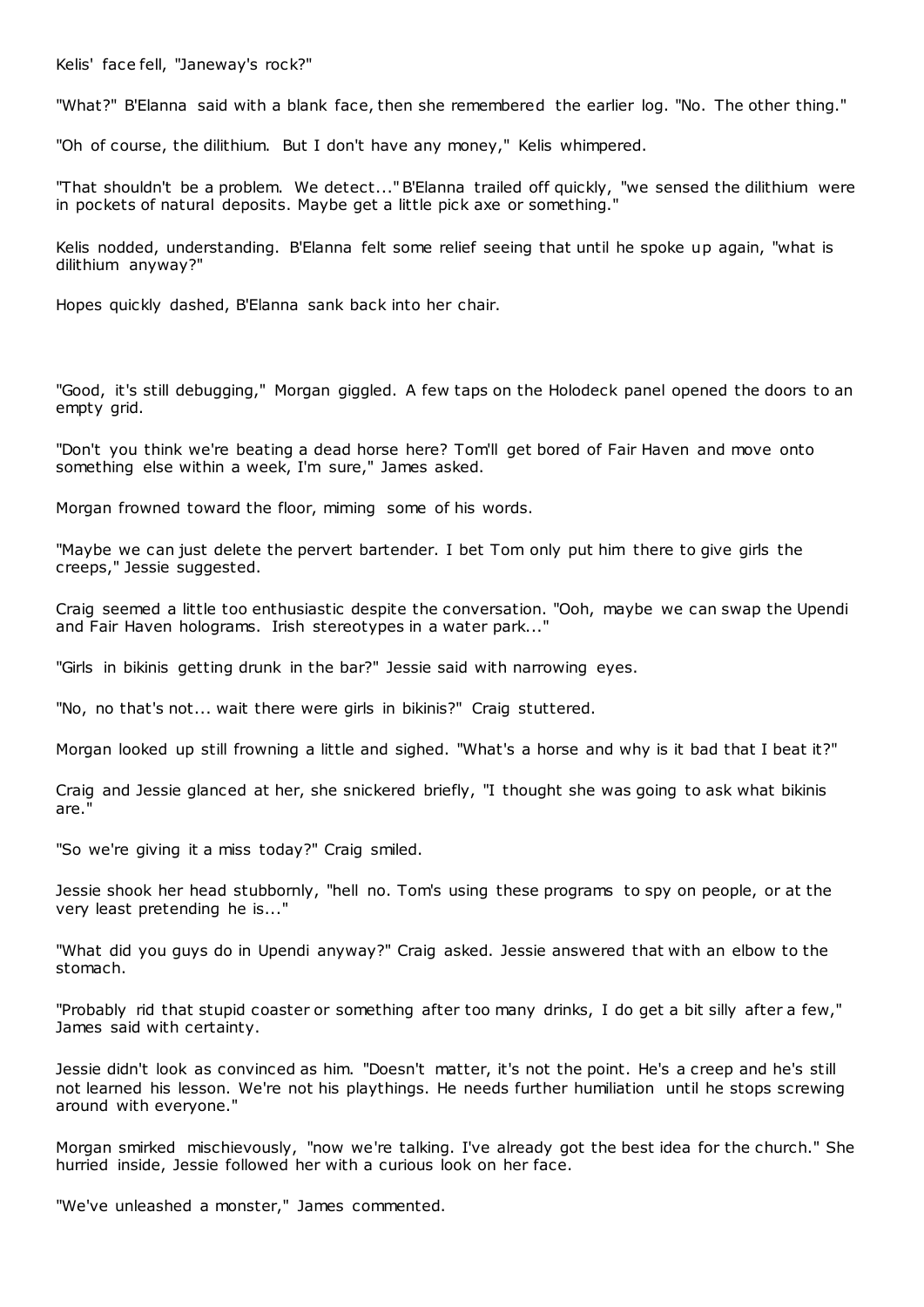Craig chuckled, "speak for yourself. You're the one that started this with t he mutiny program."

"Yeah," James said with a shrug.

The two men walked in and the doors shut behind them. As soon as it did the hologrid disappeared and in their perspective the girls did too. They found themselves in a scarce grey room decorated with only a sofa and chair. The room was also missing a door.

"Um, this isn't good," Craig gulped.

*"Welcome to Fair Haven 2 boys,"* Tom's voice echoed around them. *"The show will start soon, so for now make yourselves comfortable."*

Unknown to the pair the girls were in a similar situation, only they were alone and a large monitor took up half of one of the walls.

"Tom. I'm going to kill him," Jessie grumbled as a similar message played for her.

No one on the bridge could concentrate, and for once it wasn't because of Tom making comments and the reactions to them. It came from the Captain's chair.

Tom snickered, glancing behind him at the offender. "Psst!" No change. "Tuvok!"

All he got were a few mumbles before the snoring continued. Tom swore he saw drool, though he was impressed that the Commander could do this sitting bolt upright, with barely any mouth movement. If it weren't for the noise he was making, no one would have noticed.

Tom decided to leave him be, nothing really was going on. His console flashed an alert at him which made him smirk. He still had another hour and a bit to go until his shift was over, but he figured he could leave early. Tuvok was still doing it, only his head had slouched back and so the snoring's volume had increased. No one really complained when he left his post early.

The next shift weren't very impressed when they arrived.

"He'd better not have slobbered all over my chair," Kathryn sniped.

Chakotay smirked, "he's been on multiple shifts in a row looking for the Flyer. Can't we let him have this one?"

"Um, Captain?" a timid man at Opps whimpered.

Kathryn rolled her eyes, "I've only been here one flipping minute. What is it Harry?"

"Uh," the man looked confused. Chakotay meanwhile looked amused.

"Oh. Can't tell the difference," Kathryn laughed dismissively. "What's the matter?" She was about to sit down in her chair despite Tuvok still being there, Chakotay quickly put an arm out to stop her.

"A ship is off our starboard. They claim they've been trying to hail us for hours," the man replied.

Kathryn side eyed Tuvok, "oh really!?"

"Open a channel," Chakotay ordered.

"I can't..." the opps man stuttered. He raised his shaking hand up.

Kathryn's morning ten coffees were beginning to wear off. "Can you count to ten? Spell cat?"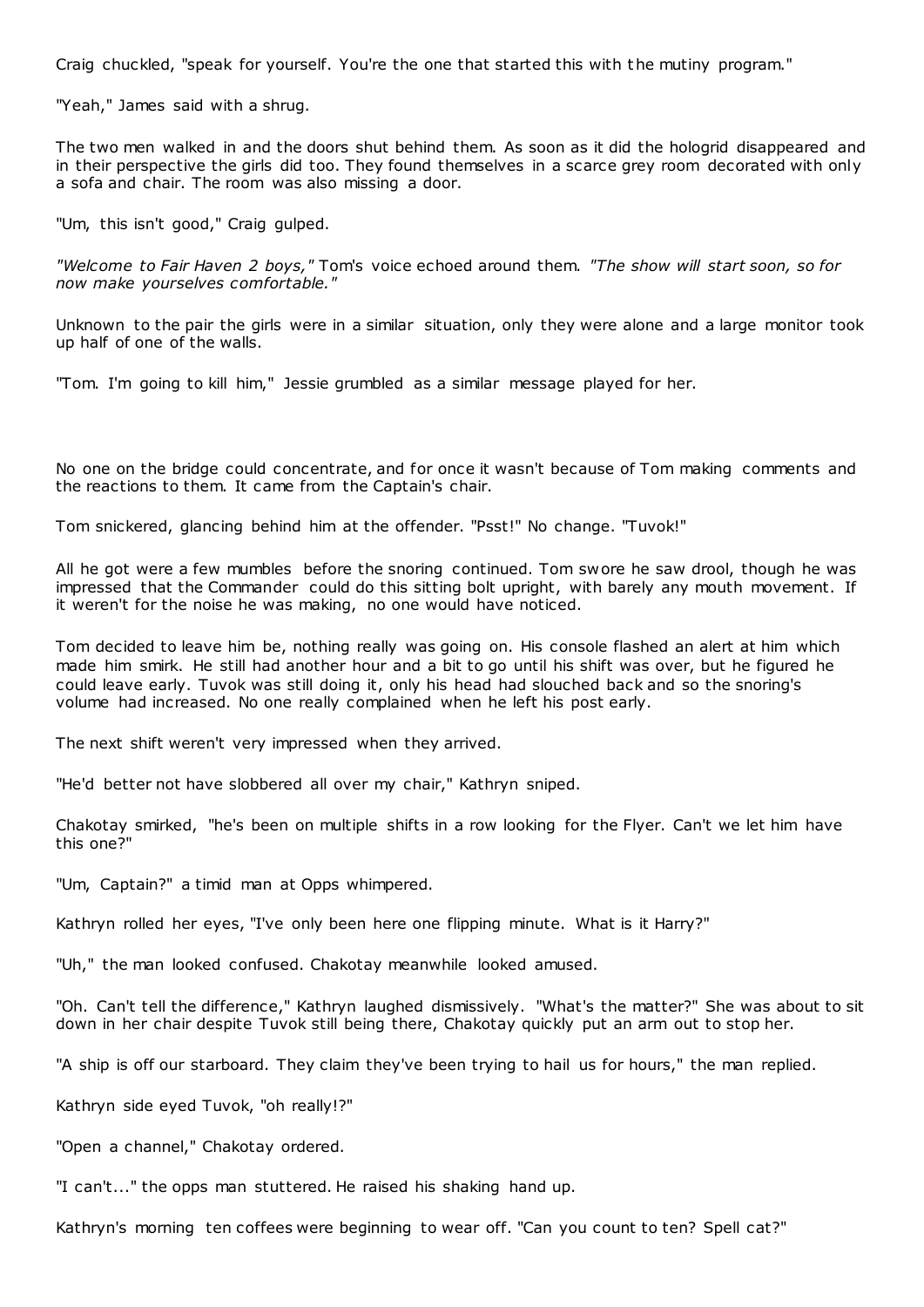The man pointed at the viewscreen. Chakotay looked first, then grew puzzled. Kathryn didn't react with any interest whatsoever to the image of space that was almost always there.

"Where's the ship?" Chakotay asked.

"It's the erm... the screensaver," the opps man answered.

Chakotay groaned into both of his hands. "Since when do we have a screensaver? Just shut it off."

"It's passworded," the opps man mumbled.

Tuvok added onto that with a prolonged throaty snore, a one so loud it woke him up. "As you were." He looked confused at the pair standing in front of him.

"Who put a password on a screensaver?" Chakotay snapped.

"Who put a screensaver on the viewscreen?" someone else asked.

Kathryn pressed her chin into her fist, looking thoughtful. "If I have a coffee now, will it put me off my ten hundred hours cup?"

"Did someone clear up the rabbit infestation already?" Tuvok asked.

Kathryn laughed to herself, "no, as if that would happen." Then she scowled at the worried Commander. "What's that about a rabbit screensaver?"

"I'm going back to bed," Chakotay groaned again. Kathryn passed him a look of bemusement. "Someone's been messing with the viewscreen."

"And opps," the man at opps said.

"Helm too," another crewmember added on.

Chakotay nodded, '"of course, why wouldn't they?" The bridge shook three times, setting off the red alert. "Oh so that works."

"I shouldn't have to say it but it's Voyager; shields," Kathryn ordered.

The crewmember at Tactical thought about slipping into the turbolift. "Um er, there's a password prompt here too, but at least my screensaver's the bubbles one."

"What the, why is this happening? Who'd install something so stupid?" Chakotay asked irritably.

Kathryn's eyes shifted nervously. Chakotay noticed and stared in disbelief. "It's not stupid. It's so when people leave their stations for too long, some nobody can't walk over and use it."

"Okay," Chakotay said warily. "So what's the password?"

"Hmm I dunno, I think it was cappuccino," Kathryn replied.

"That was very likely your drink order," Chakotay muttered, losing the will to live.

The woman at Tactical meanwhile spotted a few screens on the back part of the station were working. Her relief soon melted away when she notic ed something.

"Who do you think I am?" Kathryn snapped.

Most of the bridge typed the word in and not one of them were surprised to find it was wrong.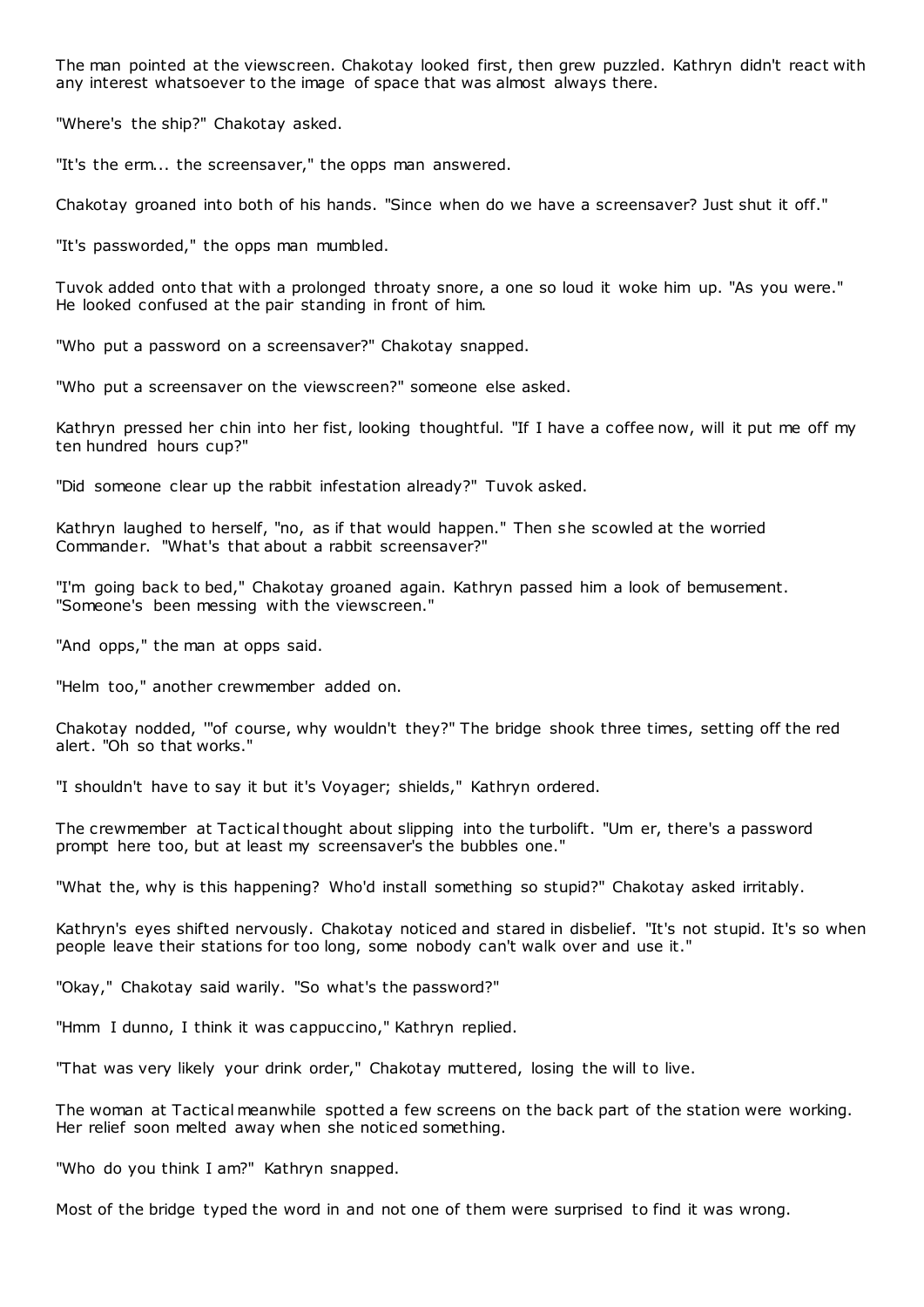"Um Captain, Commander," the woman at Tactical interrupted in a worried voice. They turned to her. "The shields were up but there's a weakening in them around Engineering, that ship's got some tractor beam there. We have intruders."

"Great. Tuvok, take a team down there and secure the deck," Kathryn ordered.

Tuvok tried to stifle a yawn, "of course Captain." He wandered off to the turbolift, but instead he walked into the Conference Room.

"We're in trouble," Chakotay sighed.

Kelis returned looking a little worse for wear; his clothes roughed up, patches of dirt all over his face, he wheezed instead of breathed. B'Elanna rushed toward him but only to take the tiny sheet of metal from his hands.

"Beautiful. Now, I'm going to need a gold plated..." she spoke with a straight face until Kelis whimpered like a sad puppy. "I'm kidding. I've got an idea for your next play."

Suddenly the scabs on Kelis' feet were a distant memory, for the moment. Kelis' face brightened up. "Oh? Thank you. The Unforgettables was going nowhere. I had romance, mistaken identity, intrigue but then there was flying yoghurts, talking trees and then I fell over and the sky changed, and I forgot most of it." B'Elanna stared at him judgementally. He laughed nervously. "There's a chance I'm dehydrated."

"Probably," B'Elanna said flatly. She shook it off. "You said you didn't want to skip too far ahead, but your patron wanted more of the Borg stuff. I've got the perfect solution. Conspiracy in the Dark Timeline; three stories in one."

Kelis' face fell in disappointment, "that sounds like a lot more work and I only have a week."

"No that's the beauty of it, all three are condensed to make room for each other. You get further into the story with a lot less work and time," B'Elanna said. Kelis still didn't look too eager about it, it soured B'Elanna's mood a little. "What's the problem?"

"No, no. I'm just wondering that with a story like this, if there's any time for the good stuff?" Kelis said.

B'Elanna noticed the twinkle in his eye when he said it, it reminded her of a certain someone and it made her very wary. Still she asked, "what's the good stuff?"

One of the actors off stage clapped his hands at the same as the Seven actor pretended to slap a new and younger female actress. "Tramp," she sneered smugly, "go play somewhere else, you bother me."

The new actress huffed, "bitch," then delivered a one of her own. This one didn't need an offstage clap from another actor, it left the other actress's cheek stinging and her jaw agape. They glared at each other for a while before they leapt towards one another and started to pull hair and scratch at each other.

Kelis smiled and clapped at them, "wonderful, that was very believable." He waited but they didn't stop, only it escalated to the younger girl trapping the Seven actress in a headlock. "Um. Okay, it's time to rehearse the next scene. Can we get Janeway and Chakotay in for the love scene?"

B'Elanna's jaw had already dropped as far as it was physically capable. Then while the Seven actress stamped on the other actress' foot to get her off of her, Fake Janeway and Chakotay entered t he stage and started to recite their lines as if the fight wasn't happening.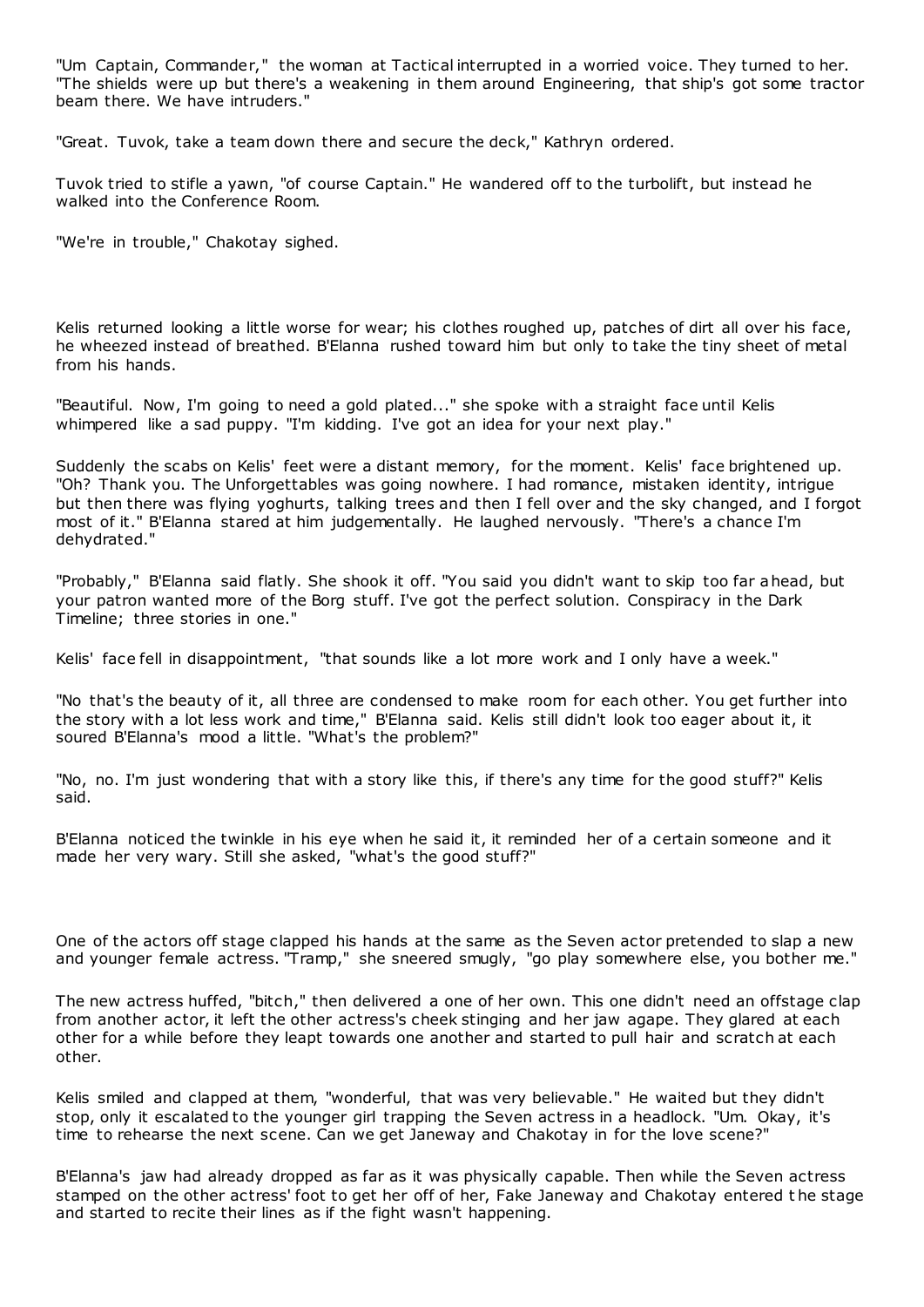"How is Tom dealing with Harry and B'Elanna being missing?" Fake Janeway asked.

Fake Chakotay smiled warmly, "a little too well. I saw him with Seven on a bridge."

"Eat dirt, you mooch!" the Seven actress shouted as she pushed her opponent face first into the floor.

"It seems love is in the air. Who are we to resist?" Fake Janeway purred.

"Oh lord," B'Elanna groaned as the two actors lowered their masks and leaned in for a kiss. She glanced toward Kelis who looked a little too proud of what he was seeing.

The Engineering staff had been herded into the wall of consoles by the main door by a large group of tall aliens, all armed with rifles. Another paced in front of them, eying eac h of his captures with contempt, all while he had a device producing static placed close to his lips.

*"Commander Xan, status,"* a deep, commanding male voice barked from it.

"We have their engine room, Commandant. Twelve prisoners," he replied, smiling darkly. "It was far too easy."

*"Excellent. We have entered the tenth deck. Our scans tell us there is a large room, possibly a cargo area. Once we've secured that, you will bring your prisoners to it. We'll use this engine room as a command post."*

"Yes. In the meantime I will search their database. I can't foresee any difficulty," Xan sneered back to his female teammate standing in the corner. She smirked back at him.

A couple of the engineers' eyes drifted to a station close by whose monit ors showed what they were doing before the intruders arrived, only with multicoloured bubbles bouncing around in front of it. "I can," one whispered.

# **The Bridge:**

Tuvok stepped out of the turbolift with half of Security Team One behind him. "Captain, Engineering has been taken. They have hostages."

"Are you sure you didn't just walk into one of the Doctor's lectures?" Kathryn asked seriously.

Tuvok was about to say no, but after the morning he had he thought it was logical to think twice. "Yes. The amount of intruders though does not match what I detected inside. I have mobilised other teams to search for them, but we are being hindered by internal sensors not being available. They are relying on tricorders."

Kathryn studied him carefully, making him rethink what had happened a third time. "Where the hell is James and Craig?"

"I tried to contact them but there was no response," Tuvok said.

Chakotay glanced over toward the Engineering station, which was being manned by Triah for the time being. "Jessie as well. It's not a stretch to think that the aliens are taking hostages elsewhere other than Engineering."

"But why, why are they doing this? What do they want? We haven't had any form of communications with them," Tani said. A few groans and stares made her a little embarrassed, "I know, I know, screensavers and passwords. They don't need computers to make a point."

"I swear, if this is another take over your ship lot, the leader going over a cliff won't be an accident this time," Kathryn grumbled.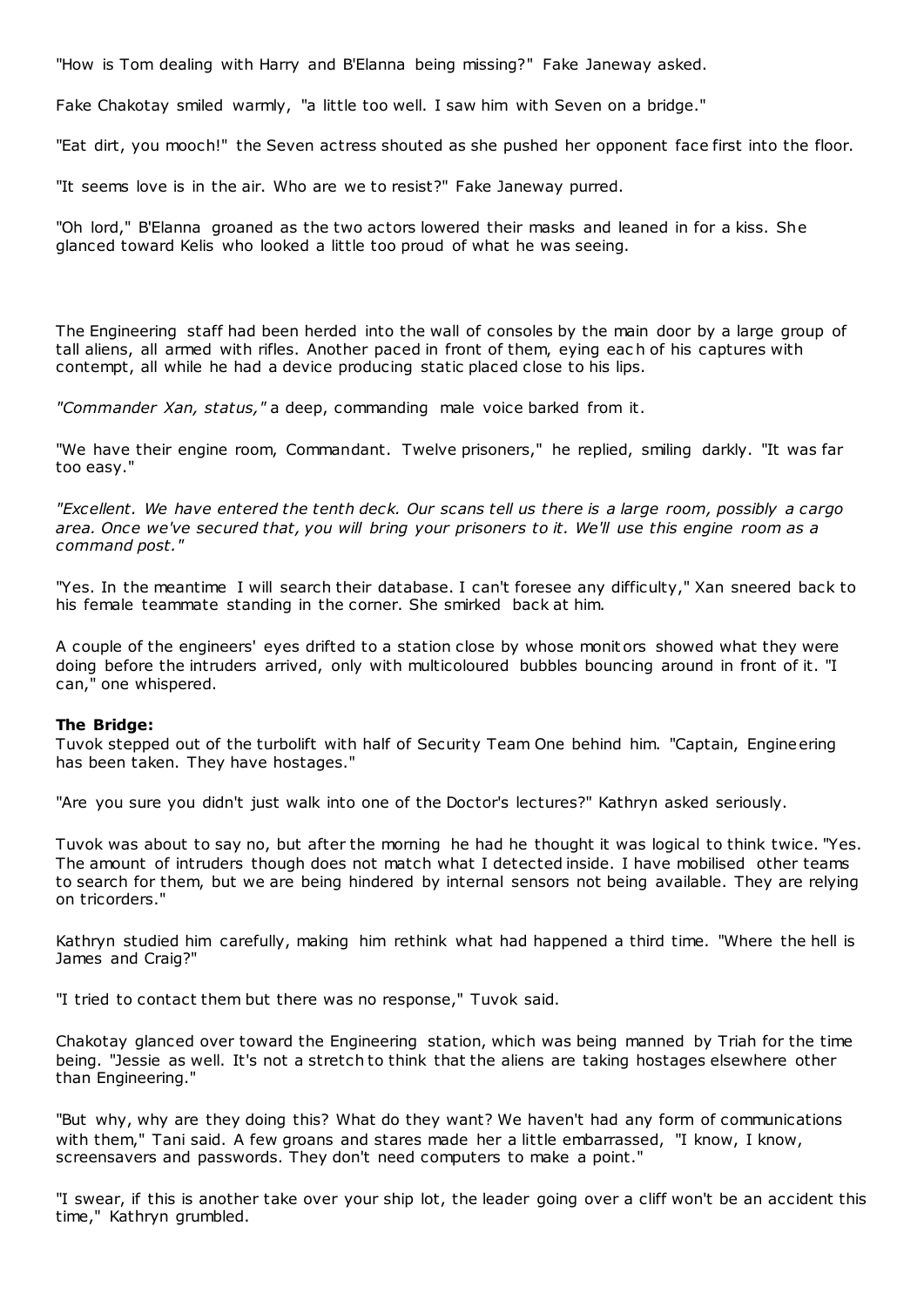Chakotay resisted a smile for the time being since the situation was a little worrisome. "Tani's not entirely wrong. The aliens might run into the same problems whatever they're here for. We need to find out what it is before they take their frustrations out on their hostages."

"So we go down and talk to them," Kathryn said. Chakotay cleared his throat, hinting at something. Kathryn had a good idea what he was doing it for. "I don't think so. This requires a little... diplomacy."

The entire bridge crew grew a little worried at the way she said the last word.

"Captain. We have no clues as to this species' temperament. I would recommend against a close range diplomacy mission involving the Captain," Tuvok said.

"Ugh. Fine, Chakotay take Sleeping Beauty and his fairies with you," Kathryn sighed, a little disappointed.

"Hey," Thompson objected, earning himself a glare and a shove back into the turbolift by Foster. Both Commanders followed them inside.

Kathryn shook her head as she sat down in her chair and draped her arms over the rests. "Why do I get the feeling we'll need a plan B?" She racked her brains for a second idea. Eventually she gave up and went for the replicator in her Ready Room.

Most of the bridge sighed a little in relief once she had gone. It was short lived though. "What the hell, how does a replicator have a screensaver!?" Kathryn's voice screamed bloody murder.

#### **Cargo Bay Two:**

Dozens of crewmembers were forced to sit on the floor in full view of their captors. One of which seemed more interested in the alcoves lining the opposite wall than them.

The woman from Engineering strolled inside, flanked by the Engineering staff and their guards. "Makinan," she barked towards him, frustrated. All of the aliens but who she referred to shuddered fearfully, he on the overhand didn't even react. "Xan is having trouble getting through their passcode system."

"And that angers you Tiff, why?" the man by the alcoves said in a droll but deep tone. He turned to look her in the eye.

"These cronies from the engine room are claiming ignorance of it. It's likely new," the woman answered.

Makinan approached her with a dry smile. "Or they could be lying. Only you can determine that."

The woman, Tiff, smiled maliciously for a moment. "No. It seemed genuine. It would be fun of course, but a waste of time..."

Makinan's face hardened. "What is a waste of time is after years of tracking the Y'Jeti; dodging the Borg, manipulating the void pockets, you tell me that a measly password will stop us from obtaining the information we need to stop them."

Tiff brushed off his words and harsh tone with an eye roll. "Relax. I will handle it, I always do," she said with a twinkle in her eye. "I just need to be more selective, that's all."

"Fine. Just remember, the future of our people are counting on this mission," Makinan said.

"You worry too much. Now, who should I take first?" Tiff said, scanning the crowd of Voyager crewmembers with her finger. Her eyes closed as if she were dipping.

"I don't know Tiff, perhaps someone in a leader role, a hacker or a..." Makinan suggested.

"I pick a blonde with short hair," Tiff said.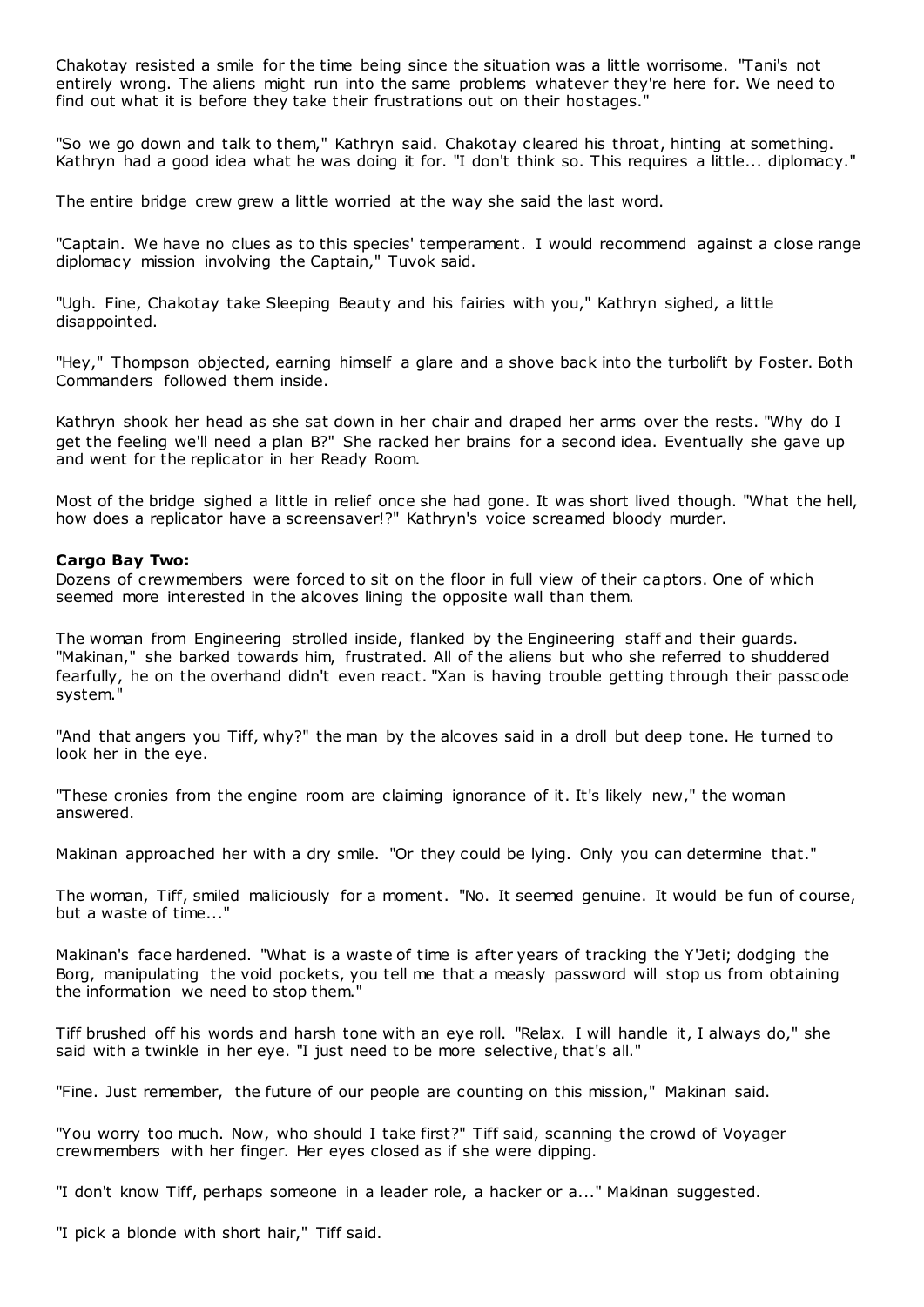Makinan scanned the room and came up zero. "Uh... where?"

Tiff looked disappointed, "what, that's what I fancied. Okay then maybe..."

"Lookie what I found already locked up," a lackey shouted whilst walking through the doors. Tiff and Makinan turned to see, the former's face lit up at the sight of the blonde struggling in his arms.

"What is this? Voyager's been taken over again? Is that little girl in charge?" Seven grumbled.

"Oh score," Tiff giggled fiendishly.

Makinan took over from the lackey to drag Seven to a little section of the cargo bay that was out of sight. Tiff followed. He brought the exdrone over to a crate and forced her to lie on it. Next to it were a few large suitcases with alien markings on them. Tiff opened them while Makinan strapped Seven to the makeshift bed with rope he found in a nearby barrel.

"Enjoy, and quickly," Makinan said, walking off.

Seven turned her head to see what Tiff was doing, she got a glimpse of the contents of the suitcase; hundreds of medical tools and tubes of liquid. She struggled to break free as Tiff picked a large needle to bring over to her.

"Here you go cutie," she said as she injected the needle into Seven's arm. She screamed in pain. "That acid will hurt for a little while. Now what should I use?"

Tiff looked at her equipment. Next she picked up a jagged scalpel the size of a dagger. She stared at it for a couple of seconds and pretended to drop it. Its point landed in Seven's hand.

"Ooops," Tiff giggled. She picked the scalpel back up to press it against Seven's cheek. "Sorry about that sweet cheeks. Speaking of cheeks." The scalpel was pressed further in, then pulled forward. Blood pooled around the blade.

"Now we've properly been introduced, maybe you will tell me the password for this screensaver of yours," Tiff whispered into her ear.

Seven struggled once more, a determined look on her face. She had no idea what a screensaver was but she didn't want to let her tormenter know even that. "Or better yet. Tell me about the Y'Jeti. Where are you keeping them?" Tiff asked.

The name widened her eyes more than usual, she regretted it immediately as Tiff smiled knowingly. "Oh, so you do know what I'm here for. I'm hurt you didn't tell me before," she said, faking a pout. The next needle she picked out was twice as large as the last. "My people, we're all about sharing. I'll show you."

Screams echoed around the Cargo Bay.

Night had fallen at the theatre. Only one actor remained with Kelis on the stage. B'Elanna watched from afar in the seats with a bored expression and posture.

"The last James scene didn't make any sense to me, and we still don't have an ending, or a middle for that matter. It keeps going on, maybe we should split the story into two," the actor said.

Kelis hand waved the criticism away, "you let me worry about that. Get some rest, you've got many scenes to rehearse tomorrow."

The actor sighed and walked off, "I knew I should've auditioned for Tuvok."

Kelis didn't hear him as he approached B'Elanna, eager for her opinion. "Well?"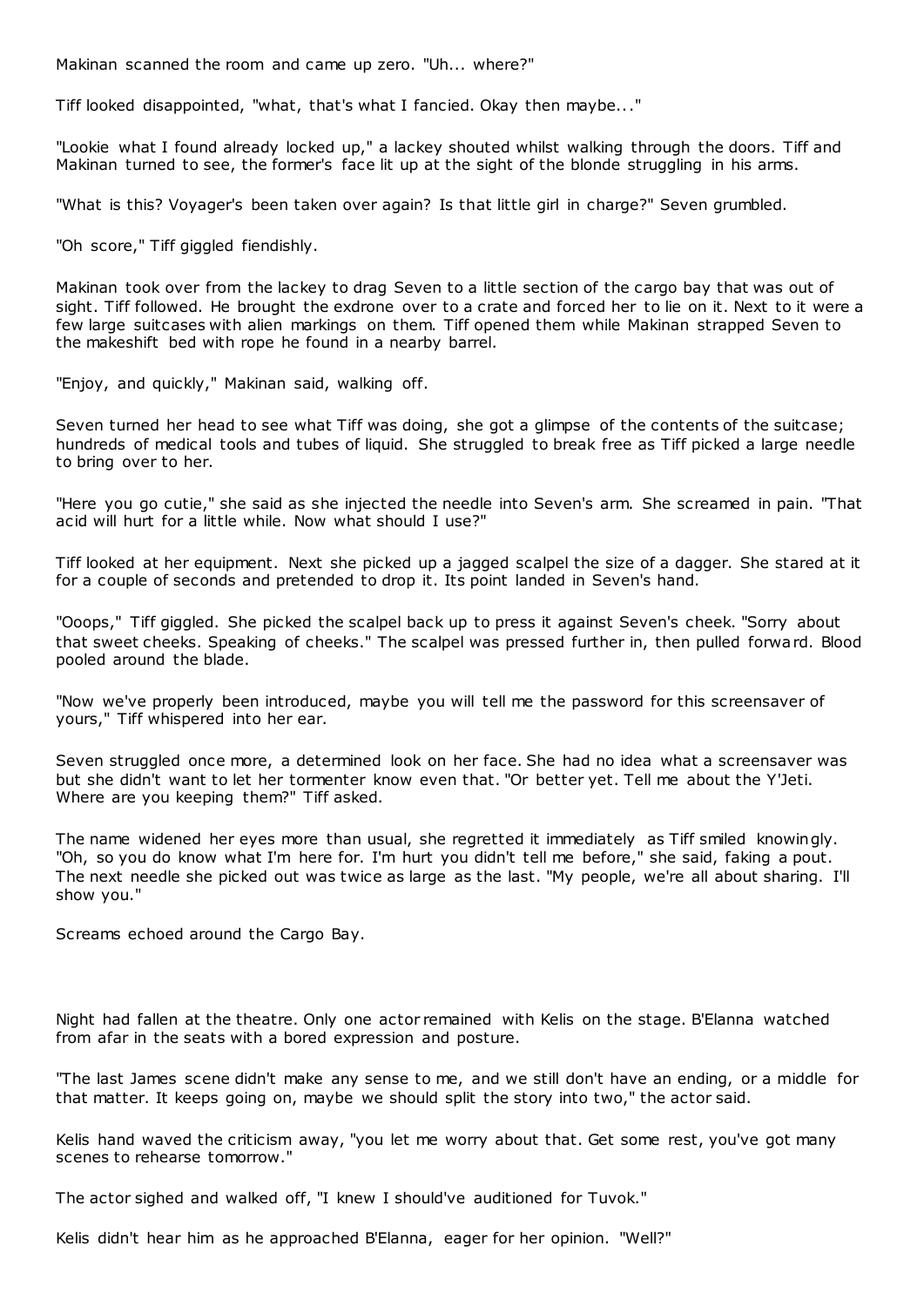At first B'Elanna didn't know where to start. Then a particular scene popped into her head first. "Janeway kissing Chakotay. Tom kissing Seven of Nine. The love triangle with Morgan, James and..."

"It's more of a love square actually," Kelis beamed, not put off by or noticing the criticisms so far.

B'Elanna rolled her eyes, "I don't think Craig's imaginary friend really counts, but then again I wouldn't have Craig in a love line let alone a triangle."

"That was meant to be Jessie. Her actress was a little... *pre-occupied* elsewhere," Kelis said sheepishly.

"Oh," B'Elanna smiled, making a mental note to tell the real Jessie that she was played by someone who was also playing Seven. "Still creepy. Morgan's sixteen, and James believe it or not is an adult ten years older than her. Craig's a Craig. And Jessie..."

Kelis chuckled, "oh I know. When *Jessie* comes back tomorrow, I'll show you the scene and it'll clear your points up. Spoiler alert, Morgan and Jessie weren't fighting over boys. No, they're fighting because of their differences. It's a powerful moment for women everywhere."

"Um... right?" B'Elanna twitched at the memory of this so called feminist fight which wasn't much different to the Seven and Morgan *epic battle* scene earlier, before it turned into the real thing anyway. "So there's no more kissing? I thought it was odd that you didn't do a James and Jessie scene, to be honest."

"Oh there's kissing. Plenty," Kelis said.

"Of course!" B'Elanna groaned. "Don't you think you're spending too much of your time with this fanfiction crap?"

Kelis was obviously confused, she assumed at the word she used. "But... Anger is like fire. Love c an be the rain that extinguishes it. My patron is filled with hatred for his rival. So our play should be filled with love!"

"And women catfighting over their *differences*," B'Elanna grumbled.

"So you don't agree?" Kelis said sadly.

B'Elanna thought about the answer carefully. "I do but..." she hesitated, sighing. "There's no real plot. People are just making out in every other scene. Despite what Tom thinks, that doesn't happen. If we're in a battle with the Borg or when our ship's being taken over for the hundredth time, the last thing on our minds is romance."

# **Meanwhile:**

A holographic audience roared in anticipation, clapping their hands in sync with some annoying repetitive music . Spotlights shone on the stage and its comfy chairs in front of them, setting them off into a more excitable frenzy than before.

"Welcome to the greatest chat show of all time!" a man's voice boomed from the speakers placed in between each column of seats. "Much better than Jerry Springer, it's Michael Sullivan!"

The audience started to chant, "Mikey, Mikey, Mikey!" as Sullivan walked onto the stage in a black suit, with a microphone in his hand. He raised his hand and smiled, eventually the crowd settled down.

"Hello and welcome to today's The Michael Sullivan Show. Today's first segment is Will They and Why Won't They?" Sullivan announced with a cheeky grin and wink. It set the audience off briefly into another Mikey chant. "Now lets bring out our first guest, Tom Paris!"

Everyone cheered again as Tom walked up onto the stage. He sat down in the furthest right chair.

"Now then Tom, will you tell our viewers why you are here," Sullivan said.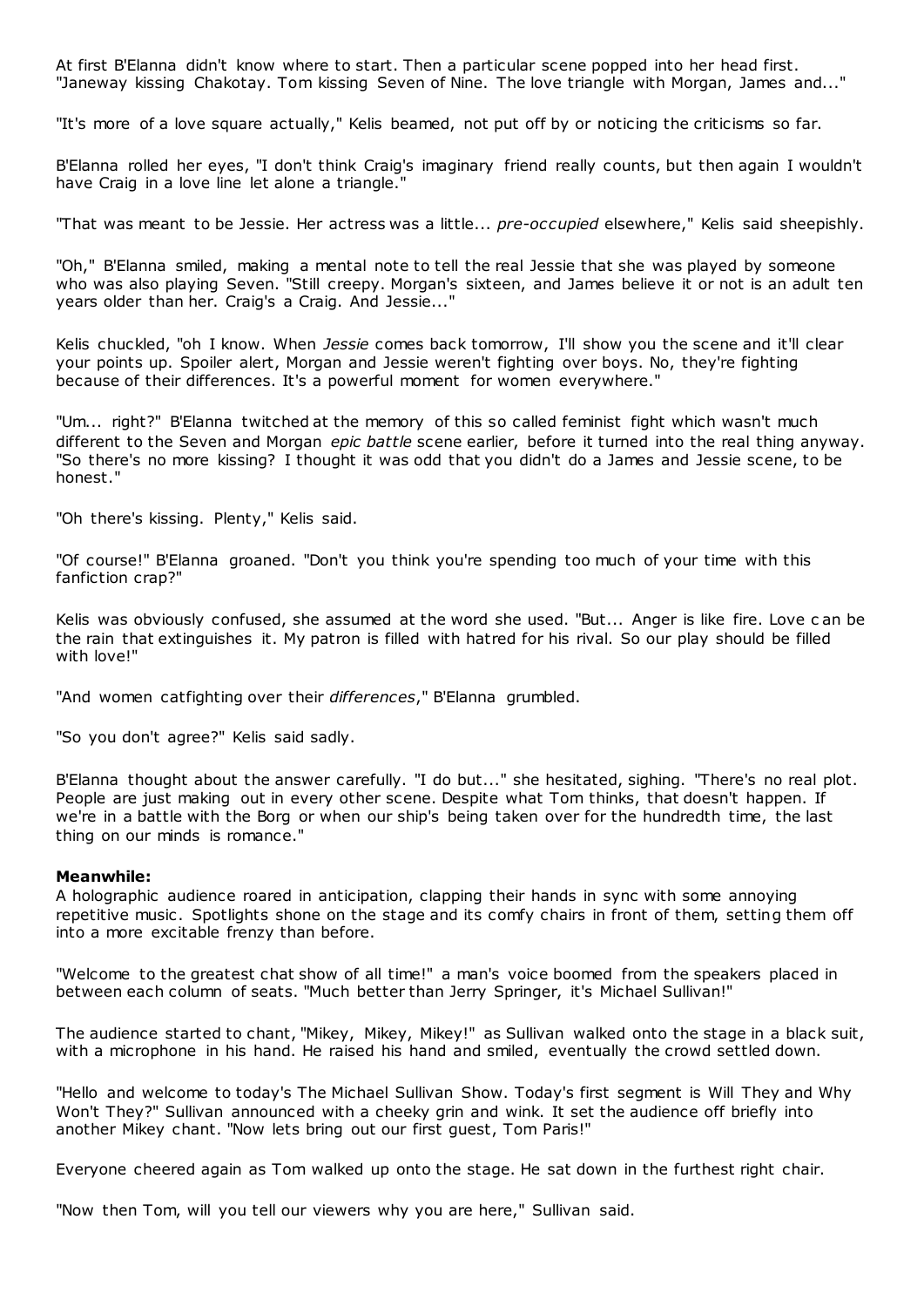"Thanks Michael, I will. I know two girls who are always edgy, vicious. I think I know why though; they'd like nothing more than to be swept off their feet by a certain someone," Tom answered.

The audience hooted and continued their Mikey chants, they were loving it and so was Tom, he grinned from ear to ear.

#### **The Bridge:**

Everyone looked at Kathryn like she was crazy, but that wasn't anything new.

"There's one small problem with that plan," Triah pointed out.

Kathryn chuckled, then sipped on her drink which for once wasn't coffee. It looked cold, and a little fizzy. "And what's that Tani?"

"I'm Tani," Tani grunted, then pointed at Triah, "she's Triah."

"I'm sorry," Kathryn said genuinely. Everything was okay for a second until she ruffled Tani's hair, then went for Triah but she backed off in time. "I always get twins mixed up. What are the odds, huh!?"

"We're not twins," Tani groaned as she fixed her hair.

Triah shook her head, "just leave it. The problem is that the screensaver starts after five minutes of inactivity. A transporter room isn't going to be bustling enough for the stations to still be working."

"Of course not, silly," Kathryn laughed and finished her drink.

"Um, it's your plan, we just..." Tani said, but she was interrupted by a burp. "Um, can't use transporter rooms."

"Any station can be rerouted to something, you know why?" Kathryn said. She gestured for the two to come closer. Both shook their heads. Still Kathryn leaned forward and whispered, "because I'm the Captain. Shh."

"Okay?" Tani looked very worried. "So we find a station someone's still using. Then we've got the problem of finding these aliens, Tuvok said the internal sensors had trouble doing it."

Kathryn waved her hand about, "not a problem, we..." she stared at the hand, waving it again and again. "We are plan B'ing here. Chakotay and Tuvok will sort this out."

Tiff's eyes danced with delight at the two unconscious gifts her lackeys had dropped off for her. Makinan looked on impatiently.

"Are you sure?" he asked.

"They introduced themselves as Commanders. They wanted to negotiate," the lackey answered.

Tiff giggled, "did they now, how thoughtful. I wonder which one has the most authority."

"So much for your seventh sense. Can't you tell?" Makinan grunted.

"Oh Maki, if you wanna round, you just have to ask," Tiff teased, brandishing one of the needles at him.

He wasn't intimidated though, unlike the lackey who hurried off. "Just hurry. I'll setup the command post in the engine room. Contact me when you can extract the information."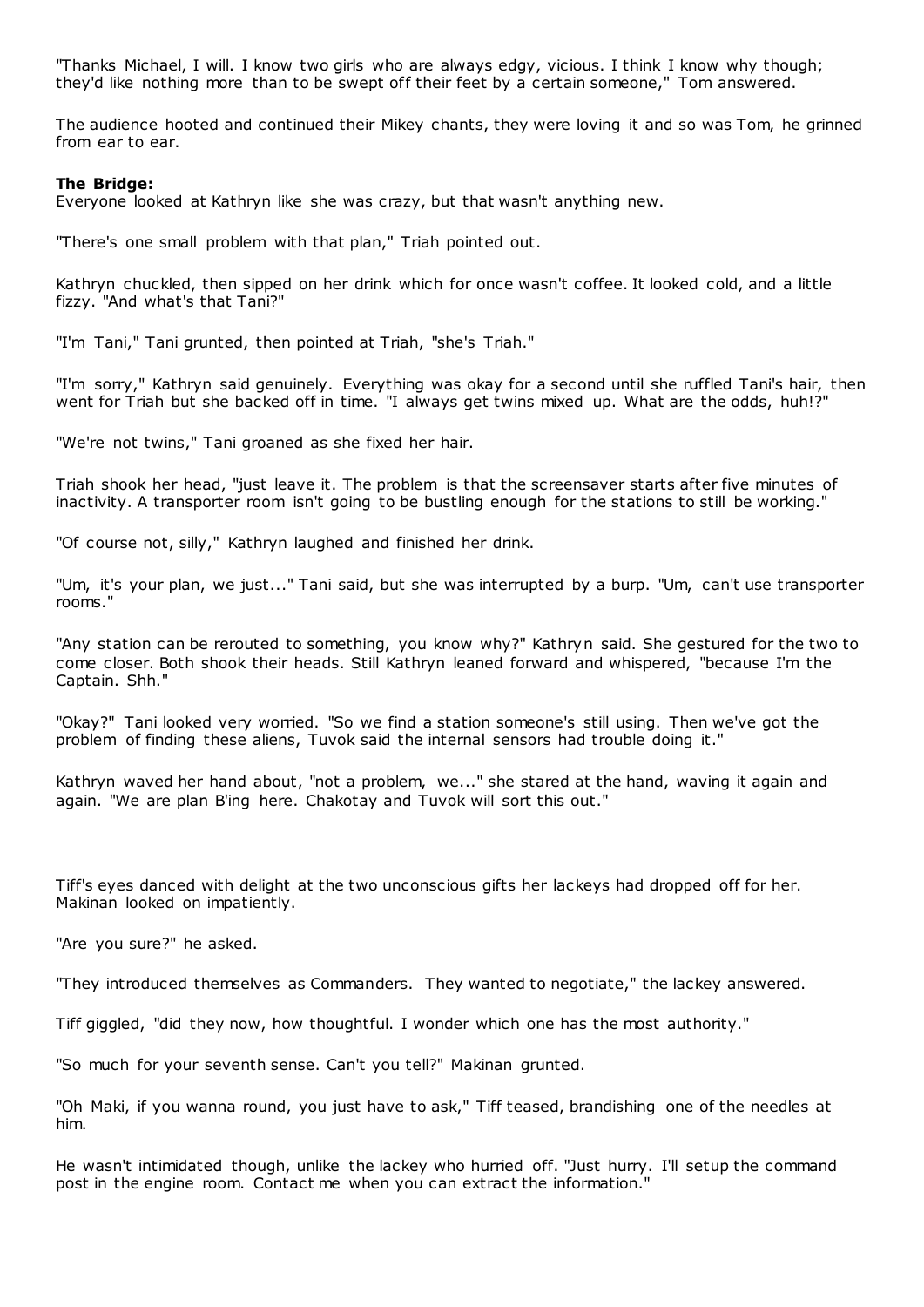Inspiration had kicked in. Kelis paced around, quickly voicing his ideas before he could forget them. For the first time B'Elanna looked a little interested. "Then when she has the Queen by the throat, Janeway doesn't kill her, but instead convinces her to put an end to the conflict with a passionate speech that everyone will understand."

"It's missing something, the hook that says this is a Voyager story," B'Elanna mumbled.

Kelis agreed, "perhaps Neelix runs in with a disgusting pie and..." B'Elanna shook her head. Then another light bulb moment came to him. "After Janeway finishes her speech, she tells the Queen to piss off, her coffee's getting cold."

B'Elanna smirked, "perfect." Kelis broke into a smile himself, more out of relief than anything. "That's much better than the kissing."

Kelis looked more than disappointed, "can I at least keep the Janeway and Chakotay scene?"

B'Elanna couldn't help but smile in sympathy, "if it fits, sure." She began to walk away to return to the shuttle.

"I still need an ending," Kelis said.

"If all else fails, use a cliffhanger," B'Elanna suggested not seriously.

Sullivan managed to settle the audience down. Content they were quiet he gestured for Tom to continue.

"They'll deny until the cows come home and that's caused some casualties amongst us men folk, let me tell you," Tom said with a dramatic sigh.

"Now that's a pickle," Sullivan pretended to be overwhelmed, he even tried to fan himself from the imaginary tension. "Let's meet the first girl, shall we?"

The audience agreed so Sullivan gestured to one of the side doors where security guards stood. They opened the door, Jessie stumbled out of it and looked behind her as if she were pushed. It closed securely behind her, locking her onto the stage.

"Piece of sh..." she muttered as the guard gestured for her to sit down.

"Hello Jessie," Sullivan interrupted, immediately plying on the same charm he used on her before. "We've met before, haven't we?"

"Piss off!" Jessie snapped, but to her dismay the first word was drowned out by a high pitched beep. "Oh what the hell?"

Sullivan gestured for her to take a seat, Tom hoped the far left so he was way out of arms reach.

"Good idea," Jessie said, strangely brightening up. Instead of sitting she picked it up. Tom quickly ducked to the floor to the audience's amusement. The security guards quickly put a stop to it by getting in the way, one grasped the chair. "Ugh, spoil sports." She dumped it to the ground roughly and plonked herself down.

"You have quite the temper, don't you?" Sullivan sneered. Jessie's glare almost deleted him. "Now, do you know why you're here?"

"Yeah, that BEEPhole changed the program while I was in it. He's a bloody creep," Jessie said, pausing for a moment, "oh I can say bloody?"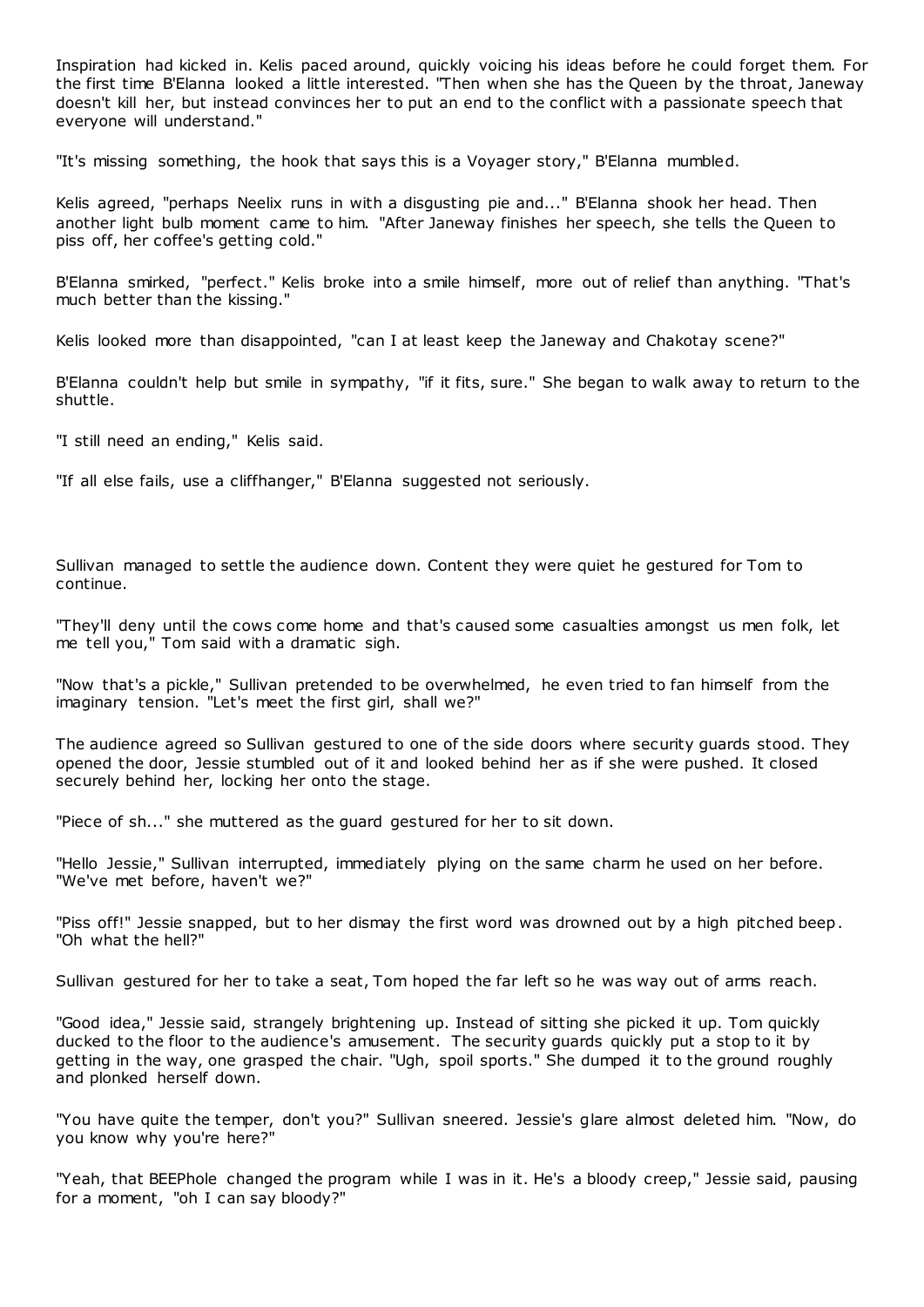"Actually you're here because Mr Tom believes that you're in need for companionship. The recent episode in the bar before proves that," Sullivan said.

Jessie's scowl intensified, Sullivan quickly turned away and scurried off. "Laugh it up prick, you're leaving in a body bag," she hissed.

Tom laughed nervously, "see what I mean?" he asked the audience. The audience roared into laughter and clapped at him, leaving Jessie not only confused but having uncomfortable flashbacks of school.

"Let's bring out our second girl. Everybody meet Morgan Janeway," Sullivan said.

Cheers and claps rang out as a few more security guards escorted Morgan out of the right side door. One made the mistake of gently touching her arm to navigate her around Tom and to a chair in the middle. He was left crying on the floor, clutching his ribs a second later.

"I don't need your BEEPing help you jerk!" Morgan snapped at the remaining ones, she pushed one aside to sit in the chair she wanted; the one next to Jessie. Tom was a little relieved that the girls would be the furthest from him.

"So, welcome," Sullivan said sheepishly, prompting a few sniggers in the audience. Morgan rolled her eyes and huffed. "Now, Mr Tom here has invited you here because he thinks..."

"Invited?" Morgan blurted out so loudly it was like a shout. "We were all hanging out and stuff, next thing I know I'm in this stupid room on my own watching this crap on a TV. Then these chumps came  $in...$ "

"So you know why you're here then, that saves us some time," Sullivan chuckled.

Morgan glared at Tom, he had to look away to avoid the Janeway flames. "Yeah, this guy's a creepy BEEPhole who thinks his crappy programs are a work of art, opens them up to everyone and throws a tantrum when he finds out they're BEEP. Somebody changes them so they're more fun and..."

"Yes, *somebody*," Tom said pointedly toward her.

"Yeah well, James taught me and did most of it," Morgan said while huffily folding her arms.

Sullivan cleared his throat, "actually, you're here because Tom thinks you need a nice guy in your life."

"Two of my friends are guys, I have a dad. There's boys everywhere, I've got enough thanks," Morgan said. She started to get up, "can I go now?"

"He means a guy you want to kiss," Jessie muttered in disgust.

"Eeew!" Morgan complained. "I don't want that, I'm not a sad little prat like Tom."

Tom dared to scowl at her, "hey, I'm perfectly happy. What's sad is your reaction to kissing is *eew*. That or its coated in denial. Still sad."

"Yeah so happy that you've got to trick women into your fake chat show with the fake audience so you can get some validation once in your life," Jessie grumbled.

The audience responded with a catty, "ooooooh!"

Sullivan quickly thought to deflect the attention away from Tom, so he approached the girls carefully but still kept far enough away so he wouldn't be hit. "Now ladies, if you were to pick any man you wanted, what would he be like?"

"What, I actually get a choice in the matter?" Jessie hissed.

Tom started to sweat bullets. He discreetly shifted his chair away from them a couple of inches.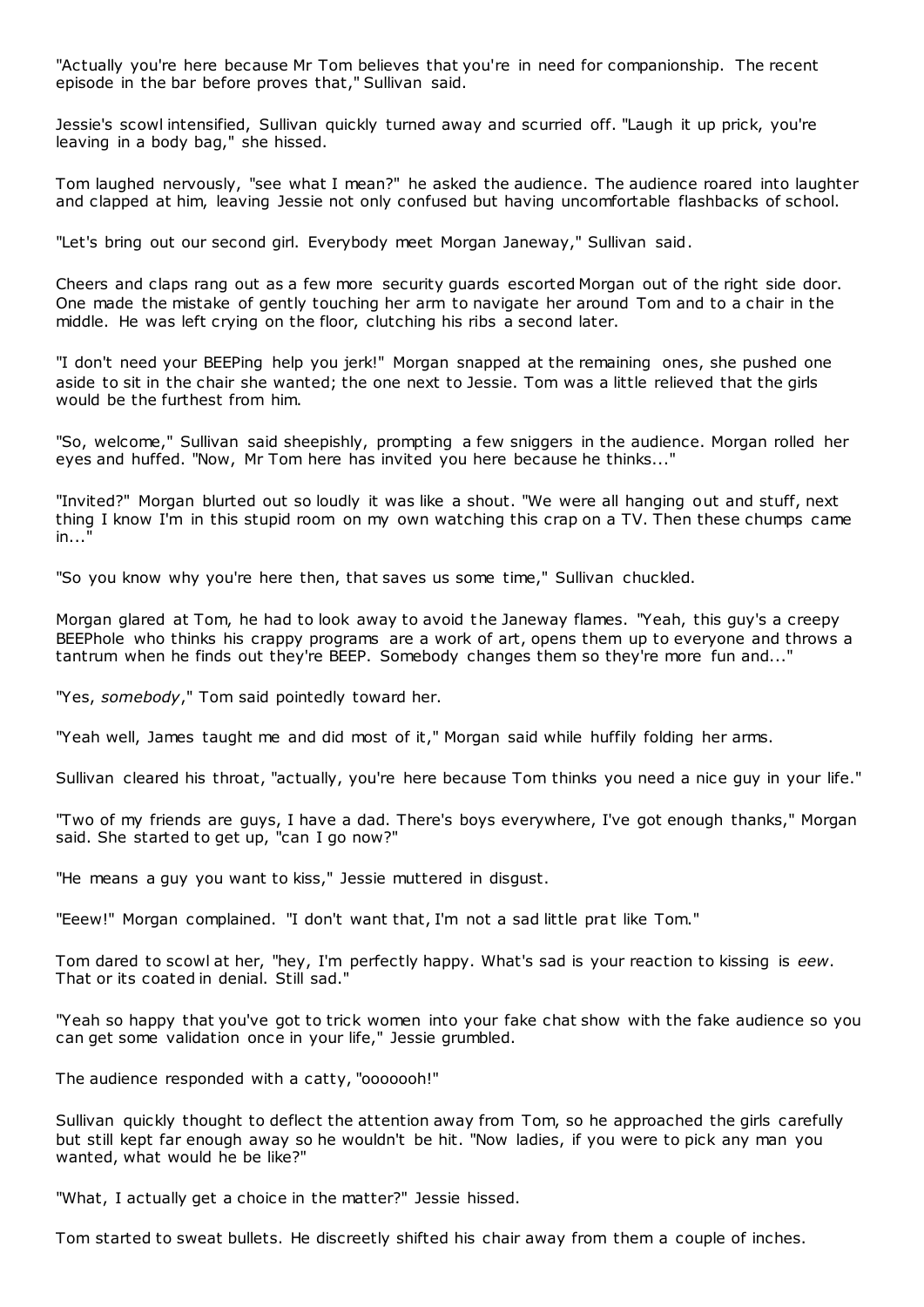"Non existent," Morgan answered icily.

"Uh huh," Sullivan said uncomfortably. "Jessie?"

"I'll say what I wouldn't want; overcompensating prat who films people without consent and makes them take part in his games like I'm his doll or something," Jessie replied. "And he wonders why and whines that nobody respects or likes him. Now there's a twist."

Tom was about to move again but he nearly tumbled off the stage, instead he had to move a couple of inches back the way he came.

"Oookay?" Sullivan said with an awkward smile. "Mr Tom has already figured out who you'd pick, and he's invited them here so we can chat it out."

"Gross, I don't think so," Morgan grumbled, stomping off to the closest side door only to find it locked. She tried to pull it but it wouldn't budge so she headed towards the right door. The audience booed at her all the while, until the guards blocked her path which made them cheer. "Fine," Morgan huffed but she didn't return to her seat, she went to Tom's and pushed it and him off the stage.

Jessie laughed as the girl did retake her seat after that, but the audience's boos soured her mood once more.

"Mikey, Mikey!" some chanted obnoxiously.

Sullivan clapped at them, shutting them all up. "Let's meet them, please welcome Craig Anderson and James Taylor," he announced like nothing happened.

Everyone expected the new guests to appear via the side doors, instead the screen span slowly around like a revolving door, revealing James and Craig to be on the other side. They were as confused as anyone else. James looked like he had been in the middle of tampering with something when it happened, he slid something metallic down into his sleeve.

"What the hell... what's going on?" Craig asked.

"Hell's going on," Jessie replied.

It took a good hour for B'Elanna to get back to the Delta Flyer. As soon as she did the heavy robe came off and she was able to breathe again. However as soon as she did she noticed the shuttle wasn't empty.

"I thought if I followed you I'd find a love nest," the Seven actress said from the shadows.

B'Elanna swung around, startled and a little confused. "You followed me? So how did you get here first?"

The Seven actress stepped forward into the moonlight so B'Elanna could see her. "We were happy, I was his star actress." Her face hardened, "then you come along."

"What are you talking about?" B'Elanna said.

"If I ever get a chance to be with him it's Voyager this, and my muse that. He hires some little bimbo to take my place. He doesn't even notice me," the Seven actress said.

B'Elanna laughed, if not a little nervously. "On the bright side he picked the perfect person to play Seven of Nine."

"I know who you really are. Come near us again and I'll expose you," the Seven actress's voice shook, tears were in her eyes. She then ran off sobbing into the woods.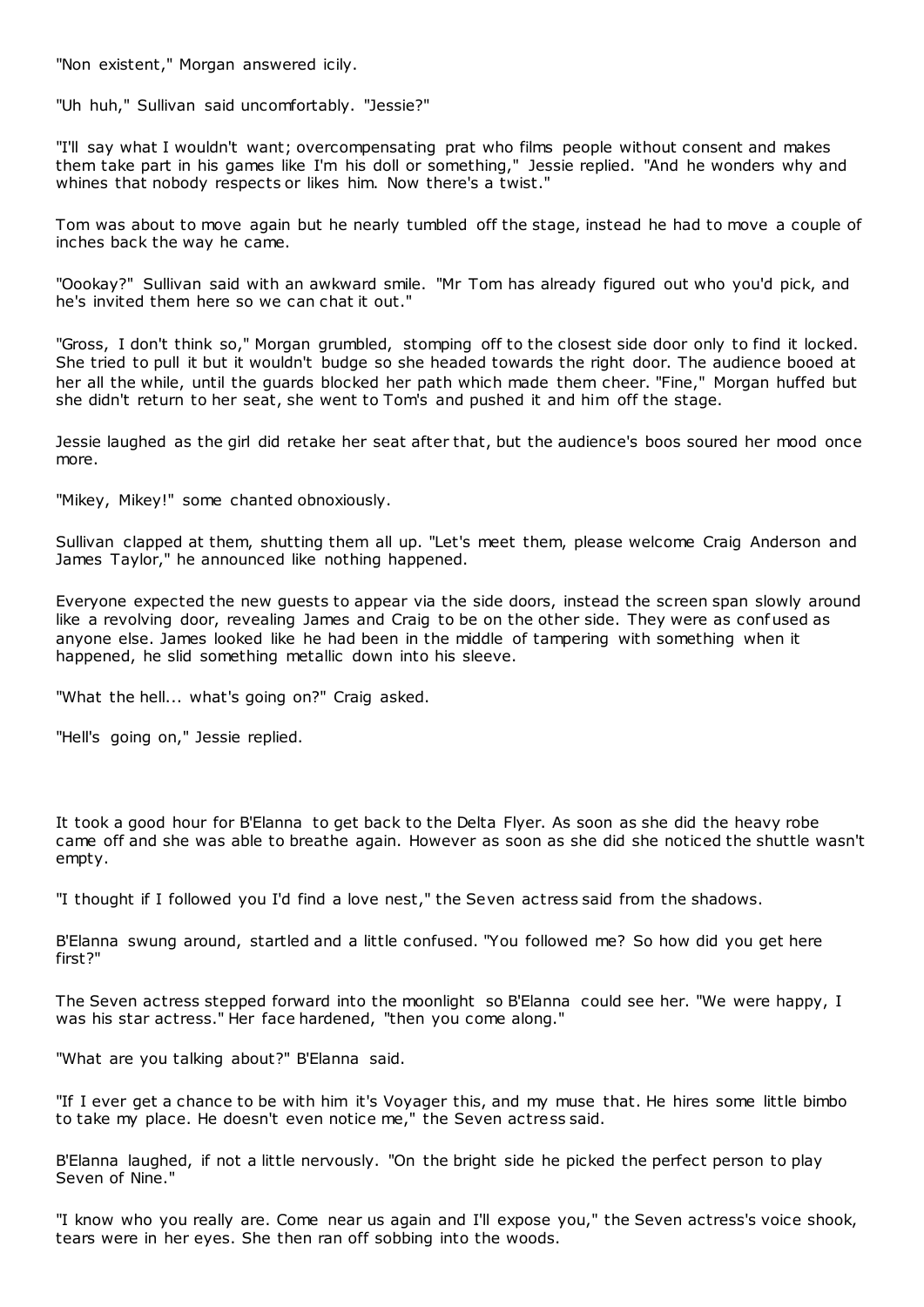"Great, Janeway's definitely going to have my head," B'Elanna muttered.

"Better you than me," a familiar voice said from the front of the shuttle.

B'Elanna's face lit up, "Harry?" She turned to find him clambering in through the gaps in the cracked window. "Where have you been?"

Harry stumbled down to join her. "Birthday shopping, obviously," he smirked. "My escape pod ended up in some river, so not only did I have to swim, I had to drift along until there was a person-less shore. And then..."

B'Elanna spotted something metallic in his hands which she grabbed, cutting him off. "Best present ever."

Harry was left dumbfounded, pouting a little as she hurried off to climb into one of the open panels. "It's okay, my suffering's not top priority, I can wait."

Tom struggled with the chair lying on top of him before he could get up. "What the hell? This is just a bit of fun, lighten up."

Morgan smiled dangerously, "well that was my fun, maybe you should shut the hell up."

Tom kept quiet for now. He dragged his chair back onto the stage to sit down.

"Now unlike the girls, there was no monitor in the boys waiting room. So we get the reactions live everyone," Sullivan said. The audience loved that, shouting his name and clapping. "Now then, Tom has brought you here for an awesome reason..."

"We get to take turns?" James asked, pointing at Tom who was busy trying to straighten his ruffled uniform. His words widened his eyes. "I'm game."

"Hey, I was here first," Jessie protested.

Tom rolled his eyes, resisting a smirk, "all I heard was I'm gay."

"Aaw, poor Tommy's hearing what he wants to hear again," Jessie teased.

"No, no that's..." Tom protested, turning red.

"Now come on, that's not very nice," James said with a straight face so the girls looked on in dismay. "Even I deserve better than him."

Craig nodded, "true, so true."

"You're right, I'm sorry," Jessie said, sounding genuinely apologetic.

Tom glared at them all, "I'm not gay for James, shut up."

"It's just a bit of fun, lighten up," Morgan giggled.

"It's so offensive that your reaction to gay is *eew*. That or its coated in denial. Still offensive," Jessie smirked.

Tom quickly got up to march over to where Sullivan stood, he said something quietly to him and gestured for the microphone. Sullivan wouldn't give it up, still he nodded.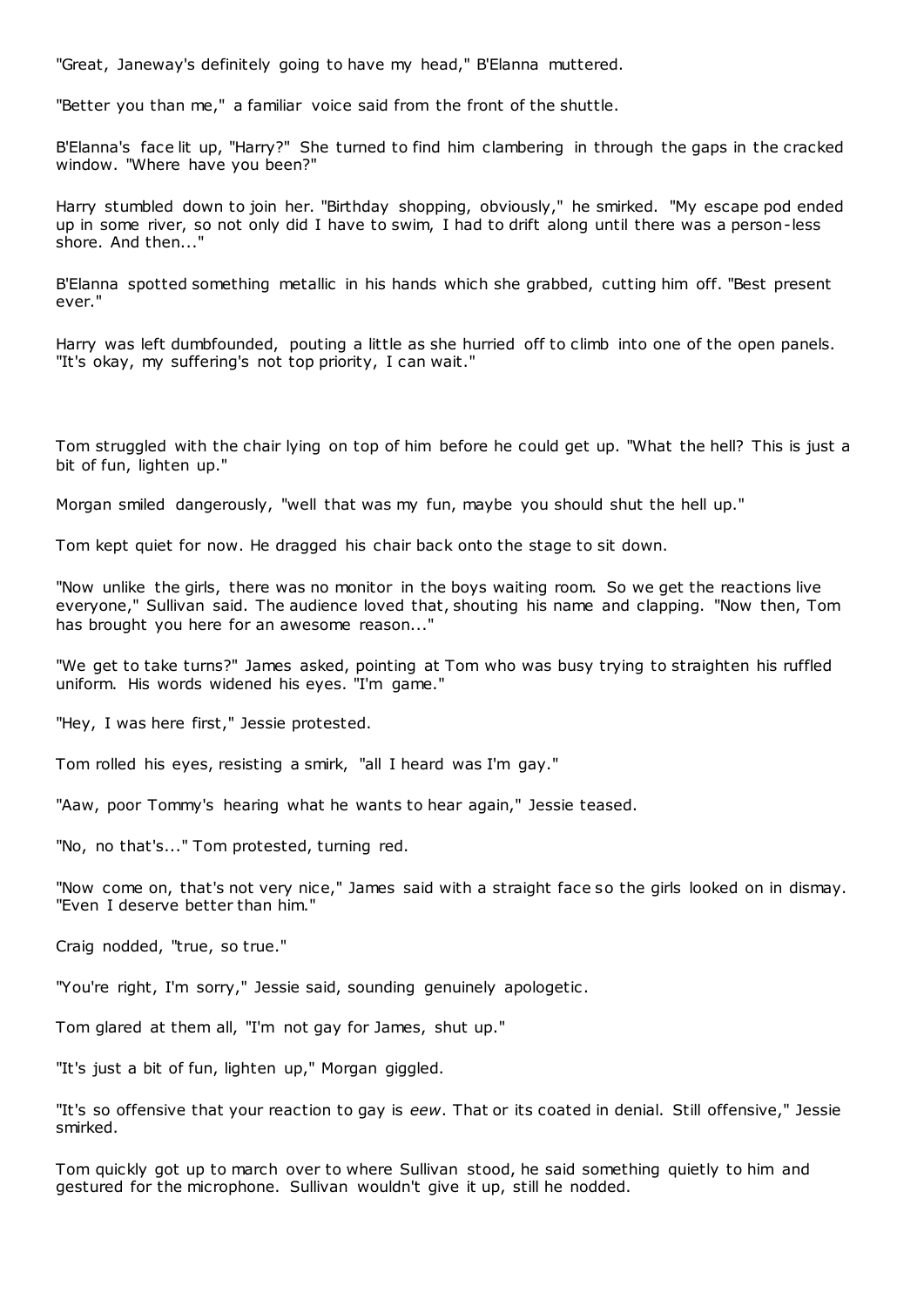"So, Tom here tells me that you boys haven't made any moves toward these lovely girls. Why is that?" Sullivan asked.

It was Craig's turn to turn a bright red, he started to splutter, "well um..."

"Hmm let's see. Maybe because we're not entitled Neanderthals like you and Tom. Next question," James replied bitterly.

Tom snatched the microphone from Sullivan, his eyebrow twitching a little in anger. "Oh so the high and mighty James has a patronising answer, what a surprise."

"Yeah, you look surprised," Jessie commented.

Tom shook her remark off, "you think you're better than me, no all men, including your new best bud Craig here?"

"No," James replied flippantly. "Just you."

Craig though still looked a little offended, "there's nothing wrong with having feelings for other people, and telling them that, asking them out."

"You're putting words in my mouth," James said.

"Oooh, it's getting interesting folks," Sullivan said whilst leaning in to use the mic while Tom still held it.

Craig wasn't convinced, "your answer to why haven't you made a move was calling everyone who does cavemen."

"No, I called Sullivan who practically drooled over Jessie and didn't take a no, and Tom the guy who kidnapped us into taking part in this freak dating show, cavemen. You're projecting," James sighed. "Also it's more because Tom's brought us here because we're both friends with women and his tiny brain can't fathom that. He probably thinks he's doing us a favour with this stupid Escape The Friendzone show."

Sullivan looked thoughtful, "hmm, that's a much better title."

"Fine, if that's what you meant, fine," Craig mumbled.

Tom waited a moment to make sure the argument was over before speaking again, "don't be ashamed, Craig. James has a hard time understanding these things since he's still not learned our Human ways."

"What?" James said, a little shook at the insult.

"It's okay, the rest of us won't make fun of you. Don't hold back, what do you think about Morgan or Jessie?" Tom asked in a soft and friendly voice.

Morgan pulled a face that looked like she was torn between gagging, and pushing Tom down the stairs. Jessie meanwhile wasn't conflicted at all, she looked ready to pounce.

"Well, they're both very beautiful and funny, and um..." Craig stammered. "It'd be nice if they liked me back but I know, I know they don't."

"Aaaaaaw," the audience sighed sympathetically.

"I'm going to start butting heads," Morgan growled in their direction.

"I'm with you," Jessie said.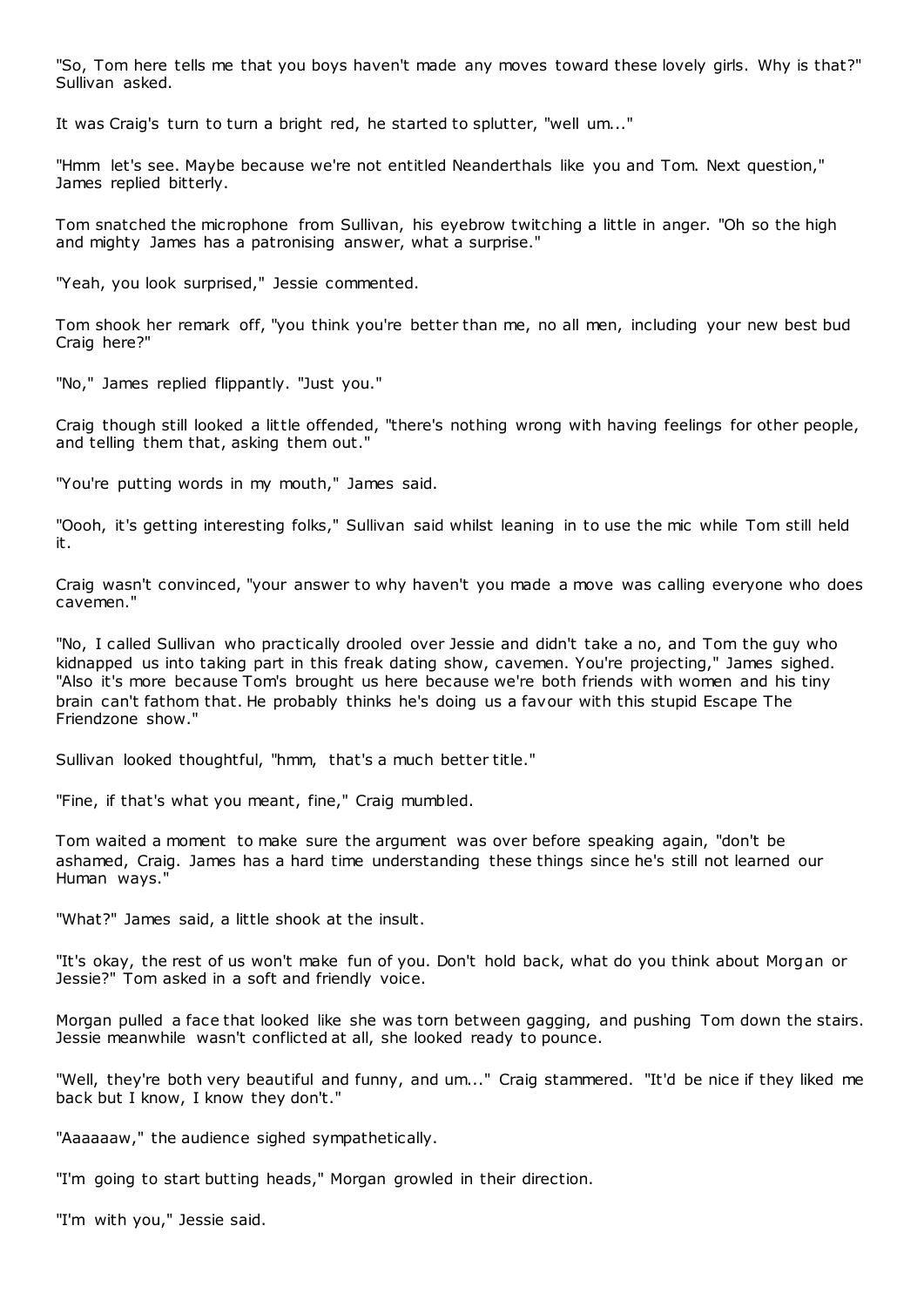Tom nodded toward Craig in understanding. "You shouldn't be so hard on yourself. You never know." He turned to focus on the girls, but instantly was frozen from the looks they were pointing in his general direction. Still he soldiered on. "What do you think, Craig's a nice guy right?"

"Are you serious? I'm not jumping through your hoops, you prat," Jessie snapped.

Morgan scowled, "of course he's a good guy, unlike you, that's why he's my friend and you're my new punching bag."

"Anyway," Tom laughed nervously. "So Morgan's a maybe..."

"That's it, I'm gonna..." Morgan grumbled before launching herself out of the seat, only the guards held her back. "Hey! That's so not fair, cheaters!"

Jessie, James and Craig were all about to go to her aid when she pushed the guards off her and sat back down in a huff.

"Right," Tom continued like nothing happened. "Jessie's a no, but that's okay because we know where her one track mind lies."

"Oh god, speaking of one track mind," Jessie groaned and rolled her eyes.

"But the question is, is the object of her affection capable of such emotions or do we need to program them in?" Tom sneered toward James.

James clenched one fist behind his back, the other hand was busy squeezing the object he had hidden in his sleeve.

"But, oh... that's weird," Tom said in mock surprise. "Our shining example of an evolved Human, isn't as perfect as he thinks he is. Let's see, there was the damsel in distressing he couldn't resist during the Q incident, which he was rewarded a little peck on the cheek for."

"Aaaaaaaaaaaaw," the audience cooed.

Jessie looked around, a little embarrassed but mostly angry. Once more she felt like she was back at school, it made her fidget in her seat. She wasn't the only one, Morgan and Craig were feeling the second hand embarrassment floating towards them. James though reacted to the flashback to his childhood years the same way he did then, he was seething.

"Who can forget the hand holding, arm bumping, meaningful looks. Then the confession in Sickbay, what was it, that Jessie is still prettier than other girls even when she was a Borg," Tom continued in spite of all that.

"Aaaaaaaaaaaaaaaaaaaw," the audience cooed for even longer than before.

Jessie snapped. "Oh shut the BEEP up you stupid BEEPing audience!"

"And I'm not even going to mention the episode Unforgettable cos everyone was supposed to have forgotten that one," Tom said.

Meanwhile Kathryn's eyebrow twitched, everyone around her looked on nervously.

Back in the Holodeck, Tom was on a roll and the tension in the air was so sharp it'd cut through Voyager's hull. "Finally my favourite. The drunken makeout session in Upendi."

James and Jessie were more than caught off guard, they looked horrified. "What?" they both stuttered.

"I knew it, that was what was in the security footage," Craig said in realisation. He was glared at so much he shrunk a few inches, and subconsciously slinked over to hide behind Morgan and her security guards.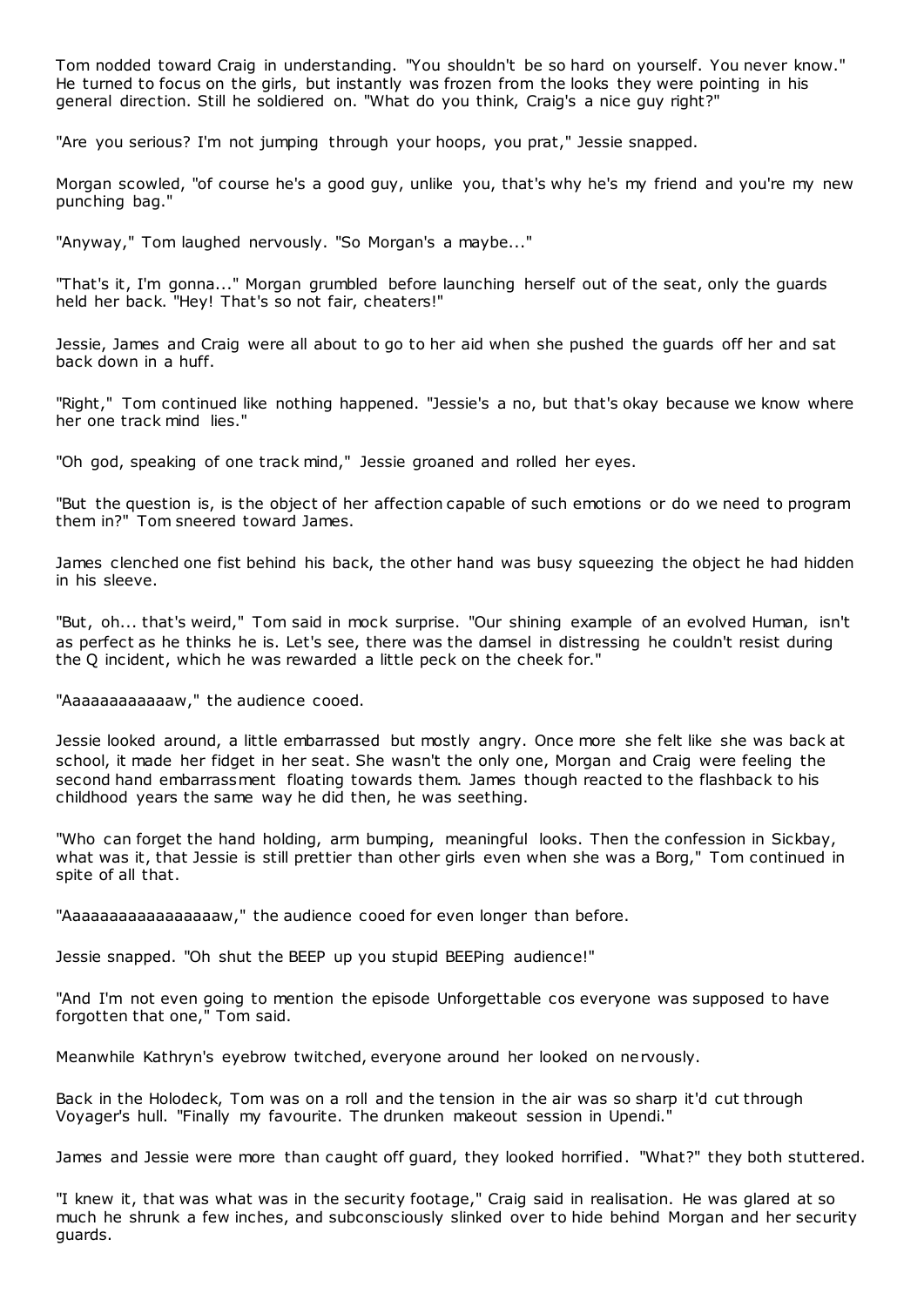"That didn't happen, you're making it up," James stammered.

Tom snorted briefly into laughter, "you were drunk, you fool, so you've sadly forgotten it. I did offer to help you relive it...

"You son of a..." Jessie growled and charged forward. The guards hurried to stop her, one was held up a second since Craig was in the way.

Tom instinctively stumbled back, forgetting the stairs were behind him, he ended up on his butt immediately. Fortunately for him the guards got to her before she got to the stairs.

"Okay, maybe we should go to commercial break," Sullivan suggested.

"I've got a better idea," James said. "Computer arch, authorisation code Paris Beta 2447."

Tom's face drained completely white, "how, I just changed that this morning. I mean, that's not my..."

The Holodeck arch appeared in front of the stage. James walked over to it while the guards were busy getting elbowed and back of the knee kicked by Jessie.

"Why didn't you do that before?" Morgan complained.

James shrugged and frowned as he went to tap on the computer there, "why isn't the door opening?"

Tom smiled smugly, "ah ha, not such a master hacker now are you, perfect boy." He didn't realise Jessie had not only left the guards crumpled on the floor behind her, she was within arm's reach of him. When he did he screamed and scrambled away from her.

Craig was a little torn between watching that and getting out of the program so he could crawl into a hole after his comments earlier, so he remained on the stage. Morgan though kept glancing over her shoulder as she stepped down to join James at the arch.

"Does he have another password on the door itself?" she asked.

James shook his head, "no, it's not him." He pointed at the screen which had the screensaver showing on it and a password prompt. "None of his passwords are working."

"So we're stuck?" Morgan asked.

"For now, I'll get through," James replied.

Morgan sighed despondently, "okay." She brightened up instantly and ran off up the stairs just as Tom was about to run down them. He yelped and tried to stop, only to find Jessie behind him. There was no escape, unless he wanted to climb over the cheering audience still fixed in their seats.

"Um... oh crap," Tom stuttered.

The play was in full swing, no seat was left empty. A lot of the audience's eyes were glued to the stage, while they stuffed themselves with bowls of sweetcorn.

"I have bad news, Captain," the Seven actress said, bowing briefly at the Janeway one. "I've decided that I will not be going with you to Earth."

Nothing happened for a minute. There were a few chuckles from the audience. "I'm still waiting for the bad news," Fake Janeway said, prompting some more laughter and also some *aaaaws*.

"Aren't you going to talk me out of it?" Fake Seven stammered.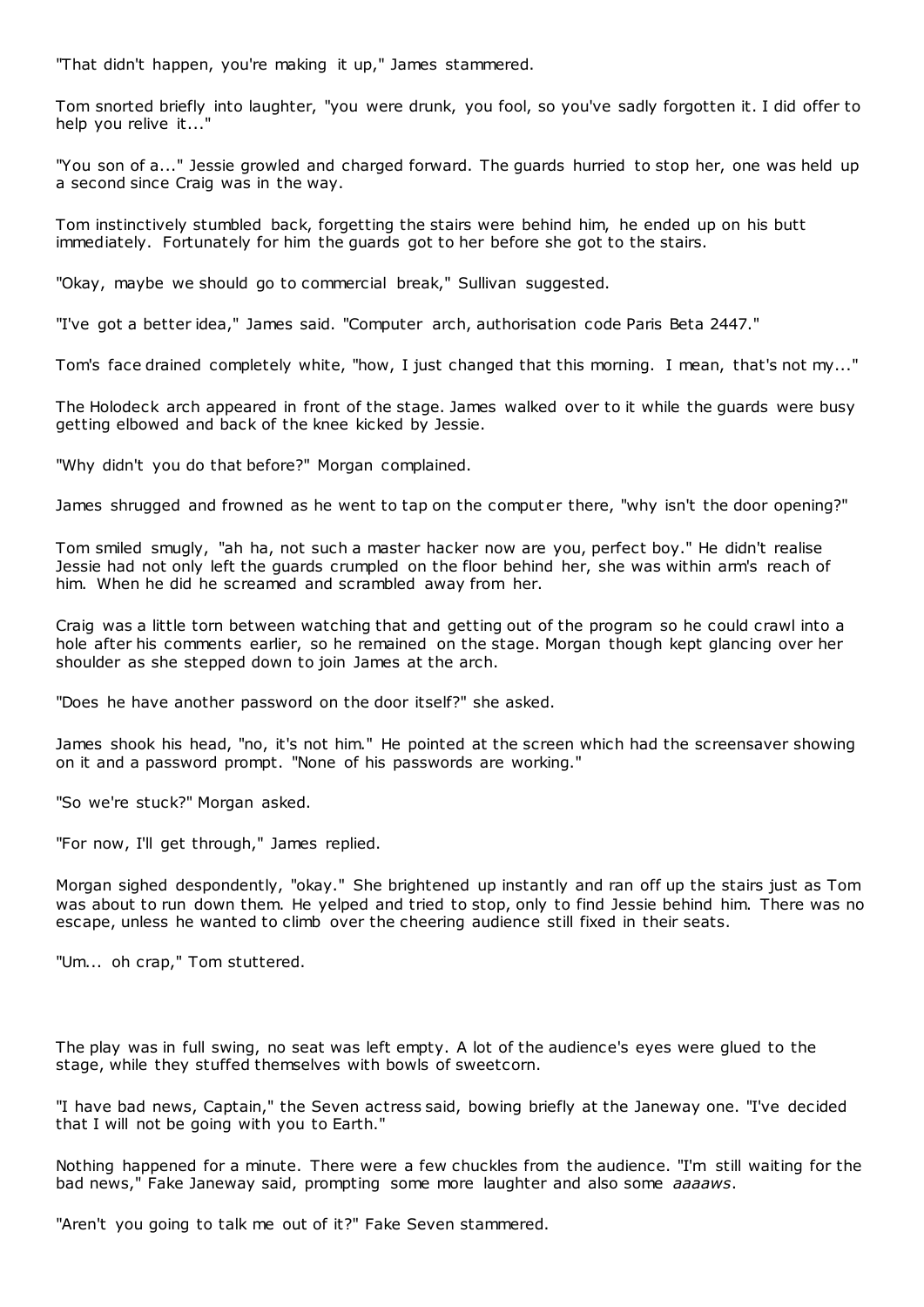Fake Janeway scoffed, "no."

Fake Seven walked around to the front of the stage. "You don't care about me." She lowered her mask to show her face to the audience, smirking. "She thinks I'm irrelevant. How naive. The day will come when she will regret her neglect, for I am the Queen of the Borg. Surprised?"

"No," Fake Janeway scoffed again.

Fake Seven ran over to her, "you're not supposed to hear that, it's fourth wall."

Fake Janeway responded to that by bopping Seven over the head with her mask.

#### **Deck Eleven:**

Kathryn stared at the door at the end of the corridor, determined, focused. "Right. This is it, let's sort this once and for all. Ready team?" She swung around to rally her troops.

Only her troops was only the Doctor and he wasn't amused. "I'm a Doctor, not a distraction... person."

"Well I can't do it you silly bint," Kathryn snapped.

"Why not? You don't even remember the password anyway," the Doctor said grumpily.

Kathryn rolled her eyes, "god, it's like pulling teeth. I did this screensaver thing in Engineering, going back there will jog my memory."

"And this isn't just a ruse so you can go in there and smack aliens around?" the Doctor said, narrowing his eyes.

Kathryn fidgeted slightly, answering his question. "No! Do you really think I'd risk having the last remaining senior staff taken hostage for something so..."

"Yes," the Doctor bluntly replied.

He regretted it though. Kathryn walked up dangerously close and stared into his eyes. He was surprised he hadn't been decompiled on the spot. A finger poked into his chest roughly. "I can swap your personality subroutines with one of those dopes in Upendi or Fair Haven, so don't... tempt... me," every word was synced with a harder poke.

The Doctor swallowed hard and whimpered, "okeydoke. So how do I distract them?"

"Well I was thinking you distract them," Kathryn said lightly with a smile as if nothing happened.

Determined not to be serving drinks for eternity the Doctor kept his thoughts to himself, "great plan," he tried to sound sincere.

"I go in. Get the password, disable the screensaver, then transport those schmucks back to their ship. Maybe the one who took my daughter can miss it by a metre or so..." Kathryn said. The Doctor looked horrified but at the same time he wasn't surprised.

"Mum! Where is everyone? What's going on?" Morgan shouted from afar.

Kathryn didn't react immediately, "though I should really find out where they put the hostages first. Okay, change of pla..." Then she noticed someone shouting and running toward her. "Morgan good, please tell me you left them unconscious and bleeding."

"Huh, them? You want me to go back and punch out the audience?" Morgan looked confused.

"Well you did spare Sullivan," Craig pointed out.

Jessie smirked, "speak for yourself."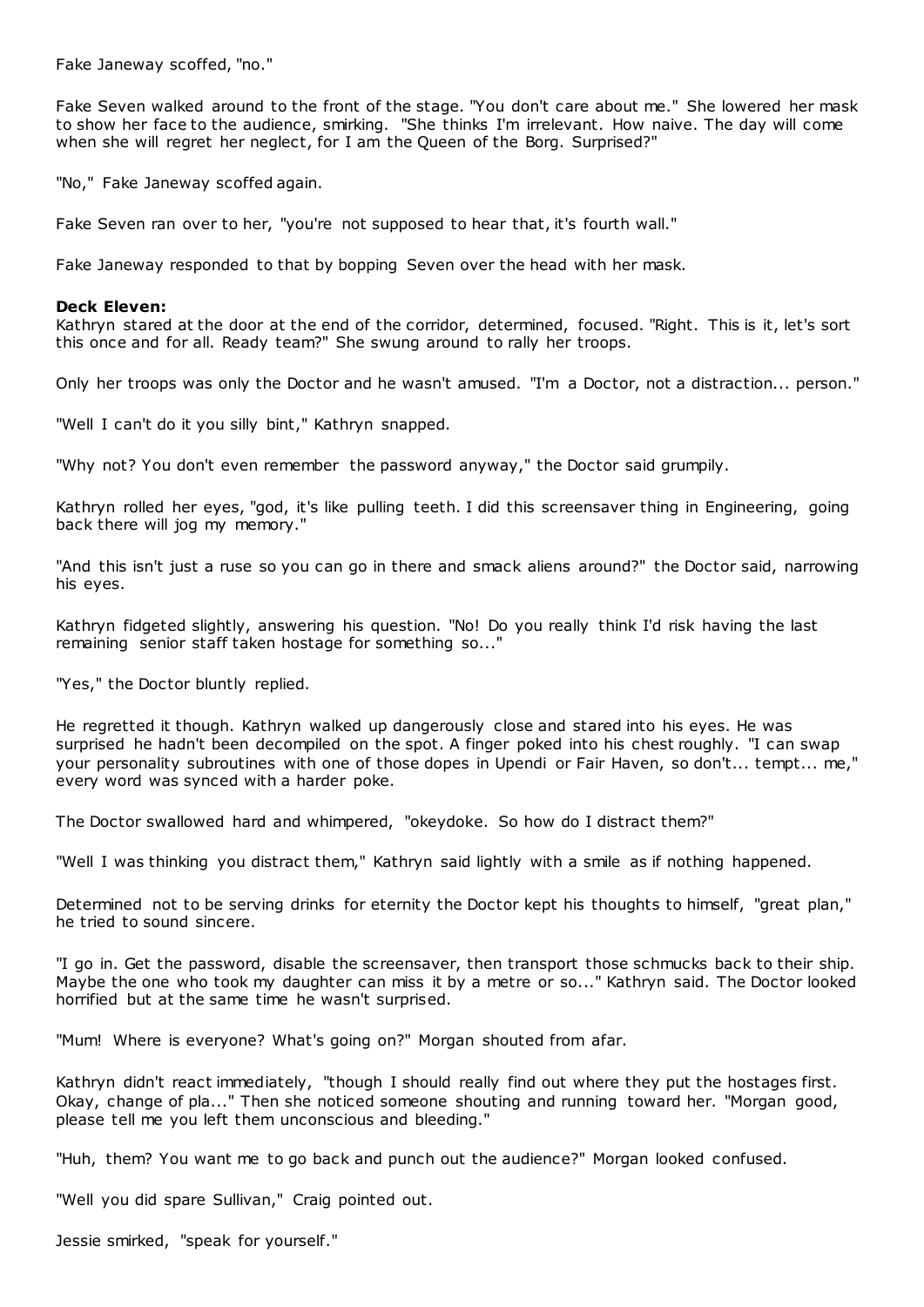Kathryn stared at the four blankly, "you were in the Holodeck this whole time? Remind me to give you all spankings when this is over."

"Yeah, no problem," James said flatly, clearly sarcastic .

Kathryn though didn't notice, smiled and went to pat his head, "good boy." He backed off in time. "Great, now we need somebody or two to go in with *just a doctor* here to distract the aliens. I guess the rest could watch my back. Morgan."

Morgan's face lit up, "oh, do I get to deliver the butt kickings?"

"I ran out," Kathryn replied, shoving an empty bottle of coke in her daughter's hands. "Can you get mummy some more?"

"Did you... did you drink my entire stash?" Morgan squeaked.

James and Jessie shared a worried glance. Jessie nodded and gestured her eyes to one side. James understood and nodded. "So, distract the aliens. That sounds dangerous, leave it to..." he said, already leaving for Engineering.

Jessie hurried after him, "us." The Doctor wasn't sure what happened, but he followed anyway.

Craig's jaw dropped, a look of utter betrayal appeared on his face. "Hey! Don't leave me with Janeway. Stop...'

Lucky for him Kathryn was a little distracted with her daughter. "Now sweetie, you couldn't possibly have drank a hundred bottles of this *horrible* Cherry Coke junk. Oh, Cherry Coke, that's it!" She ran over to the wall panel and typed that in, only to get another error message. "Shoot."

Morgan muttered a few swear words to herself. "But you managed just fine, whatever. Let's get this over with." She wandered off in another direction.

Kathryn pouted, "but, mummy needs a drink." She rushed after her, leaving Craig discreetly walking backwards. It wasn't enough, Kathryn ran back to drag him with her by the arm.

"This ending is terrible, it'll ruin everything we've done so far," one of the actors complained.

"But the play's already twice the length of the last one, we can't, it's too late..." Kelis protested.

B'Elanna appeared in the doorway, "you know what to do, Kelis. It's not too late."

Kelis' face brightened into a huge relieved smile. "You got my message, thank you!"

Fake Seven stomped in her direction, "I warned you to leave us alone!"

"No," Fake Janeway intervened with another mask smack.

Kelis sighed and quickly took it off her, "you're really getting too into this character." He turned to B'Elanna, "what did you mean?"

B'Elanna smiled knowingly. "Sometimes if the ending isn't working, all you really need is a cheap hook. Luckily you rehearsed plenty of those."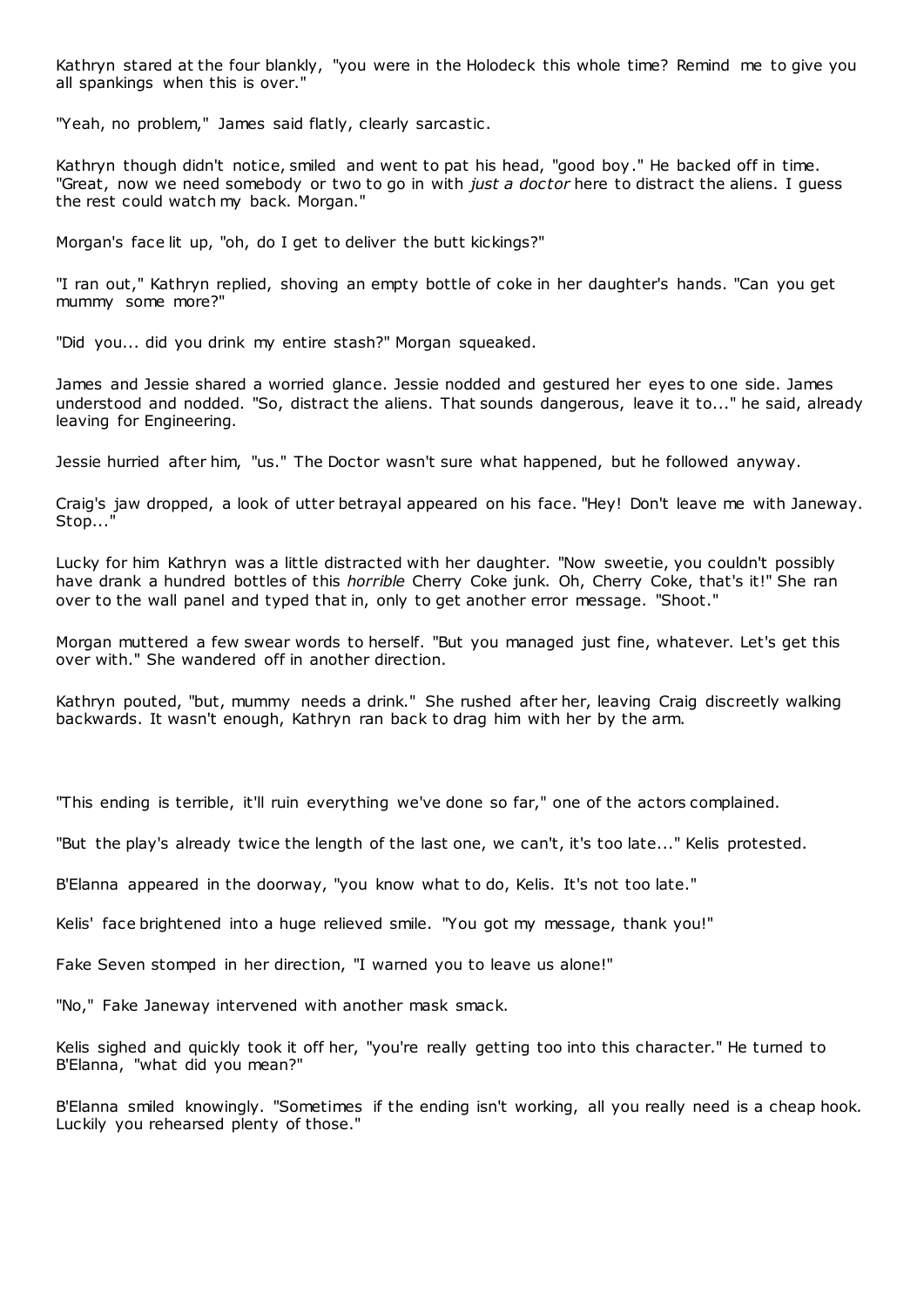Morgan crawled down a Jeffries tube, closely followed by Kathryn and Craig, as quietly as she could. They could hear muffled voices coming from the room ahead. Once she got to the door, Morgan reached for the handle.

"Shh," Kathryn hissed, stopping her in her tracks. "Not yet, we must be quiet as mice. Once our distractors are in..." she whispered.

"Fine fine," Morgan whispered back.

The trio waited in silence, at least until a burp echoed down the entirety of the Jeffries tube system. Morgan and Craig both froze in horror, especially when the voices stopped. They expected the door to fly open at any second.

Unknown to them the reason the aliens occupying Engineering had abruptly shut up was because Tiff had walked in and she didn't look happy.

Makinan dared to ask, "what's wrong?"

"Everyone says the same thing. Only one person knows the password," Tiff snapped. "Some whack job who was probably drunk when she did it."

"That sounds ludicrous. Only a fool would believe it," Xan said.

"No one lies to me," Tiff spat back. "Furthermore, only one person knew about the Y'Jeti, and she just had to die on me a little when I pressed her about it."

"So not full on dying?" Xan muttered.

Tiff narrowed her eyes, "I don't think I like your attitude. These people, they're messing with me."

Makinan struggled to keep his temper in check. "So you got nothing?"

"May as well be nothing," Tiff sighed. "Holograms in the computer. Stupid."

The information lightened up Makinan's features though. "Not stupid, it's certainly possible. If we get control of the creatures, we'll be able to turn their *great power* against them."

"We still need the password to do that," Xan reminded him.

*"Yushi to Commandant Makinan, sir."*

Makinan grumbled as he brought his communications device to his mouth. "What?"

*"Three people are outside, they're unarmed and demanding to talk."*

"So? Fools have been trying that all day. Shoot them and chuck them in the Cargo Bay," Makinan ordered.

*"One claims he's a hacker, sir."*

The mood lightened. Makinan glanced toward Tiff, catching her licking her lips for some reason. He shook it off. "Very well. Let them in."

"This sounds like a trick," Xan warned them both.

"Oh I hope so," Tiff giggled.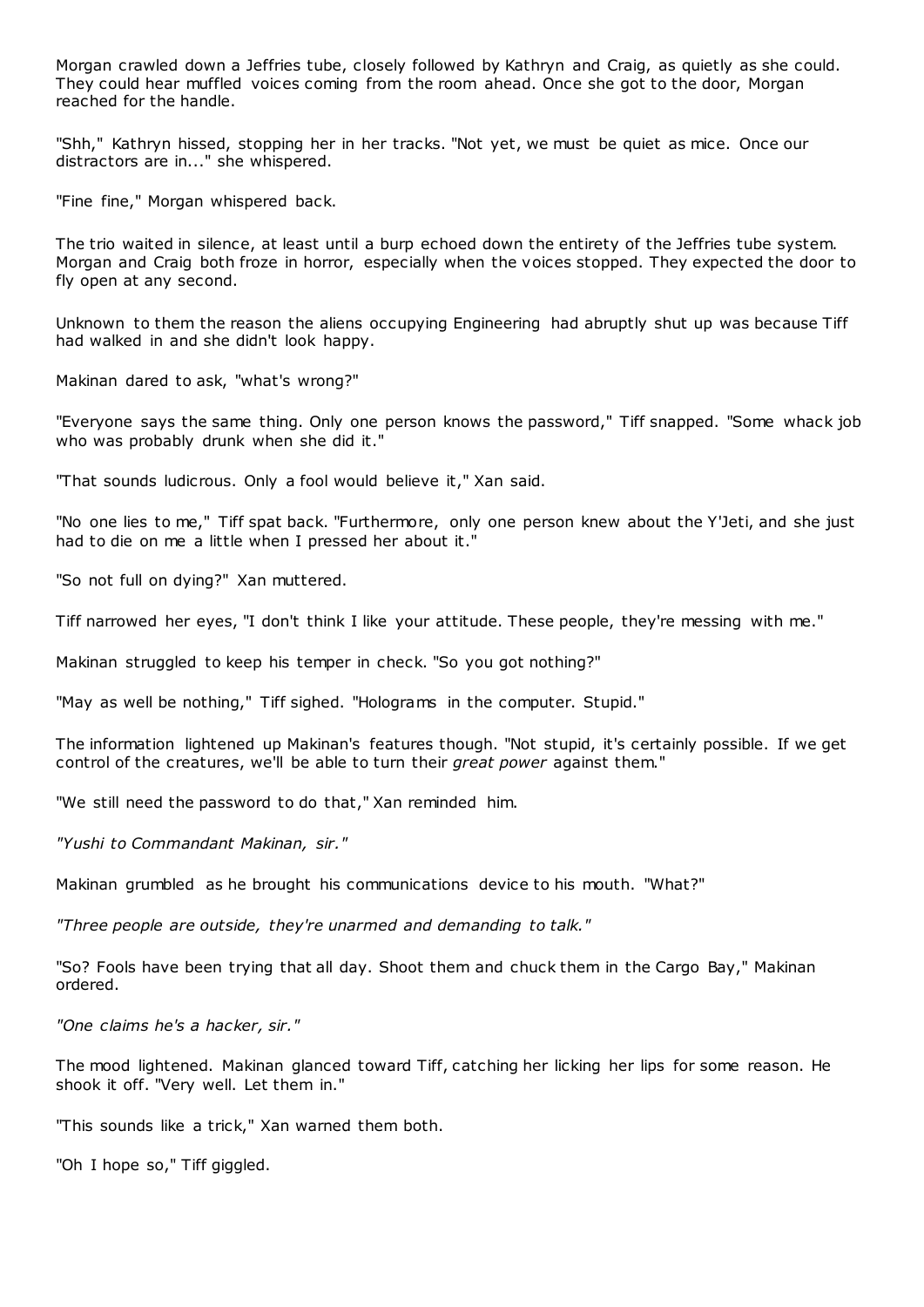The doors to Engineering opened for two guards, they stepped to one side to let the Doctor, James and Jessie inside first. They got halfway inside when Makinan raised his hand, the signal for the guards to point their rifles at the trio. They got the hint and stopped where they were.

Makinan and Tiff stepped forward, leaving a couple of feet gap between them.

"I hope you are not under the illusion that we're on even ground here. I only let you come in to remove this password from your computers," Makinan said.

"So no introductions. Rude," the Doctor commented.

James scoffed, "it doesn't look like we're the delusional ones here."

Makinan gave Tiff a nod, she moved forward with a dangerous glint in her eye directed toward James and then the Doctor. "Which game should I play? Ladies first equals gallant place taking, or start at the top and work my way down?"

The Doctor looked puzzled, "what or who's the top here?"

Tiff was momentarily put off as she stared at him. She turned her nose up in disgust, "this one's not real."

Makinan's smile grew while the Doctor looked very offended. "A hologram? I'll take care of it. I'm sure with some twigging, it'll tell us everything," Makinan said, stepping forward.

"That's not a good idea," Jessie blurted out, hoping to stop both of the aliens approach. It did for the moment. "He's er, rigged to explode."

The Doctor groaned, but deep down he was very grateful. "I wouldn't put that past Janeway."

Meanwhile a Jeffries tube door at the back of Engineering opened slowly and quietly. Morgan climbed out first.

"Oh, you people are far more intelligent than I thought. Tell me cutie, how do I disable the bomb?" Tiff directed at James in a cute voice.

He looked more than uncomfortable, "um, it's only if you touch his program. Leave him and he won't."

Kathryn, Morgan and Craig tiptoed to the closest station, the one by the warp core but to get to it they needed to walk around, and they'd definitely be seen by the guards at least. Morgan decided to climb over whilst they were still out of sight instead. Kathryn followed suit, while Craig imagined many disasters if he tried it so decided to remain where he was.

"Shame, for him," Tiff purred and continued her approach. "Looks like it's you and me then. Leave me with him," she said to her teammates.

Jessie lurched forward, the Doctor quickly put an arm out to at the very least tell her to stop. "He's not going to help you, don't even bother with that flirty crap!" she instead yelled at her.

Tiff giggled maliciously, "so just violence then? Whatever you say darling."

"What, no I..." Jessie stammered, she pushed the Doctor's arm out of the way. Makinan grabbed her arm before she could go anywhere, and pulled her to one side.

"You haven't brought your tools," Xan reminded his teammate.

Tiff was getting close, James started to step back when she was within hand's reach. To avoid bumping into the guards behind him he steered to his right, Tiff followed. "He looks harmless enough, you wouldn't hurt me, cutie?"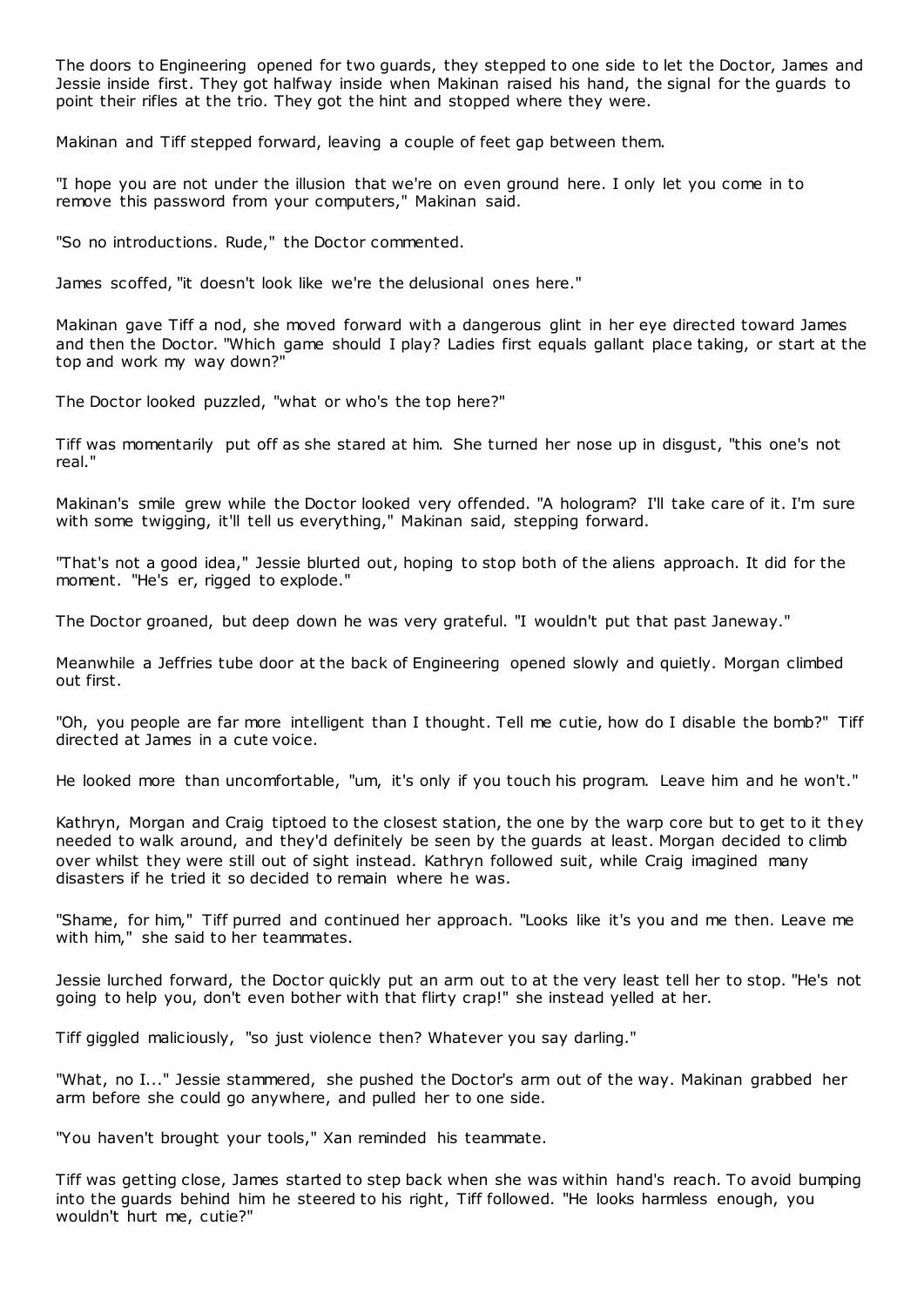Kathryn meanwhile was denied a tenth time and it was starting to really grate on her. "God damn it, if I see one more bubble..." she whispered.

"Shh," Morgan hushed, panicked.

"I'm not... I didn't come here to hand you control of the ship," James tried not to sound nervous, but it didn't work.

Tiff batted her eyes as her hand reached up as if to caress his cheek, but instead she dug her nails in and leaned in. "Why else would you tell us who you were?" she asked.

"That's it, I remember it now!" Kathryn blurted out, startling Craig and Morgan. It did more than that, it got everyone's attention and they looked over at her.

"Oh mum," Morgan groaned.

Kathryn looked a little sheepish, not helped by the buzz from the Cherry Coke dying down. "So butt kickings?"

"Um I'd love to but..." Morgan said, eyeing the two aliens with a hold of two of their own. The two guards with rifles and Xan headed for them. "Don't think it'd end well."

"Kill all of them but the loud woman," Makinan barked, gesturing to the guards. He heard a woman yelp, then something large was thrown by his feet. Both he and Jessie jumped at the loud thud it made. "What!?"

The guards and Xan stalled as they heard it to, they looked around to find Tiff lying by Makinan's feet. They looked to him first for an explanation. He though was looking toward James holding a phaser in his hands.

Jessie took the opportunity to slip her arm away, shimmy the object in her sleeve down so she could hold it. Makinan though recovered and pointed a small phaser of his own at James. "You, you murdered her. You're a monster."

James internally flinched, but didn't show it. He smiled, "no, I'm a distraction."

"What?" Makinan grunted. He was about to fire when he felt a blade poke into his back.

"Don't even think about it," Jessie hissed from behind him, then dared the guards to do anything with a withering glare.

Xan's shoulders slouched, "lower your weapons." The guards did as they were told, or they tried to but he slapped one of them back up. "Not you! For our world, no for all worlds, we cannot let these parasite carriers continue. I'll do what we should've done in the first place." He grabbed the other guard's rifle away to point it at the warp core.

Kathryn typed something into the password prompt. This time the screensaver disappeared, allowing her to use the station. A few more commands made her smirk, "setting transporters to piss off."

"Jessie!" Craig shouted as a warning.

Jessie pushed Makinan away from her just in time for him to dematerialise, along with the rest of the aliens.

"Shields should be fine," Kathryn smiled as she straightened up to a stand. "Let's get back to the Bridge and get back to shuttle hunting."

"It'd be quicker if you told us the password," the Doctor said.

"It was Janeway," Kathryn said happily. The resulting groans could be heard all over the ship.